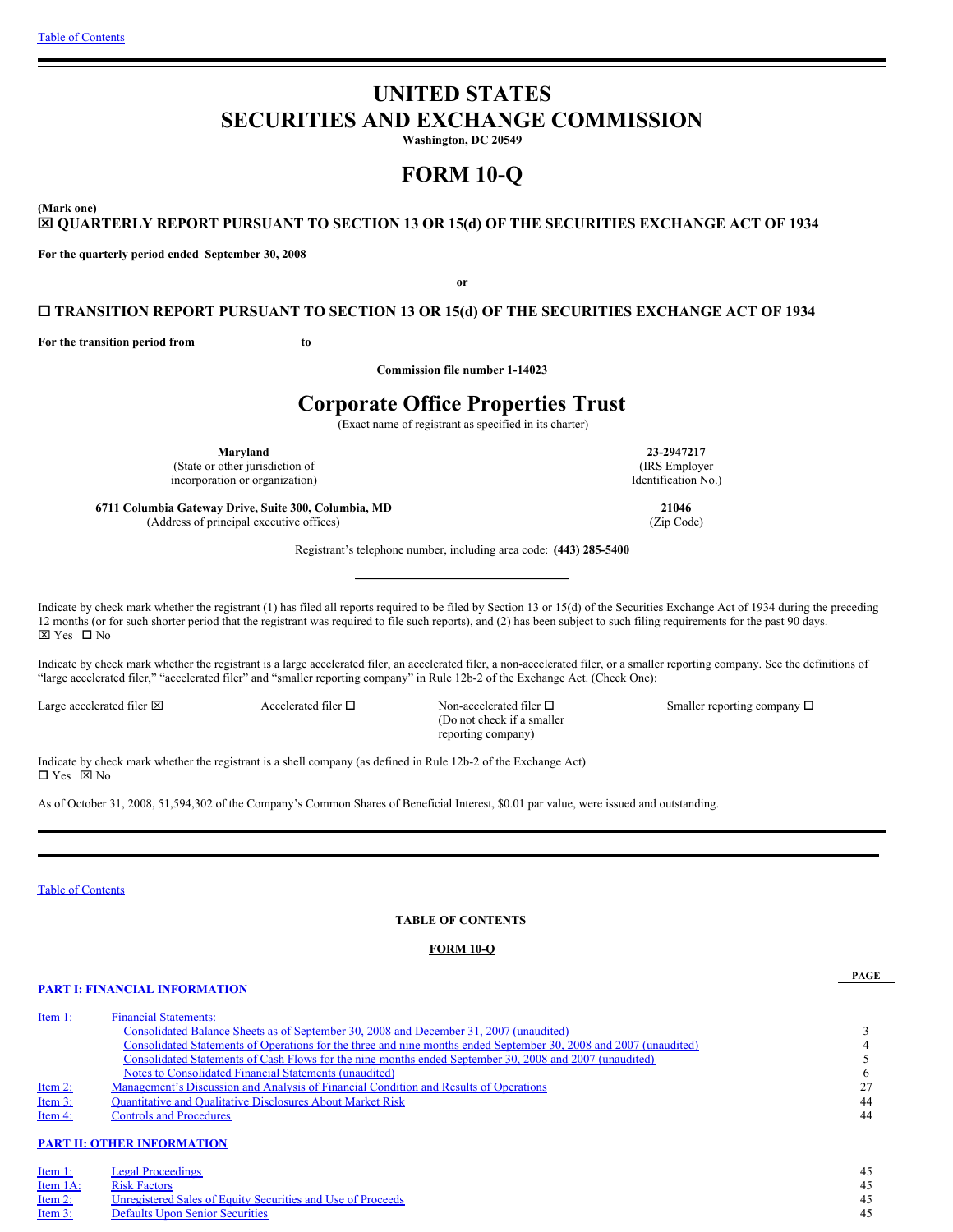2

# Table of [Contents](#page-0-0)

**PART I: FINANCIAL INFORMATION**

# <span id="page-1-1"></span><span id="page-1-0"></span>**Corporate Office Properties Trust and Subsidiaries**

**Consolidated Balance Sheets (Dollars in thousands)**

<span id="page-1-2"></span>**(unaudited)**

|                                                                                                                                                                                                 | September 30,<br>2008 |            | December 31,<br>2007 |            |
|-------------------------------------------------------------------------------------------------------------------------------------------------------------------------------------------------|-----------------------|------------|----------------------|------------|
| Assets                                                                                                                                                                                          |                       |            |                      |            |
| Investment in real estate:                                                                                                                                                                      |                       |            |                      |            |
| Operating properties, net                                                                                                                                                                       | $\mathbb{S}$          | 2,241,412  | $\mathbb{S}$         | 2,192,939  |
| Property held for sale, net                                                                                                                                                                     |                       |            |                      | 14,988     |
| Projects under construction or development                                                                                                                                                      |                       | 495,875    |                      | 396,012    |
| Total commercial real estate properties, net                                                                                                                                                    |                       | 2,737,287  |                      | 2,603,939  |
| Cash and cash equivalents                                                                                                                                                                       |                       | 21,316     |                      | 24,638     |
| Restricted cash                                                                                                                                                                                 |                       | 15.534     |                      | 15.121     |
| Accounts receivable, net                                                                                                                                                                        |                       | 13,044     |                      | 24,831     |
| Deferred rent receivable                                                                                                                                                                        |                       | 62,137     |                      | 53.631     |
| Intangible assets on real estate acquisitions, net                                                                                                                                              |                       | 98,282     |                      | 108,661    |
| Deferred charges, net                                                                                                                                                                           |                       | 51,680     |                      | 49.051     |
| Prepaid expenses and other assets                                                                                                                                                               |                       | 100,448    |                      | 51,981     |
| <b>Total assets</b>                                                                                                                                                                             | S                     | 3,099,728  | \$                   | 2,931,853  |
|                                                                                                                                                                                                 |                       |            |                      |            |
| Liabilities and shareholders' equity<br>Liabilities:                                                                                                                                            |                       |            |                      |            |
| Mortgage and other loans payable                                                                                                                                                                | \$                    | 1,656,280  | $\mathbb{S}$         | 1,625,842  |
| 3.5% Exchangeable Senior Notes                                                                                                                                                                  |                       | 200,000    |                      | 200,000    |
| Accounts payable and accrued expenses                                                                                                                                                           |                       | 93,676     |                      | 75,535     |
| Rents received in advance and security deposits                                                                                                                                                 |                       | 26,372     |                      | 31,234     |
| Dividends and distributions payable                                                                                                                                                             |                       | 25,774     |                      | 22,441     |
| Deferred revenue associated with acquired operating leases                                                                                                                                      |                       | 11,832     |                      | 11,530     |
| Distributions in excess of investment in unconsolidated real estate joint venture                                                                                                               |                       | 4.668      |                      | 4,246      |
| Other liabilities                                                                                                                                                                               |                       | 7,059      |                      | 8,288      |
| Total liabilities                                                                                                                                                                               |                       | 2,025,661  |                      | 1,979,116  |
|                                                                                                                                                                                                 |                       |            |                      |            |
| Minority interests:                                                                                                                                                                             |                       |            |                      |            |
| Common units in the Operating Partnership                                                                                                                                                       |                       | 122,557    |                      | 114,127    |
| Preferred units in the Operating Partnership                                                                                                                                                    |                       | 8,800      |                      | 8,800      |
| Other consolidated real estate joint ventures                                                                                                                                                   |                       | 10,169     |                      | 7,168      |
| Total minority interests                                                                                                                                                                        |                       | 141,526    |                      | 130,095    |
| Commitments and contingencies (Note 20)                                                                                                                                                         |                       |            |                      |            |
| Shareholders' equity:                                                                                                                                                                           |                       |            |                      |            |
| Preferred Shares of beneficial interest (\$0.01 par value; shares authorized of 15,000,000, issued and outstanding of<br>8,121,667 at September 30, 2008 and December 31, 2007                  |                       |            |                      |            |
| (Note 13)                                                                                                                                                                                       |                       | 81         |                      | 81         |
| Common Shares of beneficial interest (\$0.01 par value; 75,000,000 shares authorized, shares issued and outstanding of<br>51,530,162 at September 30, 2008 and 47,366,475 at December 31, 2007) |                       | 515        |                      | 474        |
| Additional paid-in capital                                                                                                                                                                      |                       | 1,086,210  |                      | 950.615    |
| Cumulative distributions in excess of net income                                                                                                                                                |                       | (152, 589) |                      | (126, 156) |
| Accumulated other comprehensive loss                                                                                                                                                            |                       | (1,676)    |                      | (2,372)    |
| Total shareholders' equity                                                                                                                                                                      |                       | 932.541    |                      | 822.642    |
| Total liabilities and shareholders' equity                                                                                                                                                      | \$                    | 3.099.728  | \$                   | 2,931,853  |
|                                                                                                                                                                                                 |                       |            |                      |            |

See accompanying notes to consolidated financial statements. 3

# Table of [Contents](#page-0-0)

# **Corporate Office Properties Trust and Subsidiaries**

<span id="page-1-3"></span>**Consolidated Statements of Operations**

**(Dollars in thousands, except per share data)**

|                | (unaudited)                                                                                      |  |        |  |         |   |         |
|----------------|--------------------------------------------------------------------------------------------------|--|--------|--|---------|---|---------|
|                | For the Three Months<br>For the Nine Months<br><b>Ended September 30,</b><br>Ended September 30, |  |        |  |         |   |         |
|                | 2008                                                                                             |  | 2007   |  | 2008    |   | 2007    |
| Revenues       |                                                                                                  |  |        |  |         |   |         |
| Rental revenue | 85,060                                                                                           |  | 80,038 |  | 249,924 | w | 233,650 |

**ITEM 1. Financial Statements**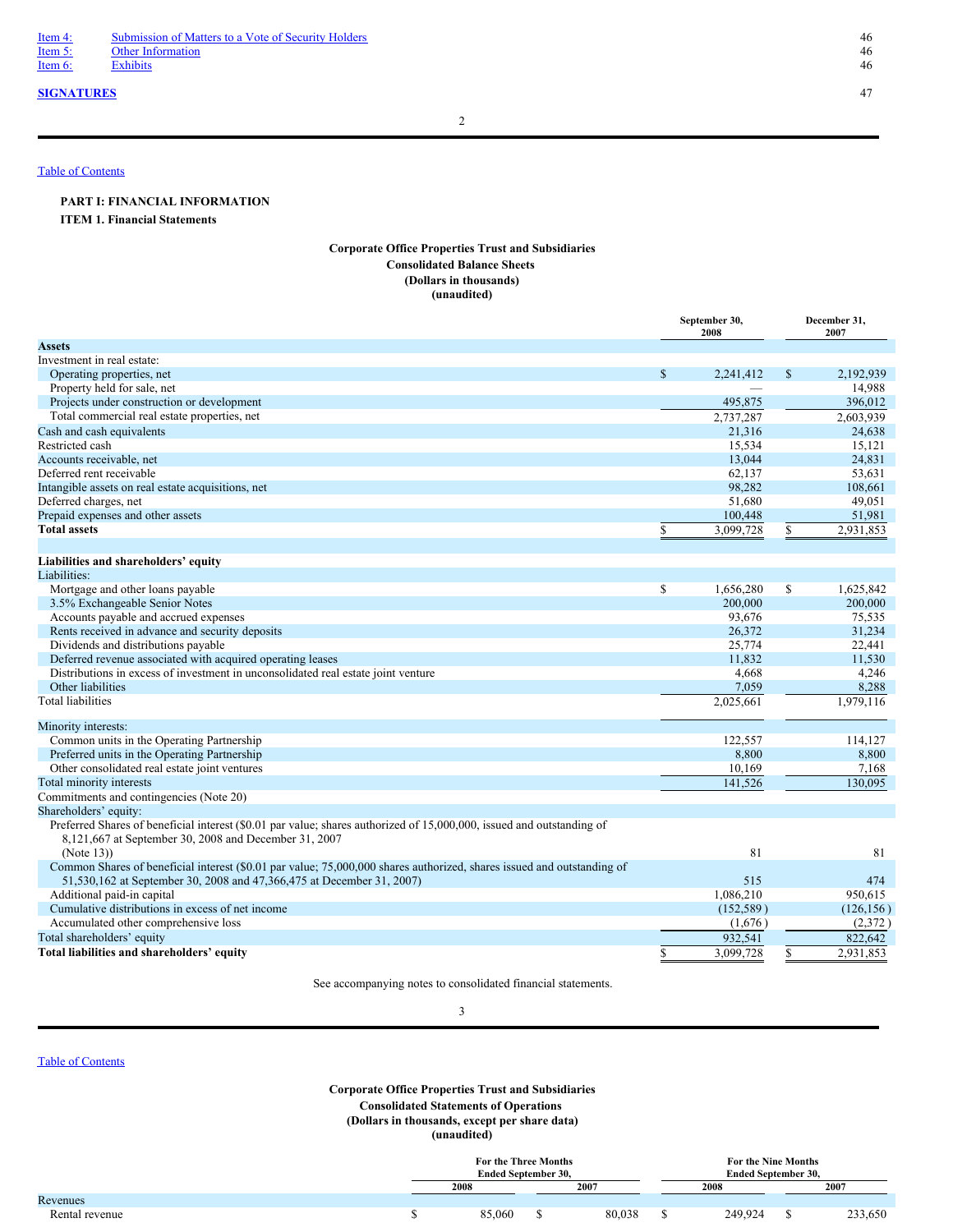| Tenant recoveries and other real estate operations revenue            | 16,584         |    | 14,064   |              | 46,982    | 39,694       |
|-----------------------------------------------------------------------|----------------|----|----------|--------------|-----------|--------------|
| Construction contract revenues                                        | 89,653         |    | 10,047   |              | 121,688   | 29,358       |
| Other service operations revenues                                     | 349            |    | 910      |              | 1,352     | 3,369        |
| Total revenues                                                        | 191,646        |    | 105,059  |              | 419,946   | 306,071      |
| <b>Expenses</b>                                                       |                |    |          |              |           |              |
| Property operating expenses                                           | 35,854         |    | 31,577   |              | 104,353   | 92,168       |
| Depreciation and other amortization associated with real estate       |                |    |          |              |           |              |
| operations                                                            | 25,583         |    | 26,025   |              | 75,430    | 78,811       |
| Construction contract expenses                                        | 87,111         |    | 9,507    |              | 118,488   | 28,126       |
| Other service operations expenses                                     | 546            |    | 806      |              | 1,602     | 3,337        |
| General and administrative expenses                                   | 6,103          |    | 5,743    |              | 18,072    | 15,946       |
| Total operating expenses                                              | 155,197        |    | 73,658   |              | 317,945   | 218,388      |
| Operating income                                                      | 36,449         |    | 31,401   |              | 102,001   | 87,683       |
| Interest expense                                                      | (20, 506)      |    | (20,968) |              | (60, 252) | (61, 181)    |
| Amortization of deferred financing costs                              | (1,169)        |    | (901)    |              | (2,882)   | (2,706)      |
| Gain on sale of non-real estate investment                            | -1             |    |          |              | 52        | 1,033        |
| Income from continuing operations before equity in loss of            |                |    |          |              |           |              |
| unconsolidated entities, income taxes and minority interests          | 14,775         |    | 9,532    |              | 38,919    | 24,829       |
| Equity in loss of unconsolidated entities                             | (57)           |    | (46)     |              | (167)     | (197)        |
| Income tax expense                                                    | (97)           |    | (197)    |              | (102)     | (480)        |
| Income from continuing operations before minority interests           | 14,621         |    | 9,289    |              | 38,650    | 24,152       |
| Minority interests in income from continuing operations               |                |    |          |              |           |              |
| Common units in the Operating Partnership                             | (1, 593)       |    | (789)    |              | (3,958)   | (1,877)      |
| Preferred units in the Operating Partnership                          | (165)          |    | (165)    |              | (495)     | (495)        |
| Other consolidated entities                                           | 90             |    | 12       |              | (16)      | 90           |
| Income from continuing operations                                     | 12,953         |    | 8,347    |              | 34,181    | 21,870       |
| (Loss) income from discontinued operations, net of minority interests | (8)            |    | 2,046    |              | 2,179     | 1,786        |
| Income before gain on sales of real estate                            | 12,945         |    | 10,393   |              | 36,360    | 23,656       |
| Gain on sales of real estate, net                                     | $\overline{4}$ |    | 1,038    |              | 837       | 1,199        |
| Net income                                                            | 12,949         |    | 11, 431  |              | 37,197    | 24,855       |
| Preferred share dividends                                             | (4,025)        |    | (4,025)  |              | (12,076)  | (12,043)     |
| Net income available to common shareholders                           | \$<br>8,924    | S  | 7,406    | $\mathbf S$  | 25,121    | \$<br>12,812 |
| Basic earnings per common share                                       |                |    |          |              |           |              |
| Income from continuing operations                                     | \$<br>0.19     | S  | 0.11     | $\mathbb{S}$ | 0.49      | \$<br>0.24   |
| Discontinued operations                                               |                |    | 0.05     |              | 0.04      | 0.04         |
| Net income available to common shareholders                           | 0.19           | \$ | 0.16     | \$           | 0.53      | \$<br>0.28   |
| Diluted earnings per common share                                     |                |    |          |              |           |              |
| Income from continuing operations                                     | \$<br>0.19     | S  | 0.11     | $\mathbb{S}$ | 0.48      | \$<br>0.23   |
| Discontinued operations                                               |                |    | 0.04     |              | 0.04      | 0.04         |
| Net income available to common shareholders                           | \$<br>0.19     | \$ | 0.15     | \$           | 0.52      | \$<br>0.27   |
| Dividends declared per common share                                   | \$<br>0.3725   | S  | 0.3400   | \$           | 1.0525    | \$<br>0.9600 |
|                                                                       |                |    |          |              |           |              |

See accompanying notes to consolidated financial statements.

<span id="page-2-0"></span>4

# Table of [Contents](#page-0-0)

# **Corporate Office Properties Trust and Subsidiaries Consolidated Statements of Cash Flows (Dollars in thousands) (unaudited)**

|                                                                                   |   | For the Nine Months<br>Ended September 30, |           |  |
|-----------------------------------------------------------------------------------|---|--------------------------------------------|-----------|--|
|                                                                                   |   | 2008                                       | 2007      |  |
| Cash flows from operating activities                                              |   |                                            |           |  |
| Net income                                                                        | S | S<br>37,197                                | 24,855    |  |
| Adjustments to reconcile net income to net cash provided by operating activities: |   |                                            |           |  |
| Minority interests                                                                |   | 5,128                                      | 2,829     |  |
| Depreciation and other amortization                                               |   | 76.659                                     | 80,660    |  |
| Amortization of deferred financing costs                                          |   | 2.882                                      | 2,706     |  |
| Amortization of deferred market rental revenue                                    |   | (1, 457)                                   | (1, 569)  |  |
| Equity in loss of unconsolidated entities                                         |   | 167                                        | 197       |  |
| Gain on sales of real estate                                                      |   | (4,208)                                    | (4,199)   |  |
| Gain on sale of non-real estate investment                                        |   | (52)                                       | (1,033)   |  |
| Share-based compensation                                                          |   | 6,812                                      | 4,969     |  |
| Excess income tax benefits from share-based compensation                          |   | (1,053)                                    |           |  |
| Changes in operating assets and liabilities:                                      |   |                                            |           |  |
| Increase in deferred rent receivable                                              |   | (8,600)                                    | (9,248)   |  |
| Decrease in accounts receivable                                                   |   | 11,787                                     | 5,687     |  |
| Increase in restricted cash and prepaid and other assets                          |   | (26, 864)                                  | (10,217)  |  |
| Increase (decrease) in accounts payable, accrued expenses and other liabilities   |   | 31,521                                     | (3,847)   |  |
| (Decrease) increase in rents received in advance and security deposits            |   | (4,862)                                    | 4,679     |  |
| Other                                                                             |   | 404                                        | (887)     |  |
| Net cash provided by operating activities                                         |   | 125,461                                    | 95,582    |  |
| Cash flows from investing activities                                              |   |                                            |           |  |
| Purchases of and additions to commercial real estate properties                   |   | (220, 392)                                 | (301,065) |  |
| Proceeds from sales of properties                                                 |   | 33,412                                     | 8,763     |  |
| Proceeds from sale of non-real estate investment                                  |   | 67                                         | 2,526     |  |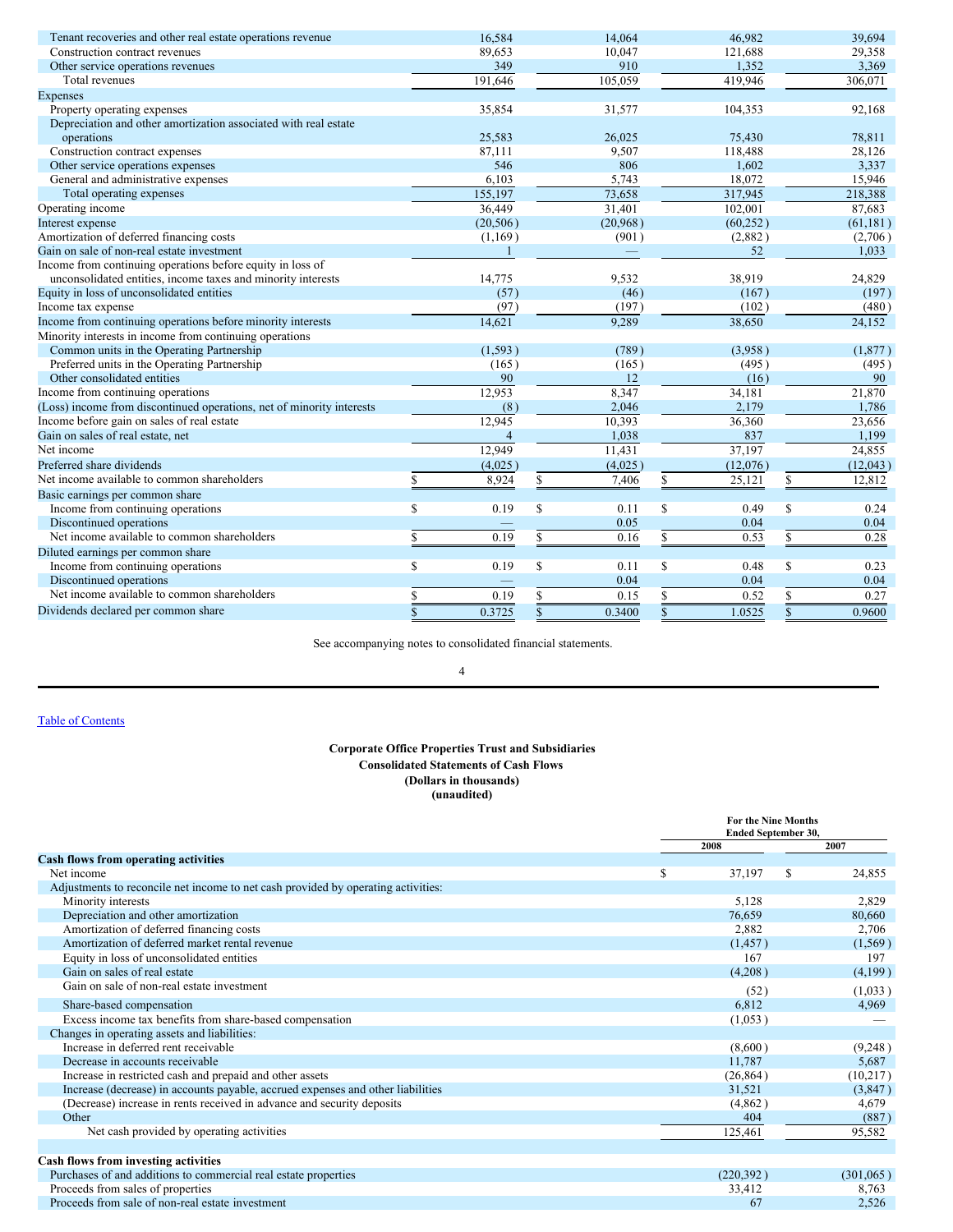| Mortgage loan receivable funded                                             | (24, 836)  |            |
|-----------------------------------------------------------------------------|------------|------------|
| Acquisition of partner interests in consolidated joint ventures             |            | (1,262)    |
| Leasing costs paid                                                          | (4, 497)   | (8,984)    |
| (Increase) decrease in restricted cash associated with investing activities | (629)      | 14,631     |
| Other                                                                       | (7, 402)   | (1,847)    |
| Net cash used in investing activities                                       | (224, 277) | (287, 238) |
| <b>Cash flows from financing activities</b>                                 |            |            |
| Proceeds from mortgage and other loans payable                              | 684,763    | 506,571    |
| Repayments of mortgage and other loans payable                              | (654, 255) | (243, 942) |
| Deferred financing costs paid                                               | (6,347)    | (1, 847)   |
| Net proceeds from issuance of common shares                                 | 141,432    | 7,013      |
| Dividends paid                                                              | (60, 541)  | (54, 163)  |
| Distributions paid                                                          | (8, 815)   | (8,245)    |
| Excess income tax benefits from share-based compensation                    | 1,053      |            |
| Restricted share redemptions                                                | (1,316)    |            |
| Other                                                                       | (480)      | 241        |
| Net cash provided by financing activities                                   | 95,494     | 205,628    |
| Net (decrease) increase in cash and cash equivalents                        | (3,322)    | 13,972     |
| Cash and cash equivalents                                                   |            |            |
| Beginning of period                                                         | 24,638     | 7,923      |
| End of period                                                               | 21,316     | 21,895     |

See accompanying notes to consolidated financial statements.

<span id="page-3-0"></span>5

Table of [Contents](#page-0-0)

**Corporate Office Properties Trust and Subsidiaries**

### **Notes to Consolidated Financial Statements (Dollars in thousands, except per share data) (unaudited)**

### **1. Organization**

Corporate Office Properties Trust ("COPT") and subsidiaries (collectively, the "Company", "we" or "us") is a specialty office real estate investment trust ("REIT") that focuses on strategic customer relationships and specialized tenant requirements in the United States Government, defense information technology and data sectors. We acquire, develop, manage and lease properties that are typically concentrated in large office parks primarily located adjacent to government demand drivers and/or in demographically strong markets possessing growth opportunities. As of September 30, 2008, our investments in real estate included the following:

- 235 wholly owned operating properties totaling 18.3 million square feet;
- · 18 wholly owned properties under construction or development that we estimate will total approximately 1.9 million square feet upon completion;
- · wholly owned land parcels totaling 1,598 acres that we believe are potentially developable into approximately 13.5 million square feet; and
- · partial ownership interests in a number of other real estate projects in operation, under development or redevelopment or held for future development.

We conduct almost all of our operations through our operating partnership, Corporate Office Properties, L.P. (the "Operating Partnership"), for which we are the managing general partner. The Operating Partnership owns real estate both directly and through subsidiary partnerships and limited liability companies ("LLCs"). A summary of our Operating Partnership's forms of ownership and the percentage of those securities owned by COPT as of September 30, 2008 follows:

| Common Units             | $86\%$  |
|--------------------------|---------|
| Series G Preferred Units | $100\%$ |
| Series H Preferred Units | $100\%$ |
| Series I Preferred Units | $0\%$   |
| Series J Preferred Units | $100\%$ |
| Series K Preferred Units | $100\%$ |

Three of our trustees also controlled at that date, either directly or through ownership by other entities or family members, 12% of the Operating Partnership's common units.

In addition to owning interests in real estate, the Operating Partnership also owns 100% of Corporate Office Management, Inc. ("COMI") and owns, either directly or through COMI, 100% of the consolidated subsidiaries that are set forth below (collectively defined as the "Service Companies"):

| <b>Entity Name</b>                                    | <b>Type of Service Business</b> |
|-------------------------------------------------------|---------------------------------|
| COPT Property Management Services, LLC ("CPM")        | Real Estate Management          |
| COPT Development & Construction Services, LLC ("CDC") | Construction and Development    |
| Corporate Development Services, LLC ("CDS")           | Construction and Development    |
| COPT Environmental Systems, LLC ("CES")               | Heating and Air Conditioning    |

Most of the services that CPM and CES provide are for us. CDC and CDS provide services to us and to third parties.

# Table of [Contents](#page-0-0)

## **2. Basis of Presentation**

The accompanying unaudited interim Consolidated Financial Statements have been prepared in accordance with the rules and regulations for reporting on Form 10-Q. Accordingly, certain information and disclosures required by accounting principles generally accepted in the United States for complete Consolidated Financial Statements are not included herein. These interim financial statements should be read together with the financial statements and notes thereto included in our 2007 Annual Report on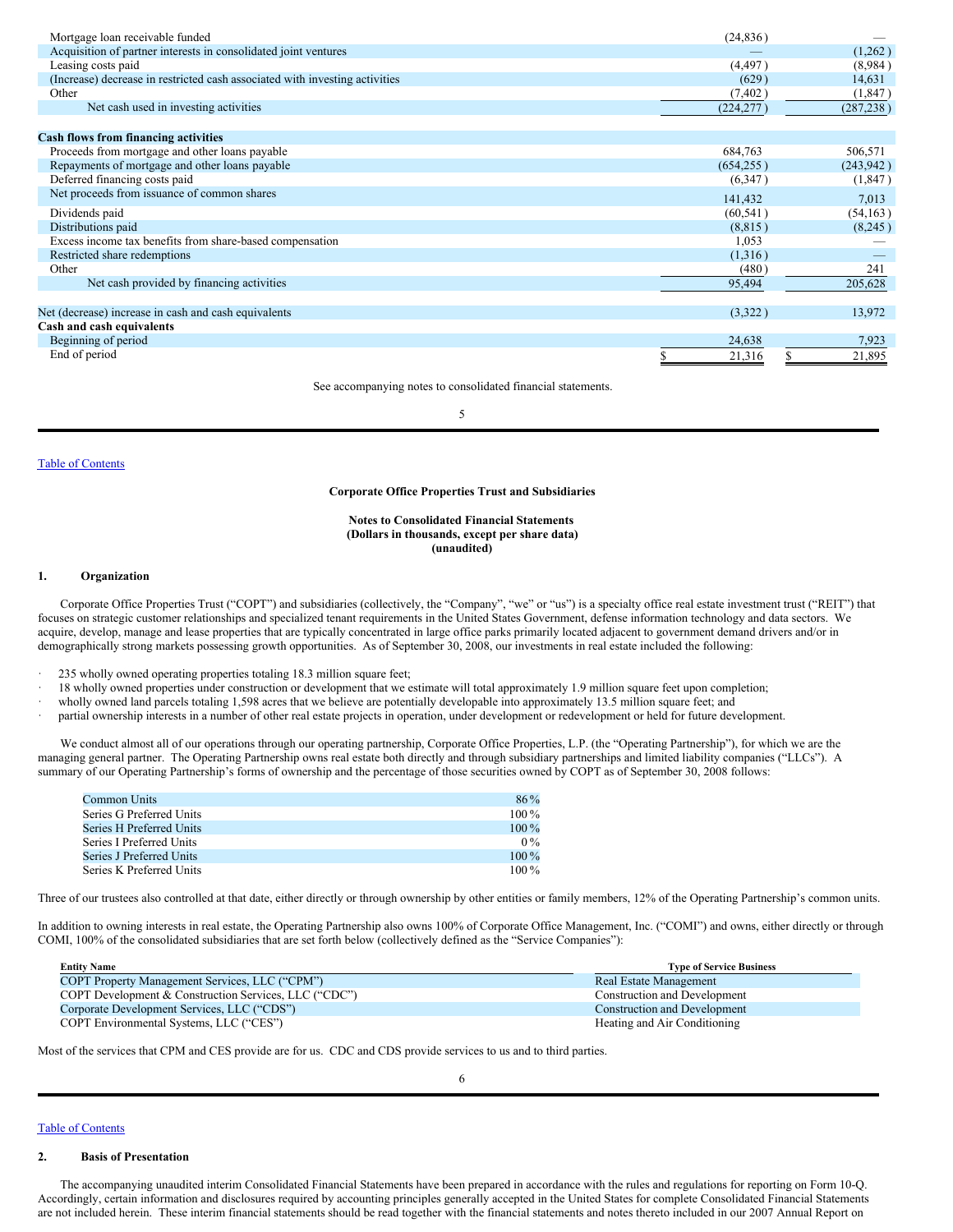Form 10-K. The interim financial statements reflect all adjustments that we believe are necessary for the fair statement of our financial position and results of operations for the interim periods presented. These adjustments are of a normal recurring nature. The results of operations for such interim periods are not necessarily indicative of the results for a full year.

We reclassified certain amounts from the prior period to conform to the current period presentation of our Consolidated Financial Statements. These reclassifications did not affect previously reported consolidated net income or shareholders' equity. Construction contract revenues and expenses for the nine months ended September 30, 2008 also includes adjustments that increased these amounts by \$1,622 pertaining to the three months ended March 31, 2008 and \$7,280 pertaining to the three months ended June 30, 2008. Since the increases to construction contract revenues and construction contract expenses were by equal dollar amounts, these adjustments did not affect the operating income or net income previously reported on the Forms 10-Q filed with respect to such periods and are not material to the financial statements.

### **3. Earnings Per Share ("EPS")**

We present both basic and diluted EPS. We compute basic EPS by dividing net income available to common shareholders by the weighted average number of common shares of beneficial interest ("common shares") outstanding during the period. Our computation of diluted EPS is similar except that:

- the denominator is increased to include: (1) the weighted average number of potential additional common shares that would have been outstanding if securities that are convertible into our common shares were converted; and (2) the effect of dilutive potential common shares outstanding during the period attributable to share-based compensation using the treasury stock method; and
- the numerator is adjusted to add back any changes in income or loss that would result from the assumed conversion into common shares that we added to the denominator.

Our computation of diluted EPS does not assume conversion of securities into our common shares if conversion of those securities would increase our diluted EPS in a given period. A summary of the numerator and denominator for purposes of basic and diluted EPS calculations is set forth below (dollars and shares in thousands, except per share data):

# Table of [Contents](#page-0-0)

|                                                                                       | <b>For the Three Months</b><br>Ended September 30, |         |   | <b>For the Nine Months</b><br>Ended September 30, |     |          |               |           |
|---------------------------------------------------------------------------------------|----------------------------------------------------|---------|---|---------------------------------------------------|-----|----------|---------------|-----------|
|                                                                                       |                                                    | 2008    |   | 2007                                              |     | 2008     |               | 2007      |
| Numerator:                                                                            |                                                    |         |   |                                                   |     |          |               |           |
| Income from continuing operations                                                     | S                                                  | 12,953  | S | 8,347                                             | \$. | 34,181   | S             | 21,870    |
| Add: Gain on sales of real estate, net                                                |                                                    | 4       |   | 1,038                                             |     | 837      |               | 1,199     |
| Less: Preferred share dividends                                                       |                                                    | (4,025) |   | (4,025)                                           |     | (12,076) |               | (12, 043) |
| Numerator for basic and diluted EPS from continuing operations                        |                                                    | 8,932   |   | 5,360                                             |     | 22,942   |               | 11,026    |
| (Loss) income from discontinued operations, net                                       |                                                    | (8)     |   | 2,046                                             |     | 2,179    |               | 1,786     |
| Numerator for basic and diluted EPS on net income available to<br>common shareholders |                                                    | 8,924   |   | 7,406                                             |     | 25,121   | \$            | 12,812    |
| Denominator (all weighted averages):                                                  |                                                    |         |   |                                                   |     |          |               |           |
| Denominator for basic EPS (common shares)                                             |                                                    | 47,273  |   | 46,781                                            |     | 47,128   |               | 46,386    |
| Dilutive effect of share-based compensation awards                                    |                                                    | 916     |   | 1,005                                             |     | 820      |               | 1,180     |
| Denominator for diluted EPS                                                           |                                                    | 48,189  |   | 47,786                                            |     | 47,948   |               | 47,566    |
| <b>Basic EPS:</b>                                                                     |                                                    |         |   |                                                   |     |          |               |           |
| Income from continuing operations                                                     | S                                                  | 0.19    | S | 0.11                                              | S   | 0.49     | <sup>\$</sup> | 0.24      |
| Income from discontinued operations                                                   |                                                    |         |   | 0.05                                              |     | 0.04     |               | 0.04      |
| Net income available to common shareholders                                           |                                                    | 0.19    |   | 0.16                                              |     | 0.53     |               | 0.28      |
| Diluted EPS:                                                                          |                                                    |         |   |                                                   |     |          |               |           |
| Income from continuing operations                                                     | S                                                  | 0.19    | S | 0.11                                              | \$  | 0.48     | S             | 0.23      |
| Income from discontinued operations                                                   |                                                    |         |   | 0.04                                              |     | 0.04     |               | 0.04      |
| Net income available to common shareholders                                           |                                                    | 0.19    |   | 0.15                                              |     | 0.52     | S             | 0.27      |

Our diluted EPS computations do not include the effects of the following securities since the conversions of such securities would increase diluted EPS for the respective periods:

|                                                             | Weighted Average Shares in Denominator |       |                                                   |       |  |  |  |
|-------------------------------------------------------------|----------------------------------------|-------|---------------------------------------------------|-------|--|--|--|
|                                                             | For the Three Months                   |       | For the Nine Months<br><b>Ended September 30.</b> |       |  |  |  |
|                                                             | <b>Ended September 30.</b>             |       |                                                   |       |  |  |  |
|                                                             | 2008                                   | 2007  | 2008                                              | 2007  |  |  |  |
| Conversion of weighted average common units                 | 8,130                                  | 8,297 | 8,145                                             | 8,339 |  |  |  |
| Conversion of weighted average convertible preferred shares | 434                                    | 434   | 434                                               | 421   |  |  |  |
| Conversion of weighted average convertible preferred units  | 176                                    | 176   | 176                                               | 176   |  |  |  |

The 3.5% Exchangeable Senior Notes did not affect our diluted EPS reported above since the weighted average closing price of our common shares during each of the periods was less than the exchange price per common share applicable for such periods.

### **4. Recent Accounting Pronouncements**

### **SFAS 157**

In September 2006, the Financial Accounting Standards Board ("FASB") issued Statement of Financial Accounting Standards No. 157, "Fair Value Measurements" ("SFAS 157"). SFAS 157 defines fair value, establishes a framework for measuring fair value in generally accepted accounting principles and expands disclosures about fair value measurements. The Statement does not require or permit any new fair value measurements but does apply under other accounting pronouncements that require or permit fair value measurements. The changes to current practice resulting from the Statement relate to the definition of fair value, the methods used to measure fair value and the expanded disclosures about fair value measurements. With respect to SFAS 157, the FASB also issued FASB Staff Position SFAS 157-1, "Application of FASB Statement No. 157 to FASB Statement No. 13 and Other Accounting Pronouncements That Address Fair Value Measurements for Purposes of Lease Classification or Measurement under Statement 13" ("FSP FAS 157-1") and FASB Staff Position SFAS 157-2, "Effective Date of FASB Statement No. 157" ("FSP FAS 157-2"). FSP FAS 157-1 amends SFAS 157 to exclude from the scope of SFAS 157 certain leasing transactions accounted for under Statement of Financial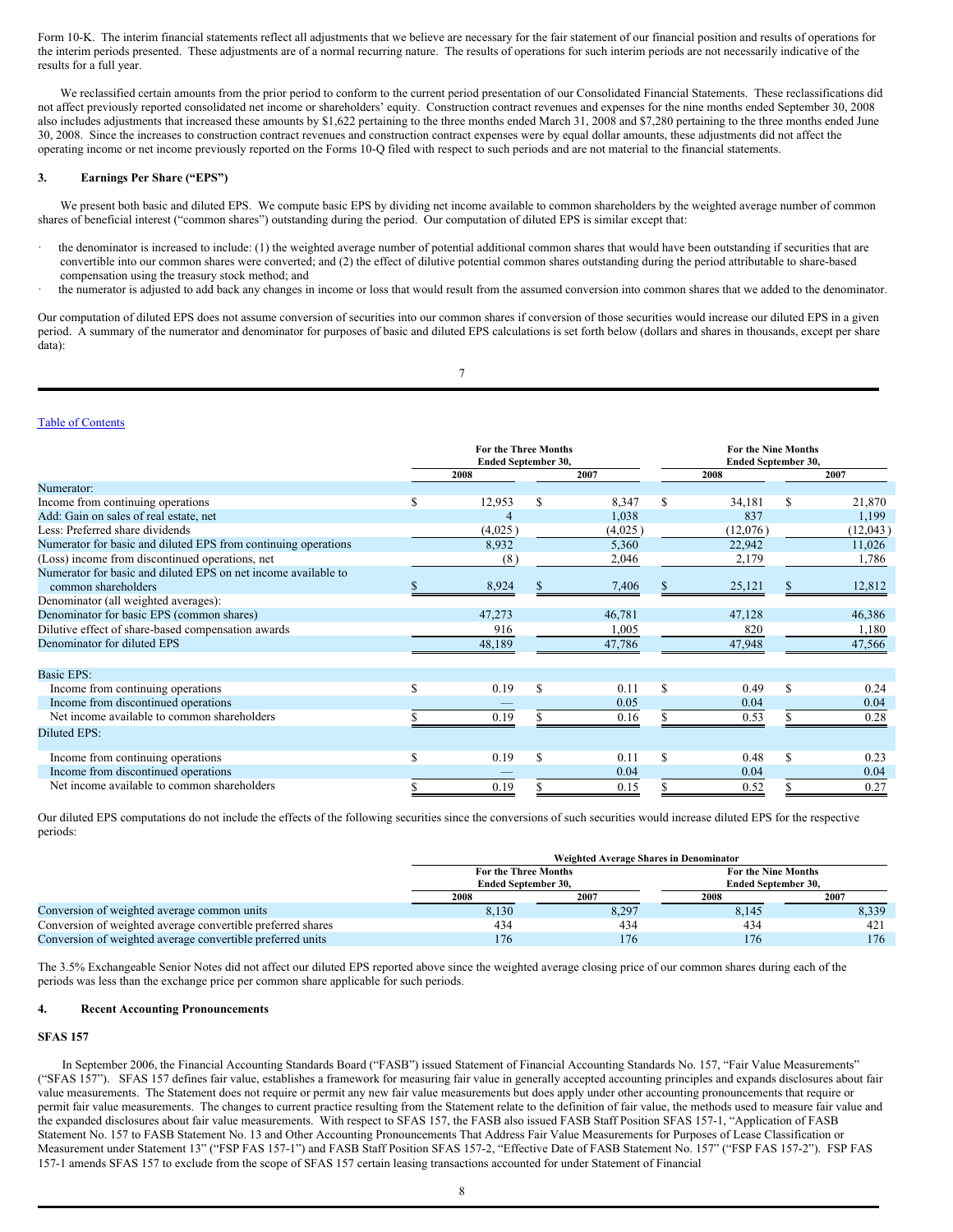Accounting Standards No. 13, "Accounting for Leases." FSP FAS 157-2 amends SFAS 157 to defer the effective date of SFAS 157 for all non-financial assets and nonfinancial liabilities except those that are recognized or disclosed at fair value in the financial statements on a recurring basis to fiscal years beginning after November 15, 2008. Effective January 1, 2008, we adopted, on a prospective basis, the portions of SFAS 157 not deferred by FSP FAS 157-2; this adoption did not have a material effect on our financial position, results of operations or cash flows. We are evaluating the impact that SFAS 157 will have on our non-financial assets and non-financial liabilities since the application of SFAS 157 for such items for us was deferred to January 1, 2009.

We also adopted FASB Staff Position SFAS 157-3, "Determining the Fair Value of a Financial Asset When the Market for That Asset is Not Active" ("FSP FAS-157- 3") effective upon its issuance by the FASB on October 10, 2008. The adoption of FSP FAS-157-3 did not have a material effect on our financial position, results of operations or cash flows.

Under SFAS 157, fair value is defined as the exit price, or the amount that would be received upon sale of an asset or paid to transfer a liability in an orderly transaction between market participants as of the measurement date. SFAS 157 also establishes a hierarchy for inputs used in measuring fair value that maximizes the use of observable inputs and minimizes the use of unobservable inputs by requiring that the most observable inputs be used when available. Observable inputs are inputs market participants would use in valuing the asset or liability developed based on market data obtained from sources independent of us. Unobservable inputs are inputs that reflect our assumptions about the factors market participants would use in valuing the asset or liability developed based upon the best information available in the circumstances. The hierarchy of these inputs is broken down into three levels: Level 1 inputs are quoted prices (unadjusted) in active markets for identical assets or liabilities; Level 2 inputs include (1) quoted prices for similar assets or liabilities in active markets, (2) quoted prices for identical or similar assets or liabilities in markets that are not active and (3) inputs (other than quoted prices) that are observable for the asset or liability, either directly or indirectly; and Level 3 inputs are unobservable inputs for the asset or liability. Categorization within the valuation hierarchy is based upon the lowest level of input that is significant to the fair value measurement.

The assets held in connection with our non-qualified elective deferred compensation plan and the corresponding liability to the participants are measured at fair value on a recurring basis on our consolidated balance sheet using quoted market prices. The assets are treated as trading securities for accounting purposes and included in restricted cash on our consolidated balance sheet. The offsetting liability is adjusted to fair value at the end of each accounting period based on the fair value of the plan assets and reported in other liabilities in our consolidated balance sheet. The assets and corresponding liability of our non-qualified elective deferred compensation plan are classified in Level 1 of the fair value hierarchy.

The valuation of our derivatives is determined using widely accepted valuation techniques, including discounted cash flow analysis on the expected cash flows of each derivative. This analysis reflects the contractual terms of the derivatives, including the period to maturity, and uses observable market-based inputs, including interest rate market data and implied volatilities in such interest rates. While we determined that the majority of the inputs used to value our derivatives fall within Level 2 of the fair value hierarchy under SFAS 157, the credit valuation adjustments associated with our derivatives also utilize Level 3 inputs, such as estimates of current credit spreads to evaluate the likelihood of default. However, as of September 30, 2008, we assessed the significance of the impact of the credit valuation adjustments on the overall valuation of our derivatives and determined that these adjustments are not significant to the overall valuation of our derivatives. As a result, we determined that our derivative valuations in their entirety are classified in Level 2 of the fair value hierarchy.

The table below sets forth our financial assets and liabilities that are accounted for at fair value on a recurring basis as of September 30, 2008:

# 9

### Table of [Contents](#page-0-0)

|       | <b>Significant Other</b><br><b>Observable Inputs</b>              |                         | Significant<br><b>Unobservable Inputs</b> |    |           | Total |
|-------|-------------------------------------------------------------------|-------------------------|-------------------------------------------|----|-----------|-------|
|       |                                                                   |                         |                                           |    |           |       |
|       |                                                                   |                         |                                           |    |           |       |
| 5,630 |                                                                   | _                       |                                           | __ |           | 5,630 |
|       |                                                                   |                         |                                           |    |           |       |
| 5,630 |                                                                   | _                       |                                           |    |           | 5,630 |
| __    |                                                                   | 1,531                   |                                           |    |           | 1,531 |
| 5.630 |                                                                   | 1,531                   |                                           |    |           | 7.161 |
|       | <b>Active Markets for</b><br><b>Identical Assets</b><br>(Level 1) | <b>Ouoted Prices in</b> | (Level 2)                                 |    | (Level 3) |       |

(1) Included in the line entitled "restricted cash" on our Consolidated Balance Sheet.

(2) Included in the line entitled "other liabilities" on our Consolidated Balance Sheet.

### **Other Recent Accounting Pronouncements**

In February 2007, the FASB issued Statement of Financial Accounting Standards No. 159, "The Fair Value Option for Financial Assets and Financial Liabilities" ("SFAS 159"). SFAS 159 permits entities to choose to measure many financial assets and financial liabilities at fair value. Unrealized gains and losses on items for which the fair value option has been elected are reported in earnings. We adopted SFAS 159 on a prospective basis effective January 1, 2008. Our adoption of SFAS 159 did not have a material effect on our financial position, results of operations or cash flows since we did not elect to apply the fair value option for any of our eligible financial instruments or other items on the January 1, 2008 effective date.

In December 2007, the FASB issued Statement of Financial Accounting Standards No. 141(R), "Business Combinations" ("SFAS 141(R)"). SFAS 141(R) requires the acquiring entity in a business combination to recognize all (and only) the assets acquired and liabilities assumed in the transactions; establishes the acquisition-date fair value as the measurement objective for all assets acquired and liabilities assumed; and requires the acquirer to disclose to investors and other users all of the information they need to evaluate and understand the nature and financial effect of the business combination. SFAS 141(R) is effective for fiscal years beginning after December 15, 2008. While we are currently assessing the impact of SFAS 141(R) on our consolidated financial position and results of operations, SFAS 141(R) will require us to expense transaction costs associated with property acquisitions occurring subsequent to the pronouncement's effective date, which is a significant change since our current practice is to capitalize such costs into the cost of the acquisitions.

In December 2007, the FASB issued Statement of Financial Accounting Standards No. 160, "Noncontrolling Interests in Consolidated Financial Statements" ("SFAS 160"). SFAS 160 requires all entities to report noncontrolling (minority) interests in subsidiaries as equity in the consolidated financial statements. SFAS 160 is effective for fiscal years beginning after December 15, 2008. We are currently assessing the impact of SFAS 160 on our consolidated financial position and results of operations.

In March 2008, the FASB issued Statement of Financial Accounting Standards No. 161, "Disclosures about Derivative Instruments and Hedging Activities" ("SFAS 161"). This new standard expands the disclosure requirements for derivative instruments and for hedging activities in order to provide users of financial statements with an enhanced understanding of: (1) how and why an entity uses derivative instruments; (2) how derivative instruments and related hedged items are accounted for under Statement of Financial Accounting Standards No. 133, "Accounting for Derivative Instruments and Hedging Activities" and its related interpretations; and (3) how derivative instruments and related hedged items affect an entity's financial position, financial performance, and cash flows. SFAS 161 is to be applied prospectively for the first annual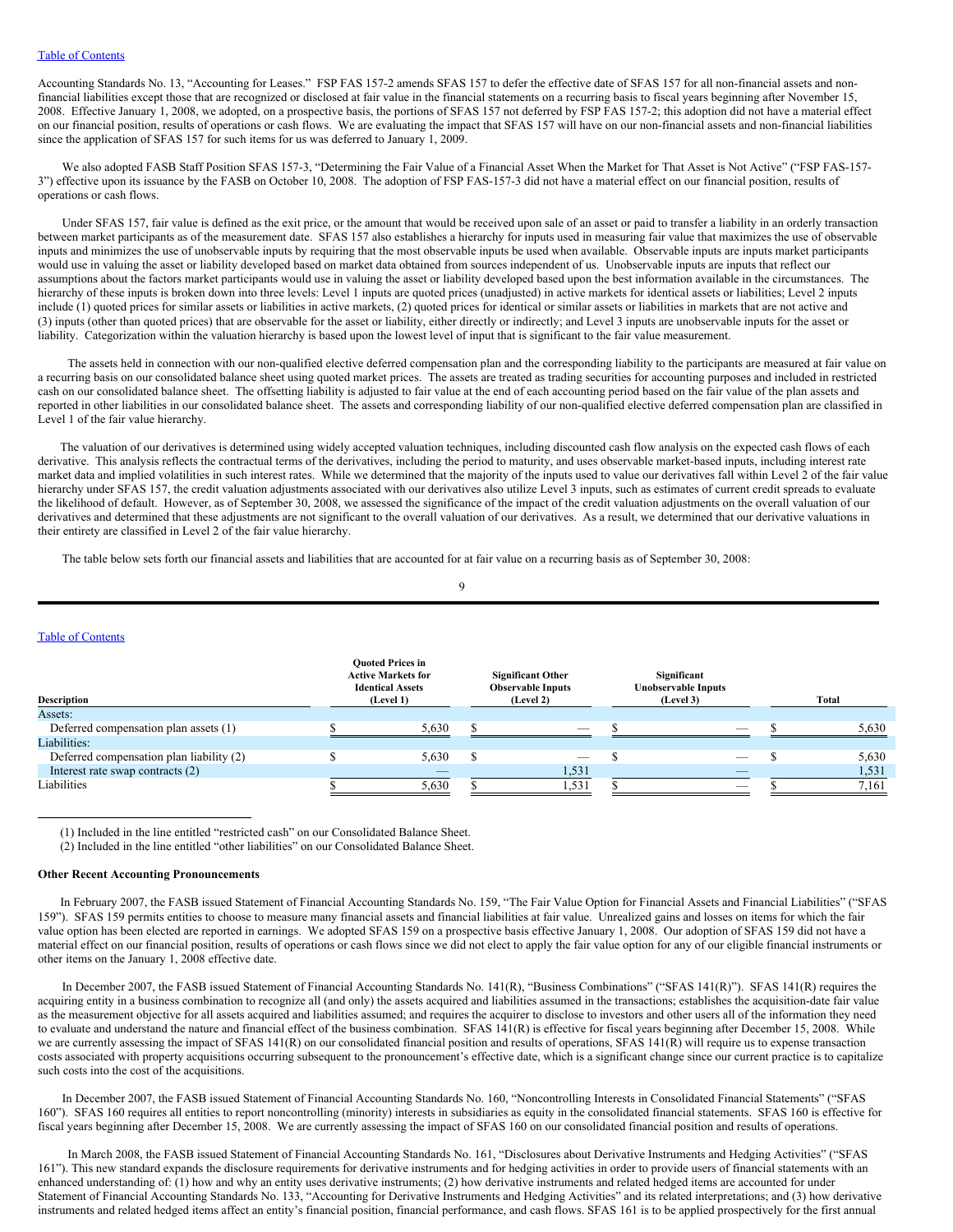reporting period beginning on or after November 15, 2008. We are evaluating the impact that SFAS 161 will have on our reporting for derivatives.

In May 2008, the FASB issued FASB Staff Position No. APB 14-1, "Accounting for Convertible Debt Instruments That May Be Settled in Cash upon Conversion (Including Partial Cash Settlement)" ("FSP APB-14-1"). FSP APB-14-1 requires that the initial proceeds from convertible debt instruments that may be settled in cash, including partial cash settlements, be allocated between a liability component and an equity component associated with the embedded conversion option. This pronouncement's objective is to require the liability and equity components of convertible debt to be separately accounted for in order to enable interest expense to be recorded at a

### Table of [Contents](#page-0-0)

rate that would reflect the issuer's conventional debt borrowing rate (previously, interest expense on such debt was recorded based on the contractual rate of interest under the debt). Under this pronouncement, the liability component is recorded at its fair value, as calculated based on the present value of its cash flows discounted using the issuer's conventional debt borrowing rate. The equity component is recorded based on the difference between the debt proceeds and the fair value of the liability. The difference between the liability's principal amount and fair value is reported as a debt discount and amortized as interest expense over the debt's expected life using the effective interest method. The provisions of FSP APB-14-1 will be effective beginning January 1, 2009 and are to be applied retrospectively to all periods presented. While we are in the process of evaluating FSP APB-14-1, we currently believe that this pronouncement will affect the accounting for our 3.5% Exchangeable Senior Notes by resulting in our recognition of additional annual interest expense of approximately \$3,000 to \$4,000 over the five-year expected life of the debt, beginning on the debt's September 18, 2006 origination date.

In June 2008, the FASB issued FASB Staff Position No. EITF 03-6-1, "Determining Whether Instruments Granted in Share-Based Payment Transactions are Participating Securities" ("FSP EITF 03-6-1"). FSP EITF 03-6-1 requires that all unvested share-based payment awards that contain nonforfeitable rights to dividends be considered participating securities and therefore shall be included in the computation of EPS pursuant to the two-class method. The two-class method is an earnings allocation formula that determines EPS for each class of common shares and participating security according to dividends declared (or accumulated) and participation rights in undistributed earnings. FSP EITF 03-6-1 is effective for fiscal years beginning after December 15, 2008, and interim periods within those fiscal years, and the EPS of prior periods will be adjusted retrospectively. We believe that upon our adoption of FSP EITF 03-6-1, we will be required to include a larger number of shares in our denominator for EPS attributable to our weighted average unvested restricted shares outstanding, which will have a decreasing effect to our EPS; however, we do not believe that the decreasing effect to our EPS from the larger number of shares will be material.

### **5. Commercial Real Estate Properties**

Operating properties consisted of the following:

|                                |   | September 30,<br>2008 | December 31,<br>2007 |  |  |
|--------------------------------|---|-----------------------|----------------------|--|--|
| Land                           | Φ | 421.311               | 413,779              |  |  |
| Buildings and improvements     |   | 2,159,530             | 2,064,960            |  |  |
|                                |   | 2,580,841             | 2,478,739            |  |  |
| Less: accumulated depreciation |   | (339, 429)            | (285, 800)           |  |  |
|                                | Ф | 2,241,412             | 2,192,939            |  |  |

As of December 31, 2007, 429 Ridge Road, an office property located in Dayton, New Jersey that we were under contract to sell for \$17,000, was classified as held for sale (Dayton, New Jersey is located in the Northern/Central New Jersey Region). We completed the sale of this property on January 31, 2008. The components associated with 429 Ridge Road as of December 31, 2007 included the following:

|                                | December 31,<br>2007 |  |  |  |
|--------------------------------|----------------------|--|--|--|
| Land                           | 2.932                |  |  |  |
| Buildings and improvements     | 15,003               |  |  |  |
|                                | 17,935               |  |  |  |
| Less: accumulated depreciation | $^{\prime}2.94$      |  |  |  |
|                                |                      |  |  |  |

Projects we had under construction or development consisted of the following:

|                          |    | September 30,<br>2008 |    |         |  |  |
|--------------------------|----|-----------------------|----|---------|--|--|
| Land                     | ۰D | 221,066               | Φ  | 214,696 |  |  |
| Construction in progress |    | 274,809               |    | 181,316 |  |  |
|                          |    | 495.875               | пD | 396,012 |  |  |
|                          |    |                       |    |         |  |  |

# Table of [Contents](#page-0-0)

# **2008 Acquisitions**

We acquired the following office properties during the nine months ended September 30, 2008:

|                                           |                      |             |                  | Total              |             |  |  |
|-------------------------------------------|----------------------|-------------|------------------|--------------------|-------------|--|--|
|                                           |                      | Date of     | Number of        | Rentable           | Acquisition |  |  |
| <b>Project Name</b>                       | Location             | Acquisition | <b>Buildings</b> | <b>Square Feet</b> | Cost        |  |  |
| 3535 Northrop Grumman Point               | Colorado Springs, CO | 6/10/2008   |                  | 124.305            | 23,240      |  |  |
| 1560 Cable Ranch Road (Buildings A and B) | San Antonio, TX      | 6/19/2008   |                  | 122.975            | 17.317      |  |  |
|                                           |                      |             |                  | 247.280            | 40.557      |  |  |

The table below sets forth the allocation of the acquisition costs of these properties:

| 3535 Northrop        | 1560 Cable        |       |
|----------------------|-------------------|-------|
| <b>Grumman Point</b> | <b>Ranch Road</b> | Total |
|                      |                   |       |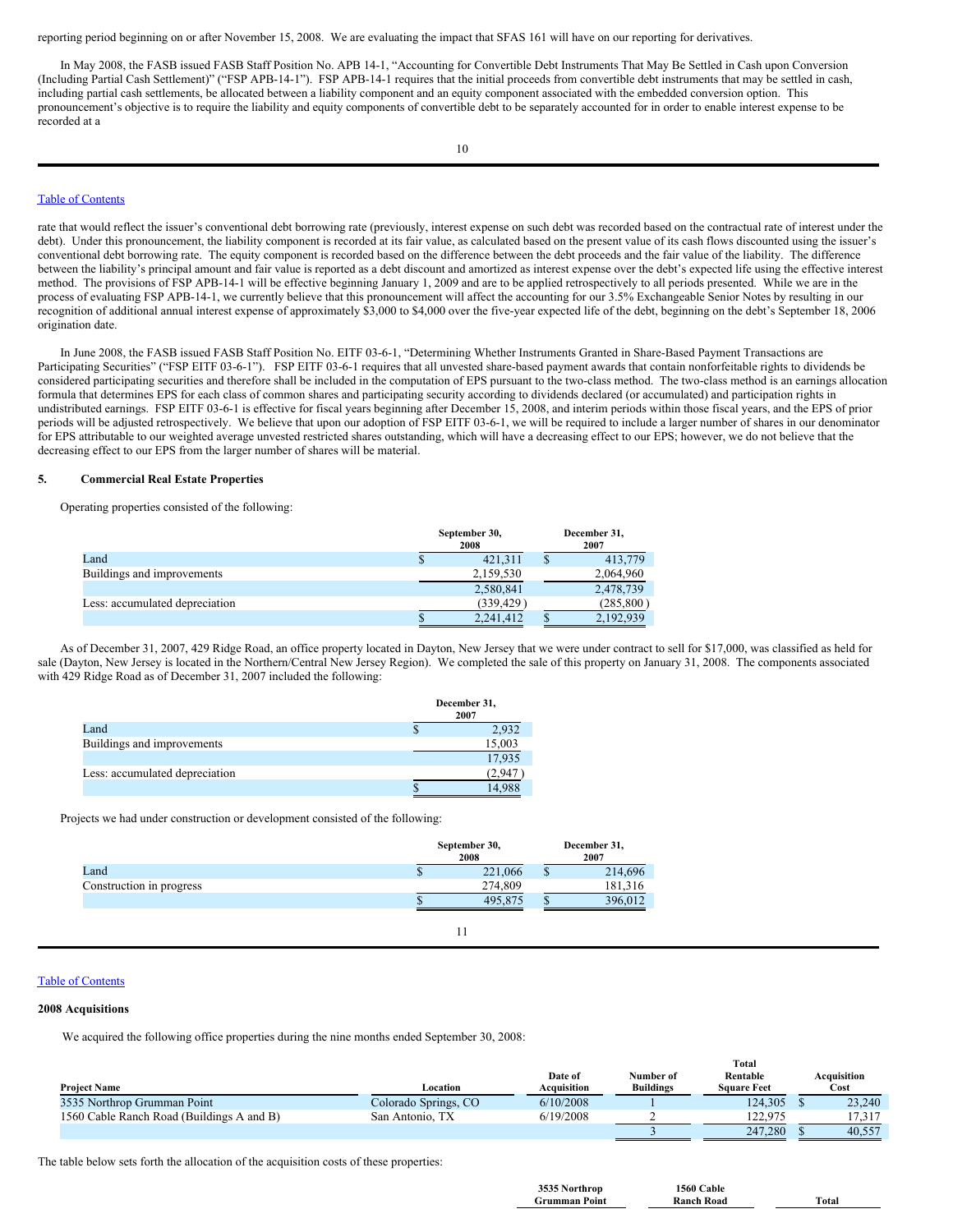| Land, operating properties                                 | _       | 3.396  | 3,396   |
|------------------------------------------------------------|---------|--------|---------|
| Building and improvements                                  | 22,163  | 10.315 | 32,478  |
| Intangible assets on real estate acquisitions              | 3.423   | 4.208  | 7.631   |
| Total assets                                               | 25,586  | 17.919 | 43.505  |
| Deferred revenue associated with acquired operating leases | (2,346) | (602)  | (2,948) |
| Total acquisition cost                                     | 23.240  | 7.31   | 40.557  |

Intangible assets recorded in connection with the above acquisitions included the following:

|                                             |    |       | Weighted          |
|---------------------------------------------|----|-------|-------------------|
|                                             |    |       | Average           |
|                                             |    |       | Amortization      |
|                                             |    |       | Period (in Years) |
| Lease-up value                              | Ъ. | 4,558 | 10                |
| Tenant relationship value                   |    | 1.537 |                   |
| Lease cost portion of deemed cost avoidance |    | 1,536 |                   |
|                                             |    | 7,631 |                   |

We also completed the following acquisitions during the nine months ended September 30, 2008:

· a 107-acre land parcel in Frederick, Maryland that we believe can support approximately 1.0 million developable square feet for \$8,696 on August 28, 2008 (Frederick, Maryland is located in our Suburban Maryland region); and

· a 31-acre land parcel located in San Antonio, Texas ("San Antonio") that we believe can support approximately 500,000 developable square feet for \$8,126 on July 16, 2008.

# **2008 Construction, Development and Redevelopment Activities**

During the nine months ended September 30, 2008, we had five properties totaling 438,347 square feet become fully operational (89,497 of these square feet were placed into service in 2007); three of these properties are located in Colorado Springs, Colorado ("Colorado Springs") and two in the Baltimore/Washington Corridor. We also placed into service an aggregate of 85,221 square feet in two partially operational properties located in Colorado Springs and Suburban Maryland.

As of September 30, 2008, we had construction underway on four new properties each in Colorado Springs and the Baltimore/Washington Corridor (including one through a joint venture) and two each in San Antonio and Suburban Maryland (including two through a joint venture). We also had development activities underway on three new properties each in the Baltimore/Washington Corridor and Suburban Baltimore, two in San Antonio and one in Suburban Maryland. In addition, we had redevelopment underway on two properties owned by a joint venture (one located in the Baltimore/Washington Corridor and the other in Northern Virginia).

12

### Table of [Contents](#page-0-0)

# **2008 Dispositions**

We sold the following operating properties during the nine months ended September 30, 2008:

| <b>Project Name</b>  | Location             | Date of<br>Sale | Number<br>of<br><b>Buildings</b> | Total<br>Rentable<br><b>Square Feet</b> | <b>Sale Price</b> | Gain on<br>Sale |
|----------------------|----------------------|-----------------|----------------------------------|-----------------------------------------|-------------------|-----------------|
| 429 Ridge Road       | Dayton, New Jersey   | 1/31/2008       |                                  | 142.385 \$                              | 17,000            | 1,365           |
| 7253 Ambassador Road | Woodlawn, Maryland   | 6/2/2008        |                                  | 38.930                                  | 5.100             | 1,278           |
| 47 Commerce Road     | Cranbury, New Jersey | 4/1/2008        |                                  | 41,398                                  | 3.150             |                 |
|                      |                      |                 |                                  | 222,713                                 | 25,250            | 2.643           |

The gain from these sales is included on the line of our Consolidated Statements of Operations entitled "(loss) income from discontinued operations, net of minority interests."

During the nine months ended September 30, 2008, we also completed the sale of six recently constructed office condominiums located in Herndon Virginia (located in the Northern Virginia region) for sale prices totaling \$8,388 in the aggregate. We recognized an aggregate gain before minority interests and taxes of \$1,368 on these sales, which is included on the line of our Consolidated Statements of Operations entitled "gain on sales of real estate, net".

The table below sets forth the components of the line on our Consolidated Statements of Operations entitled "gain on sales of real estate" for the three and nine months ended September 30, 2008:

|                                           | For the Three Months<br><b>Ended September 30,</b> |  |       |  | For the Nine Months<br>Ended September 30, |  |       |  |
|-------------------------------------------|----------------------------------------------------|--|-------|--|--------------------------------------------|--|-------|--|
|                                           | 2008                                               |  | 2007  |  | 2008                                       |  | 2007  |  |
| Gain on sales of real estate              | 4                                                  |  | 1,227 |  | 1,682                                      |  | 1,421 |  |
| Income taxes                              |                                                    |  |       |  | (578)                                      |  | (3)   |  |
| Minority interests                        |                                                    |  |       |  |                                            |  |       |  |
| Common units in the Operating Partnership | _                                                  |  | (189) |  | (151)                                      |  | (219) |  |
| Other consolidated entities               | __                                                 |  |       |  | (116)                                      |  |       |  |
| Gain on sale of real estate, net          |                                                    |  | 1.038 |  | 837                                        |  | .199  |  |

### **6. Real Estate Joint Ventures**

During the nine months ended September 30, 2008, we had an investment in one unconsolidated real estate joint venture accounted for using the equity method of accounting. Information pertaining to this joint venture investment is set forth below.

|                                                     |                          | <b>Investment Balance at</b> |              |                  |           |                       |     | Total                  | <b>Maximum</b>            |
|-----------------------------------------------------|--------------------------|------------------------------|--------------|------------------|-----------|-----------------------|-----|------------------------|---------------------------|
|                                                     | September 30.<br>2008    | 2007                         | December 31. | Date<br>Acquired | Ownership | Nature of<br>Activity |     | Assets at<br>9/30/2008 | Exposure<br>to Loss $(1)$ |
| Harrisburg Corporate Gateway Partners,<br>D<br>L.I. | $(4,668)$ <sup>(2)</sup> |                              | (4,246)(2)   | 9/29/2005        | 20%       | Operates 16 buildings | (3) | 70,387                 |                           |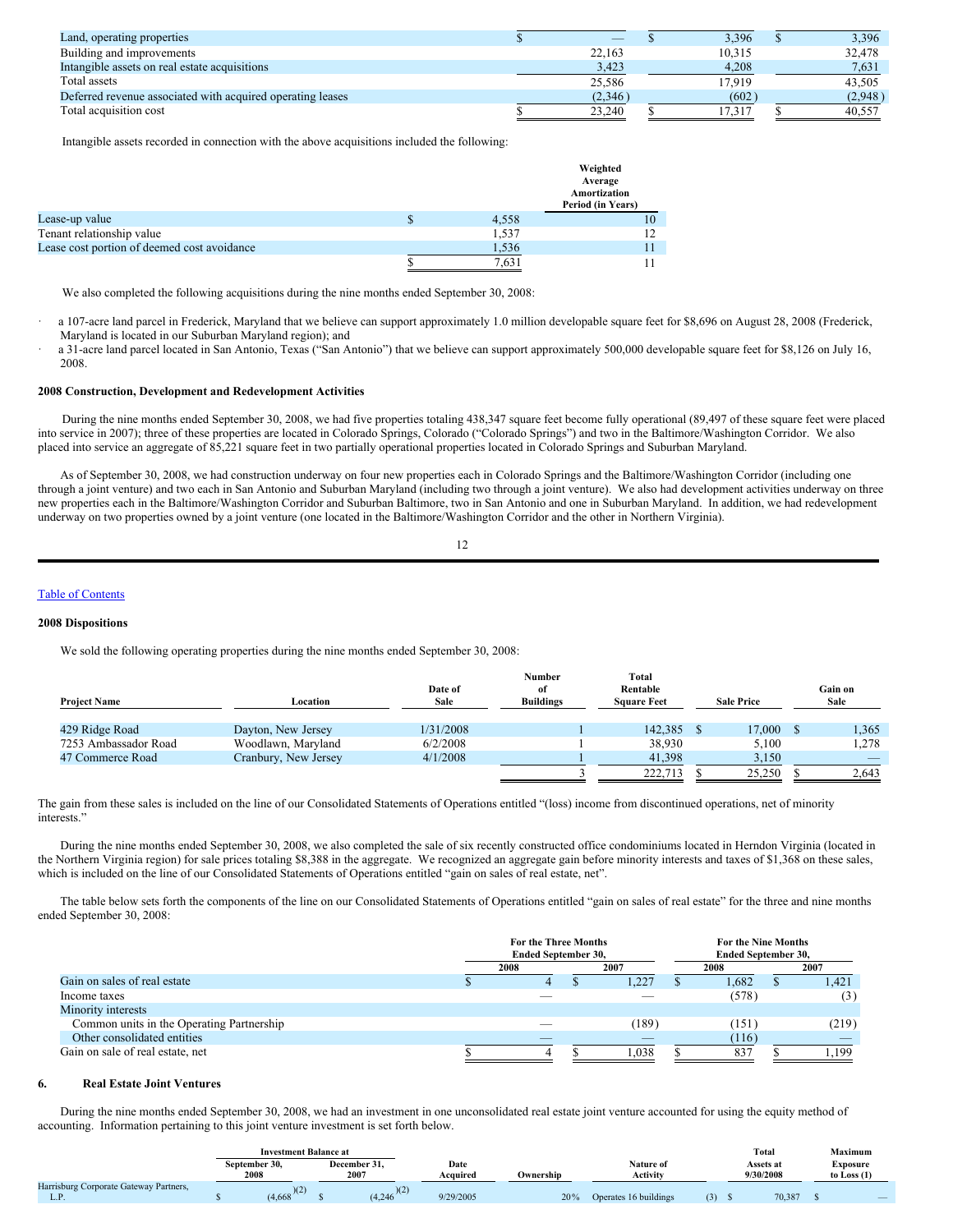- (2) The carrying amount of our investment in this joint venture was lower than our share of the equity in the joint venture by \$5,196 at September 30, 2008 and December 31, 2007 due to our deferral of gain on the contribution by us of real estate into the joint venture upon its formation. A difference will continue to exist to the extent the nature of our continuing involvement in the joint venture remains the same.
- (3) This joint venture's properties are located in Greater Harrisburg, Pennsylvania.

The following table sets forth condensed balance sheets for Harrisburg Corporate Gateway Partners, L.P.:

13

### Table of [Contents](#page-0-0)

|                                      | September 30,<br>2008 |  |        |
|--------------------------------------|-----------------------|--|--------|
| Commercial real estate property      | 62,711                |  | 63,773 |
| Other assets                         | 7,676                 |  | 9,051  |
| Total assets                         | 70.387                |  | 72,824 |
| Liabilities                          | 67,762                |  | 67,991 |
| Owners' equity                       | 2,625                 |  | 4,833  |
| Total liabilities and owners' equity | 70,387                |  | 72,824 |

The following table sets forth condensed statements of operations for Harrisburg Corporate Gateway Partners, L.P.:

|                                       | For the Three Months<br><b>Ended September 30.</b> |  |       | <b>For the Nine Months</b><br><b>Ended September 30.</b> |          |  |          |
|---------------------------------------|----------------------------------------------------|--|-------|----------------------------------------------------------|----------|--|----------|
|                                       | 2008                                               |  | 2007  |                                                          | 2008     |  | 2007     |
| Revenues                              | 2,432                                              |  | 2,455 |                                                          | 7.228    |  | 7,325    |
| Property operating expenses           | (870)                                              |  | (850) |                                                          | (2,571)  |  | (2,686)  |
| Interest expense                      | (991)                                              |  | (991) |                                                          | (2,951)  |  | (3,109)  |
| Depreciation and amortization expense | (824)                                              |  | (842) |                                                          | (2, 484) |  | (2, 564) |
| Net loss                              | (253)                                              |  | (228) |                                                          | (778)    |  | (1,034)  |

On January 29, 2008, we completed the formation of M Square Associates, LLC ("M Square"), a consolidated joint venture in which we hold a 50% equity interest through Enterprise Campus Developer, LLC, another consolidated joint venture in which we own a 90% interest. M Square was formed to develop and own office properties, approved for up to approximately 750,000 square feet, located in M Square Research Park in College Park, Maryland (located in the Suburban Maryland region).

The table below sets forth information pertaining to our investments in consolidated joint ventures at September 30, 2008:

| Ownership<br>$%$ at<br>Nature of<br>Date<br>9/30/2008<br><b>Activity</b><br>Acquired |            |  | Total<br>Assets at<br>9/30/2008       | Collateralized<br>Assets at<br>9/30/2008 |  |
|--------------------------------------------------------------------------------------|------------|--|---------------------------------------|------------------------------------------|--|
| COPT Opportunity Invest I, LLC                                                       | 12/20/2005 |  | 92.5% Redeveloping two properties (1) | 43,833                                   |  |
|                                                                                      |            |  |                                       |                                          |  |
| Arundel Preserve #5, LLC                                                             | 7/2/2007   |  | $50.0\%$ Developing land parcel (2)   | 27,126                                   |  |
| Enterprise Campus Developer, LLC                                                     | 6/26/2007  |  | 90.0% Developing land parcels $(3)$   | 25,402                                   |  |
| COPT-FD Indian Head, LLC                                                             | 10/23/2006 |  | 75.0% Developing land parcel (4)      | 4,959                                    |  |
| <b>MOR Forbes 2 LLC</b>                                                              | 12/24/2002 |  | $50.0\%$ Operates one building $(5)$  | 4.472                                    |  |
| 13849 Park Center Road, LLC                                                          | 10/2/2007  |  | 92.5% Redeveloping one property $(6)$ | 563                                      |  |
|                                                                                      |            |  |                                       | 106.355                                  |  |

(1) This joint venture owns one property in the Northern Virginia region and one in the Baltimore/Washington Corridor region.

(2) This joint venture is developing a land parcel located in Hanover, Maryland (located in the Baltimore/Washington Corridor region).

(3) This joint venture is developing land parcels located in College Park, Maryland through the M Square joint venture.

(4) This joint venture's property is located in Charles County, Maryland (located in our "other" business segment).

(5) This joint venture's property is located in Lanham, Maryland (located in the Suburban Maryland region).

(6) This joint venture is redeveloping a property in the Northern Virginia region.

Our commitments and contingencies pertaining to our real estate joint ventures are disclosed in Note 20.

# **7. Intangible Assets on Real Estate Acquisitions**

Intangible assets on real estate acquisitions consisted of the following:

# Table of [Contents](#page-0-0)

|                                                | September 30, 2008              |  |                             |  |                               | December 31, 2007 |                                 |  |                             |  |                               |
|------------------------------------------------|---------------------------------|--|-----------------------------|--|-------------------------------|-------------------|---------------------------------|--|-----------------------------|--|-------------------------------|
|                                                | <b>Gross Carrying</b><br>Amount |  | Accumulated<br>Amortization |  | <b>Net Carrying</b><br>Amount |                   | <b>Gross Carrying</b><br>Amount |  | Accumulated<br>Amortization |  | <b>Net Carrying</b><br>Amount |
| Lease-up value                                 | 129.613                         |  | 68,893                      |  | 60,720                        |                   | 125,338                         |  | 58,435                      |  | 66,903                        |
| Tenant relationship value                      | 36,514                          |  | 11.914                      |  | 24,600                        |                   | 35,189                          |  | 7,892                       |  | 27,297                        |
| Lease cost portion of deemed cost<br>avoidance | 18,587                          |  | 10.436                      |  | 8,151                         |                   | 17.133                          |  | 8,697                       |  | 8,436                         |
| Lease to market value                          | 14.428                          |  | 10.744                      |  | 3,684                         |                   | 14.428                          |  | 9,555                       |  | 4,873                         |
| Market concentration premium                   | 1,333                           |  | 206                         |  | 1,127                         |                   | 1,333                           |  | 181                         |  | 1,152                         |
|                                                | 200,475                         |  | 102,193                     |  | 98,282                        |                   | 193.421                         |  | 84,760                      |  | 108,661                       |

<sup>(1)</sup> Derived from the sum of our investment balance and maximum additional unilateral capital contributions or loans required from us. Not reported above are additional amounts that we and our partner are required to fund when needed by this joint venture; these funding requirements are proportional to our respective ownership percentages. Also not reported above are additional unilateral contributions or loans from us, the amounts of which are uncertain, which we would be required to make if certain contingent events occur.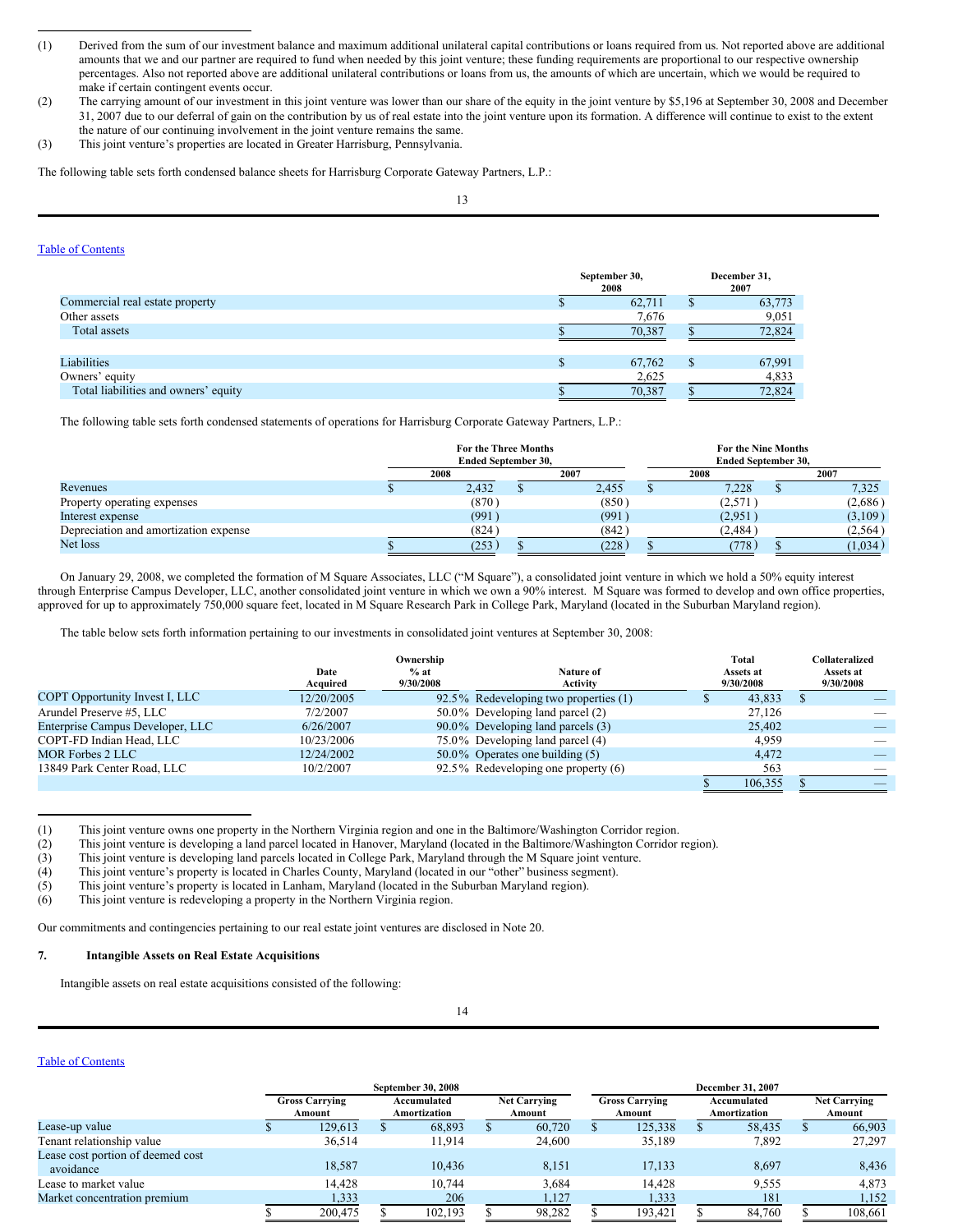Amortization of the intangible asset categories set forth above totaled \$17,578 in the nine months ended September 30, 2008 and \$24,451 in the nine months ended September 30, 2007. The approximate weighted average amortization periods of the categories set forth above follow: lease-up value: nine years; tenant relationship value: seven years; lease cost portion of deemed cost avoidance: six years; lease to market value: four years; and market concentration premium: 34 years. The approximate weighted average amortization period for all of the categories combined is nine years. Estimated amortization expense associated with the intangible asset categories set forth above is \$5,083 for the three months ending December 31, 2008, \$19,002 for 2009, \$14,815 for 2010, \$11,984 for 2011, \$9,739 for 2012 and \$7,170 for 2013.

# **8. Deferred Charges**

Deferred charges consisted of the following:

|                          | September 30,<br>2008 | December 31,<br>2007 |
|--------------------------|-----------------------|----------------------|
| Deferred leasing costs   | 66.632                | 63,052               |
| Deferred financing costs | 27,869                | 32,617               |
| Goodwill                 | 1,853                 | 1,853                |
| Deferred other           | 155                   | 155                  |
|                          | 96,509                | 97,677               |
| Accumulated amortization | (44, 829)             | (48, 626)            |
| Deferred charges, net    | 51,680                | 49,051               |

# **9. Accounts Receivable**

Our accounts receivable are reported net of an allowance for bad debts of \$1,328 at September 30, 2008 and \$798 at December 31, 2007.

### **10. Prepaid Expenses and Other Assets**

Prepaid and other assets consisted of the following:

|                                                            | September 30, | December 31.<br>2007 |        |
|------------------------------------------------------------|---------------|----------------------|--------|
| Construction contract costs incurred in excess of billings |               | 28.893               | 19.425 |
| Mortgage loan receivable (1)                               |               | 28.418               | 3,582  |
| Prepaid expenses                                           |               | 21,013               | 13,907 |
| Furniture, fixtures and equipment                          |               | 11.951               | 11,410 |
| Other assets                                               |               | 10,173               | 3,657  |
| Prepaid expenses and other assets                          |               | 100.448              | 51.981 |

(1) On August 26, 2008, we loaned \$24,813 to the owner of a 17-story Class A+ rental office property containing 470,603 square feet in Baltimore, Maryland. We have a secured interest in the ownership of the entity that owns the property and adjacent land parcels that is subordinate to that of a first mortgage on the property. The loan, which matures on August 26, 2011, carries a primary interest rate of 16.0%, although certain fundings available under the loan agreement totaling up to \$1,550 carry an interest rate of 20%.

15

# Table of [Contents](#page-0-0)

While interest is payable to us under the loan on a monthly basis, to the extent that the borrower does not have sufficient net operating cash flow (as defined in the agreement) to pay all or a portion of the interest due under the loan in a given month, such unpaid portion of the interest shall be added to the loan principal amount used to compute interest in the following month. We are obligated to fund an aggregate of up to \$26,550 under this loan, excluding any future compounding of unpaid interest. Our maximum exposure to loss under this loan is equal to any outstanding principal, including any unpaid compounded interest. The balance of this mortgage loan receivable was \$24,836 at September 30, 2008.

### **11. Debt**

Our debt consisted of the following:

|                                        |   | <b>Maximum</b><br><b>Principal Amount</b>  |                       | <b>Carrying Value at</b> |    |                          |                                                       | <b>Scheduled</b><br>Maturity   |
|----------------------------------------|---|--------------------------------------------|-----------------------|--------------------------|----|--------------------------|-------------------------------------------------------|--------------------------------|
|                                        |   | <b>Under Debt at</b><br>September 30, 2008 | September 30,<br>2008 |                          |    | December 31,<br>2007     | <b>Stated Interest Rates</b><br>at September 30, 2008 | Dates at<br>September 30, 2008 |
| Mortgage and other loans payable:      |   |                                            |                       |                          |    |                          |                                                       |                                |
| <b>Revolving Credit Facility</b>       | S | 600,000                                    | S.                    | 380,500                  | S. | 361,000                  | LIBOR + 0.75% to 1.25%                                | September 30, 2011 (1)         |
|                                        |   |                                            |                       |                          |    |                          |                                                       |                                |
| Mortgage and Other Secured Loans       |   |                                            |                       |                          |    |                          |                                                       |                                |
| Fixed rate mortgage loans (2)          |   | N/A                                        |                       | 970,510                  |    | 1,124,551                | $5.20\% - 8.63\%$ (3)                                 | $2009 - 2034(4)$               |
| Revolving Construction Facility (5)    |   | 225,000                                    |                       | 41,532                   |    | $\overline{\phantom{a}}$ | LIBOR + 1.60% to 2.00%                                | May 2, 2011 (1)                |
| Other variable rate secured loans      |   | N/A                                        |                       | 221,400                  |    | 34,500                   | $LIBOR + 2.25%$                                       | August 1, 2012 (1)             |
| Other construction loan facilities     |   | 48,000                                     |                       | 40,588                   |    | 104,089                  | $LIBOR + 1.50\%$                                      | 2009                           |
| Total mortgage and other secured loans |   |                                            |                       | 1,274,030                |    | 1,263,140                |                                                       |                                |
|                                        |   |                                            |                       |                          |    |                          |                                                       |                                |
| Note payable                           |   |                                            |                       |                          |    |                          |                                                       |                                |
| Unsecured seller notes                 |   | N/A                                        |                       | 1,750                    |    | 1,702                    | $0\% - 5.95\%$                                        | 2008-2016                      |
| Total mortgage and other loans payable |   |                                            |                       | 1,656,280                |    | 1,625,842                |                                                       |                                |
|                                        |   |                                            |                       |                          |    |                          |                                                       |                                |
| 3.5% Exchangeable Senior Notes         |   | N/A                                        |                       | 200,000                  |    | 200,000                  | 3.50%                                                 | September 2026 $(6)$           |
| Total debt                             |   |                                            |                       | 1,856,280                |    | 1,825,842                |                                                       |                                |

(1) These facilities may be extended for a one-year period at our option, subject to certain conditions.

(2) Several of the fixed rate mortgages carry interest rates that were above or below market rates upon assumption and therefore are recorded at their fair value based on applicable effective interest rates. The carrying values of these loans reflect net premiums totaling \$535 at September 30, 2008 and \$605 at December 31, 2007.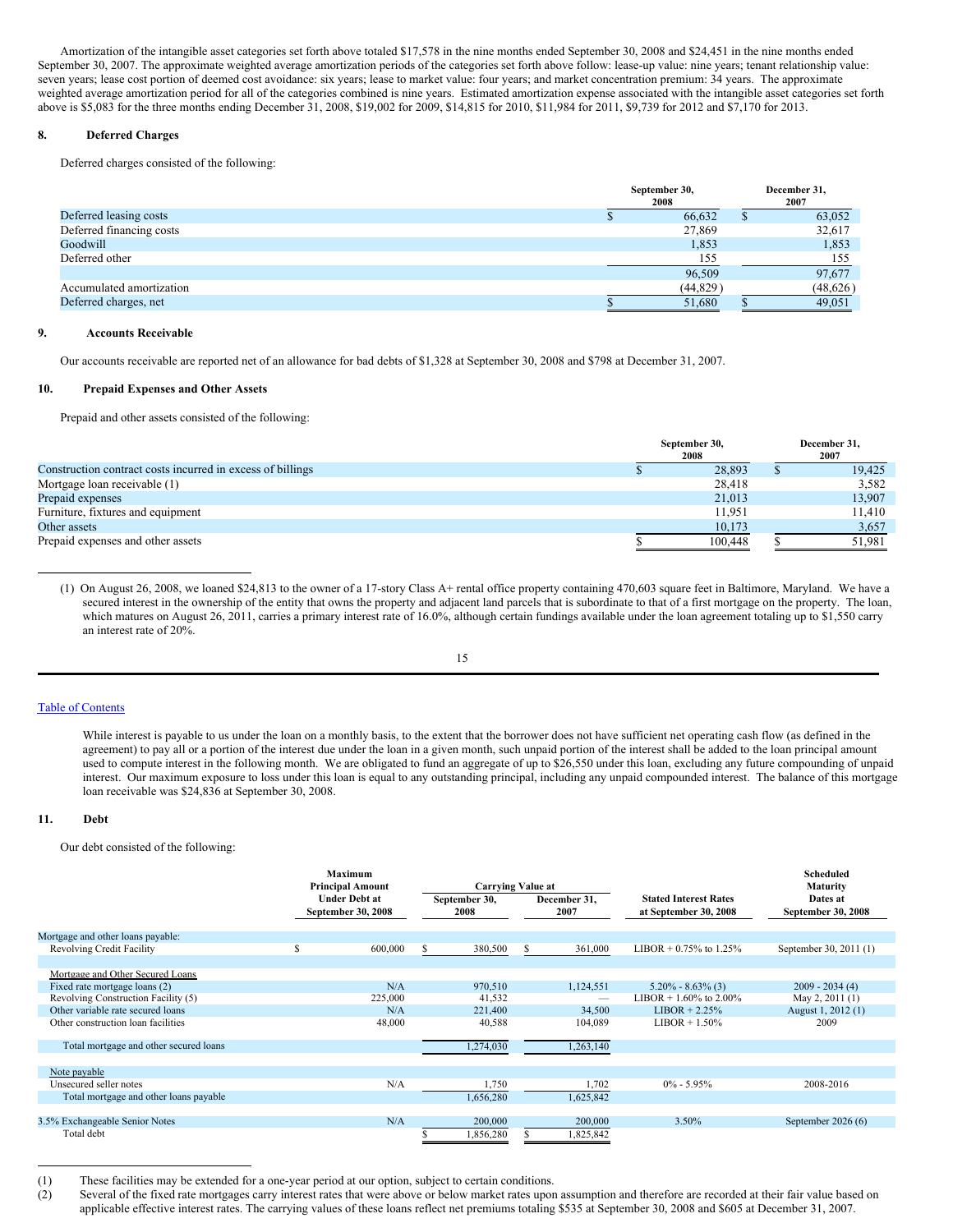- (3) The weighted average interest rate on these loans was 5.72% at September 30, 2008.
- (4) A loan with a balance of \$4,762 at September 30, 2008 that matures in 2034 may be repaid in March 2014, subject to certain conditions.
- (5) This loan is described in further detail below.
- (6) Refer to our 2007 Annual Report on Form 10-K for descriptions of provisions for early redemption and repurchase of these notes.

On May 2, 2008, we entered into a construction loan agreement with a group of lenders for which KeyBanc Capital Markets, Inc. acted as arranger, KeyBank National Association acted as administrative agent, Bank of America, N.A. acted as syndication agent and Manufacturers and Traders Trust Company acted as documentation agent; this loan is referred to in the table above as the "Revolving Construction Facility." The construction loan agreement provides for an aggregate commitment by the lenders of \$225,000, with a right for us to further increase the lenders' aggregate commitment during the term to a maximum of \$325,000, subject to certain conditions. Ownership interests in the properties for which construction costs are being financed through loans under the agreement are pledged as collateral. Borrowings are generally available for properties included in this construction loan agreement based on 85% of the total budgeted costs of construction of the applicable improvements for such properties as set forth in the properties' construction budgets, subject to certain other loan-to-value and debt coverage requirements. As loans for properties under the construction loan agreement are repaid in full and the ownership interests in such properties are no longer pledged as collateral, capacity under the construction loan agreement's aggregate commitment will be restored, giving us the ability to obtain new loans for other construction properties in which we pledge the ownership interests as collateral. The construction loan agreement matures on May 2, 2011 and may be extended by one year at our option, subject to certain conditions. The variable interest rate on each loan is based on one of the following, to be selected by us: (1) subject to certain conditions, the LIBOR rate for the interest period designated by us (customarily the 30-day rate) plus 1.6% to 2.0%, as determined by our

16

### Table of [Contents](#page-0-0)

leverage levels at different points in time; or (2) the greater of (a) the prime rate of the lender then acting as agent or (b) the Federal Funds Rate, as defined in the construction loan agreement, plus 0.50%. Interest is payable at the end of each interest period (as defined in the agreement), and principal outstanding under each loan under the agreement is payable on the maturity date. The construction loan agreement also carries a quarterly fee that is based on the unused amount of the commitment multiplied by a per annum rate of 0.125% to 0.20%.

On July 18, 2008, we borrowed \$221,400 under a mortgage loan requiring interest only payments for the term at a variable rate of LIBOR plus 225 basis points. This loan facility has a four-year term with an option to extend by an additional year.

We capitalized interest costs of \$13,428 in the nine months ended September 30, 2008 and \$13,957 in the nine months ended September 30, 2007.

### **12. Derivatives**

The following table sets forth our interest rate swap contracts in place during the nine months ended September 30, 2008 and their respective fair values:

|                                     |                   |                                       |            |  | <b>Fair Value at</b> |      |          |  |  |
|-------------------------------------|-------------------|---------------------------------------|------------|--|----------------------|------|----------|--|--|
| <b>Notional</b><br><b>One-Month</b> |                   | <b>Effective</b><br><b>Expiration</b> |            |  |                      |      |          |  |  |
| Amount                              | <b>LIBOR Base</b> | Date                                  |            |  | 2008                 | 2007 |          |  |  |
| 50,000                              | 4.3300 %          | 10/23/2007                            | 10/23/2009 |  | (625)                |      | (596)    |  |  |
| 50,000                              | 5.0360 %          | 3/28/2006                             | 3/30/2009  |  | (376)                |      | (765)    |  |  |
| 25,000                              | 5.2320 %          | 5/1/2006                              | 5/1/2009   |  | (265)                |      | (486)    |  |  |
| 25,000                              | 5.2320 %          | 5/1/2006                              | 5/1/2009   |  | (265)                |      | (486)    |  |  |
|                                     |                   |                                       |            |  | (1, 531)             |      | (2, 333) |  |  |

These amounts are included on our Consolidated Balance Sheets as other liabilities.

We designated these derivatives as cash flow hedges. These contracts hedge the risk of changes in interest rates on certain of our one-month LIBOR-based variable rate borrowings until their respective maturities.

The table below sets forth our accounting application of changes in derivative fair values:

|                                                                              | <b>For the Three Months</b><br>Ended September 30, |         |  | For the Nine Months<br><b>Ended September 30,</b> |  |       |
|------------------------------------------------------------------------------|----------------------------------------------------|---------|--|---------------------------------------------------|--|-------|
|                                                                              | 2008                                               | 2007    |  | 2008                                              |  | 2007  |
| Beginning balance                                                            | (2,648)                                            | 113     |  | (2,333)                                           |  | (308) |
| Increase (decrease) in fair value applied to accumulated other comprehensive |                                                    |         |  |                                                   |  |       |
| loss and minority interests                                                  | 1,117                                              | (1,065) |  | 802                                               |  | (644) |
| <b>Ending balance</b>                                                        | (1, 531)                                           | (952)   |  | (1, 531)                                          |  | (952) |
|                                                                              |                                                    |         |  |                                                   |  |       |
|                                                                              |                                                    |         |  |                                                   |  |       |

# Table of [Contents](#page-0-0)

# **13. Shareholders' Equity**

### **Preferred Shares**

Preferred shares of beneficial interest ("preferred shares") consisted of the following:

|                                                                                                                         | September 30,<br>2008 | December 31.<br>2007 |
|-------------------------------------------------------------------------------------------------------------------------|-----------------------|----------------------|
| 2,200,000 designated as Series G Cumulative Redeemable Preferred Shares of beneficial interest (2,200,000 shares        |                       |                      |
| issued with an aggregate liquidation preference of \$55,000)                                                            |                       |                      |
| 2,000,000 designated as Series H Cumulative Redeemable Preferred Shares of beneficial interest (2,000,000 shares        |                       |                      |
| issued with an aggregate liquidation preference of \$50,000)                                                            | 20                    | 20                   |
| 3,390,000 designated as Series J Cumulative Redeemable Preferred Shares of beneficial interest (3,390,000 shares issued |                       |                      |
| with an aggregate liquidation preference of \$84,750)                                                                   | 34                    | 34                   |
| 531,667 designated as Series K Cumulative Redeemable Convertible Preferred Shares of beneficial interest (531,667       |                       |                      |
| shares issued with an aggregate liquidation preference of \$26,583)                                                     |                       |                      |
| Total preferred shares                                                                                                  |                       |                      |
|                                                                                                                         |                       |                      |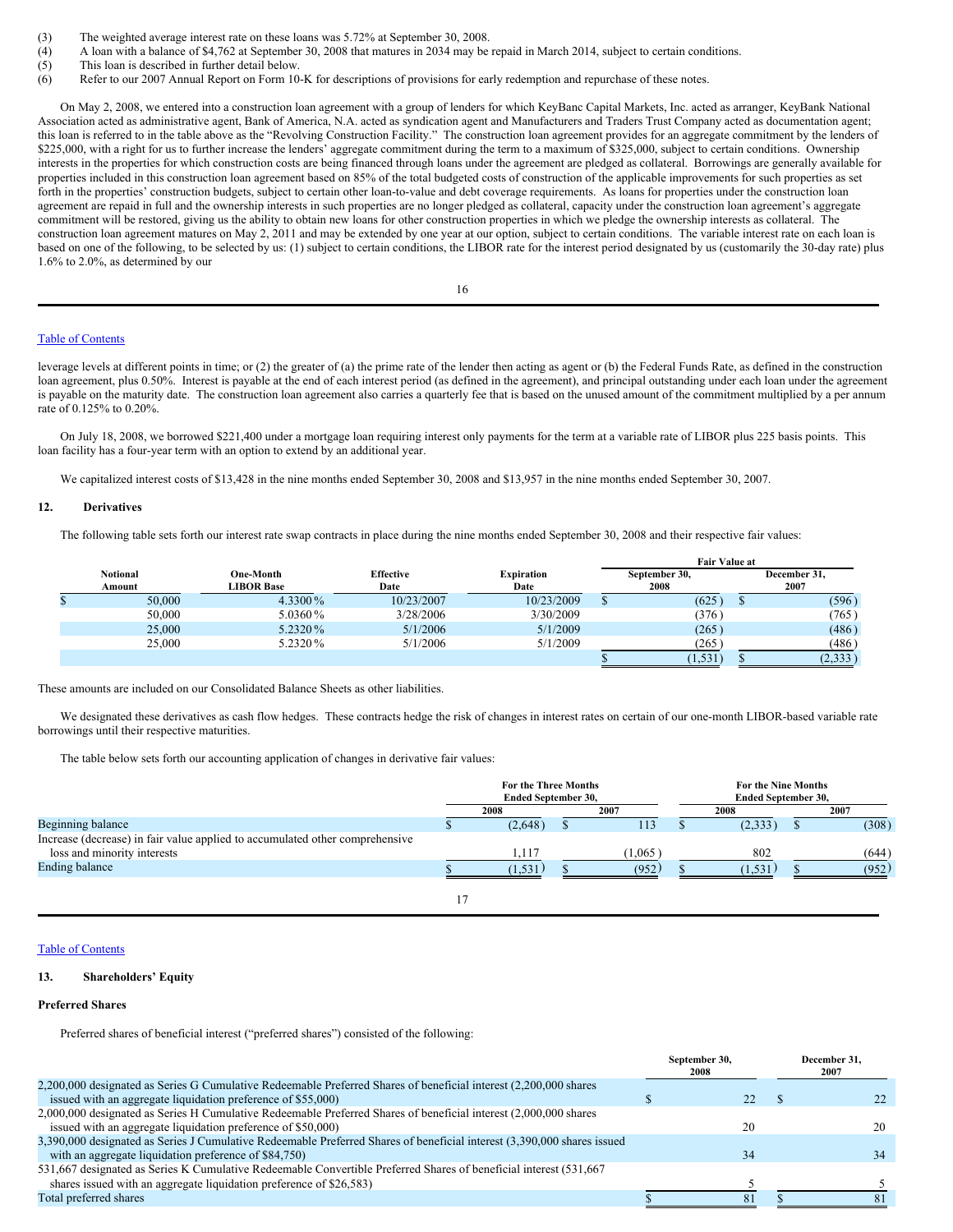## **Common Shares**

During the nine months ended September 30, 2008, we converted 55,242 common units in our Operating Partnership into common shares on the basis of one common share for each common unit.

In September 2008, we issued 3.7 million common shares at a public offering price of \$39 per share. We contributed the net proceeds after underwriting discounts but before offering costs totaling \$139,203 to our Operating Partnership in exchange for 3.7 million common units.

See Note 17 for disclosure of common share activity pertaining to our share-based compensation plans.

# **Accumulated Other Comprehensive Loss**

The table below sets forth activity in the accumulated other comprehensive loss component of shareholders' equity:

|                                                                  | <b>For the Nine Months</b><br><b>Ended September 30.</b> |        |
|------------------------------------------------------------------|----------------------------------------------------------|--------|
|                                                                  | 2008                                                     | 2007   |
| Beginning balance                                                | (2,372)                                                  | (693)  |
| Unrealized gain (loss) on derivatives, net of minority interests | 657                                                      | (561)  |
| Realized loss on derivatives, net of minority interests          | 39                                                       | 39     |
| Ending balance                                                   | (1.676)                                                  | 1,215) |

The table below sets forth our comprehensive income:

|                                                                  | <b>For the Three Months</b><br>Ended September 30, |        | <b>For the Nine Months</b><br><b>Ended September 30,</b> |        |
|------------------------------------------------------------------|----------------------------------------------------|--------|----------------------------------------------------------|--------|
|                                                                  | 2008                                               | 2007   | 2008                                                     | 2007   |
| Net income                                                       | 12.949                                             | 11.431 | 37,197                                                   | 24,855 |
| Unrealized gain (loss) on derivatives, net of minority interests | 926                                                | (903)  | 657                                                      | (561)  |
| Realized loss on derivatives, net of minority interests          |                                                    | 13     | 39                                                       | 39     |
| Total comprehensive income                                       | 13.888                                             | 10.541 | 37.893                                                   | 24.333 |
|                                                                  | 18                                                 |        |                                                          |        |

# Table of [Contents](#page-0-0)

# **14. Dividends and Distributions**

The following table summarizes our dividends and distributions when either the payable dates or record dates occurred during the nine months ended September 30, 2008:

**Dividend/**

|                            | <b>Record Date</b> | <b>Payable Date</b> |              | enana<br><b>Distribution Per</b><br>Share/Unit | <b>Total Dividend/</b><br><b>Distribution</b> |        |  |
|----------------------------|--------------------|---------------------|--------------|------------------------------------------------|-----------------------------------------------|--------|--|
| Series G Preferred Shares: |                    |                     |              |                                                |                                               |        |  |
| Fourth Ouarter 2007        | December 31, 2007  | January 15, 2008    | \$           | 0.5000                                         | \$                                            | 1,100  |  |
| First Ouarter 2008         | March 31, 2008     | April 15, 2008      | \$           | 0.5000                                         | $\$$                                          | 1,100  |  |
| Second Ouarter 2008        | June 30, 2008      | July 15, 2008       | \$           | 0.5000                                         | \$                                            | 1,100  |  |
| Third Quarter 2008         | September 30, 2008 | October 15, 2008    | \$           | 0.5000                                         | \$                                            | 1,100  |  |
| Series H Preferred Shares: |                    |                     |              |                                                |                                               |        |  |
| Fourth Quarter 2007        | December 31, 2007  | January 15, 2008    | \$           | 0.4688                                         | \$                                            | 938    |  |
| First Ouarter 2008         | March 31, 2008     | April 15, 2008      | \$           | 0.4688                                         | $\mathbb{S}$                                  | 938    |  |
| Second Quarter 2008        | June 30, 2008      | July 15, 2008       | \$           | 0.4688                                         | \$                                            | 938    |  |
| Third Ouarter 2008         | September 30, 2008 | October 15, 2008    | \$           | 0.4688                                         | $\mathbb{S}$                                  | 938    |  |
| Series J Preferred Shares: |                    |                     |              |                                                |                                               |        |  |
| Fourth Ouarter 2007        | December 31, 2007  | January 15, 2008    | \$           | 0.4766                                         | \$                                            | 1,616  |  |
| First Quarter 2008         | March 31, 2008     | April 15, 2008      | $\$$         | 0.4766                                         | \$                                            | 1,616  |  |
| Second Ouarter 2008        | June 30, 2008      | July 15, 2008       | \$           | 0.4766                                         | \$                                            | 1,616  |  |
| Third Ouarter 2008         | September 30, 2008 | October 15, 2008    | $\mathbf S$  | 0.4766                                         | $\mathbb{S}$                                  | 1,616  |  |
| Series K Preferred Shares: |                    |                     |              |                                                |                                               |        |  |
| Fourth Quarter 2007        | December 31, 2007  | January 15, 2008    | \$           | 0.7000                                         | \$                                            | 372    |  |
| First Ouarter 2008         | March 31, 2008     | April 15, 2008      | $\mathbb{S}$ | 0.7000                                         | $\mathbb{S}$                                  | 372    |  |
| Second Quarter 2008        | June 30, 2008      | July 15, 2008       | \$           | 0.7000                                         | \$                                            | 372    |  |
| Third Ouarter 2008         | September 30, 2008 | October 15, 2008    | \$           | 0.7000                                         | $\mathbf{\$}$                                 | 372    |  |
|                            |                    |                     |              |                                                |                                               |        |  |
| <b>Common Shares:</b>      |                    |                     |              |                                                |                                               |        |  |
| Fourth Quarter 2007        | December 31, 2007  | January 15, 2008    | \$           | 0.3400                                         | \$                                            | 16,097 |  |
| First Ouarter 2008         | March 31, 2008     | April 15, 2008      | \$           | 0.3400                                         | $\$$                                          | 16,173 |  |
| Second Ouarter 2008        | June 30, 2008      | July 15, 2008       | \$           | 0.3400                                         | \$                                            | 16,197 |  |
| Third Quarter 2008         | September 30, 2008 | October 15, 2008    | \$           | 0.3725                                         | $\mathbb{S}$                                  | 19,183 |  |
| Series I Preferred Units:  |                    |                     |              |                                                |                                               |        |  |
| Fourth Quarter 2007        | December 31, 2007  | January 15, 2008    | \$           | 0.4688                                         | \$                                            | 165    |  |
| First Ouarter 2008         | March 31, 2008     | April 15, 2008      | \$           | 0.4688                                         | \$                                            | 165    |  |
| Second Quarter 2008        | June 30, 2008      | July 15, 2008       | \$           | 0.4688                                         | \$                                            | 165    |  |
| Third Ouarter 2008         | September 30, 2008 | October 15, 2008    | $\mathbb{S}$ | 0.4688                                         | $\mathbb{S}$                                  | 165    |  |
| <b>Common Units:</b>       |                    |                     |              |                                                |                                               |        |  |
| Fourth Ouarter 2007        | December 31, 2007  | January 15, 2008    | \$           | 0.3400                                         | \$                                            | 2,777  |  |
| First Ouarter 2008         | March 31, 2008     | April 15, 2008      | \$           | 0.3400                                         | \$                                            | 2,771  |  |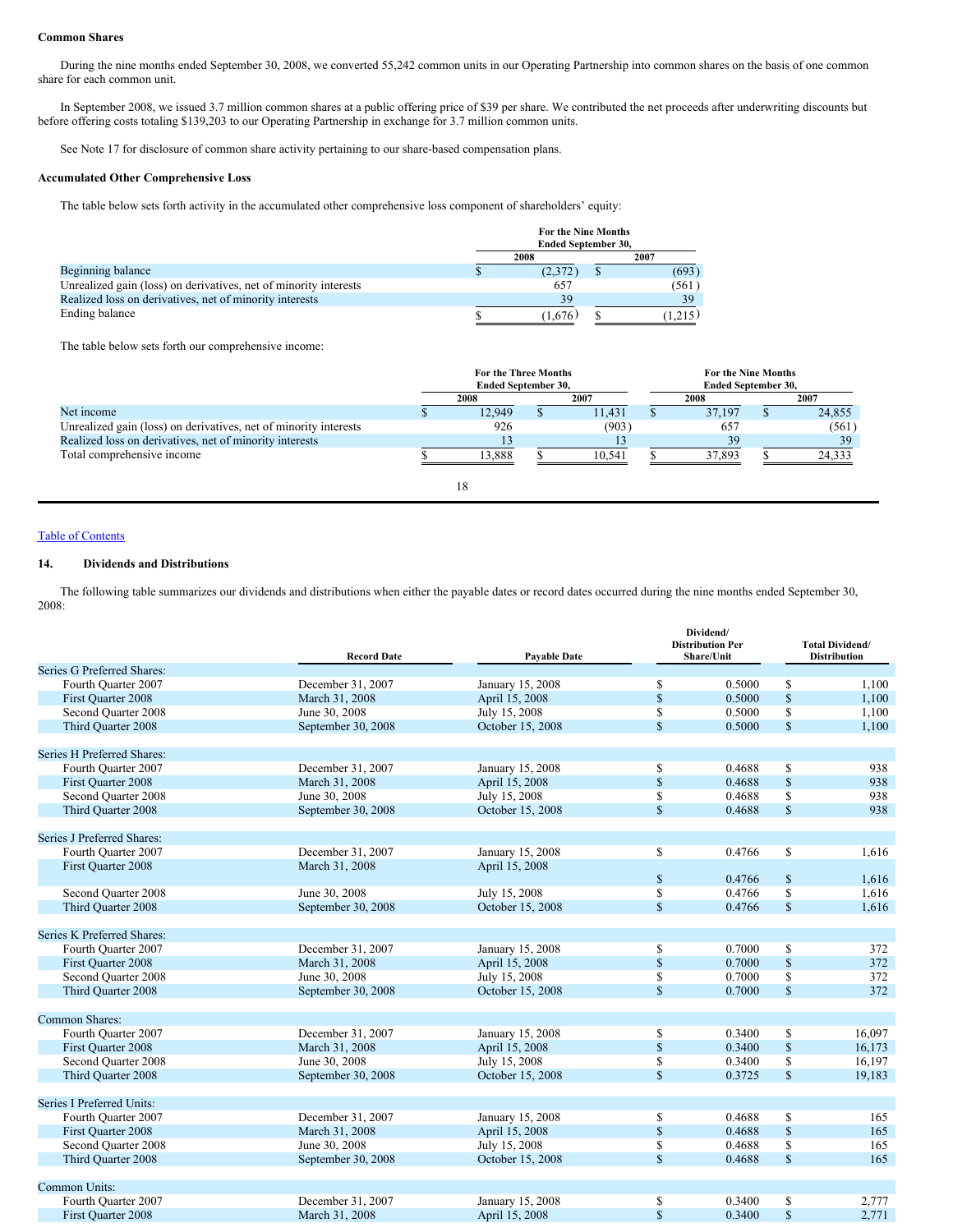| Second Quarter 2008 | June 30, 2008      | July 15, 2008    | 0.3400 |       |
|---------------------|--------------------|------------------|--------|-------|
| Third Ouarter 2008  | September 30, 2008 | October 15, 2008 | 0.3725 | 3.021 |
|                     |                    |                  |        |       |
|                     |                    | 1 Q              |        |       |

# Table of [Contents](#page-0-0)

# **15. Supplemental Information to Statements of Cash Flows**

|                                                                                                                                             |   | <b>For the Nine Months</b><br>Ended September 30, |   |         |
|---------------------------------------------------------------------------------------------------------------------------------------------|---|---------------------------------------------------|---|---------|
|                                                                                                                                             |   | 2008                                              |   | 2007    |
| Supplemental schedule of non-cash investing and financing activities:                                                                       |   |                                                   |   |         |
| Debt assumed in connection with acquisition of properties                                                                                   |   |                                                   |   | 38,848  |
| Issuance of common shares in connection with acquisition of properties                                                                      |   |                                                   |   | 156,691 |
| Issuance of preferred shares in connection with acquisition of properties                                                                   |   |                                                   |   | 26,583  |
| Restricted cash used in connection with acquisitions of properties                                                                          |   |                                                   |   | 20,827  |
| Issuance of common units in the Operating Partnership in connection with acquisition of interest in properties                              |   |                                                   |   | 12,125  |
| Note receivable assumed upon sale of real estate property                                                                                   |   |                                                   |   | 3,582   |
| (Decrease) increase in accrued capital improvements, leasing and acquisition costs                                                          |   | (14,326)                                          |   | 14,501  |
| Consolidation of real estate joint venture:                                                                                                 |   |                                                   |   |         |
| Real estate assets                                                                                                                          | S | 14,208                                            | S | 3,864   |
| Prepaid and other assets                                                                                                                    |   | (10, 859)                                         |   | 1,021   |
| Minority interest                                                                                                                           |   | (3,349)                                           |   | (4,885) |
| Net adjustment                                                                                                                              |   |                                                   |   |         |
| Proceeds from sale of property invested in restricted cash                                                                                  |   |                                                   |   | 701     |
| Reclassification of operating assets to investment in consolidated real estate joint venture                                                |   |                                                   |   | 16,725  |
| Amortization of discounts and premiums on mortgage loans to commercial real estate properties                                               |   | 39                                                |   | 296     |
| Increase (decrease) in fair value of derivatives applied to AOCL and minority interests                                                     |   | 802                                               |   | (644)   |
| Adjustments to minority interests resulting from changes in ownership of the Operating Partnership by COPT                                  |   | 14,323                                            |   | 29,693  |
| Dividends/distribution payable                                                                                                              |   | 25,774                                            |   | 22,433  |
| Decrease in minority interests and increase in shareholders' equity in connection with the conversion of common units into<br>common shares |   |                                                   |   |         |
|                                                                                                                                             |   | 1,982                                             | S | 25,358  |
|                                                                                                                                             |   |                                                   |   |         |

# 20

### Table of [Contents](#page-0-0)

# **16. Information by Business Segment**

As of September 30, 2008, we had nine primary office property segments: Baltimore/Washington Corridor; Northern Virginia; Suburban Baltimore; Colorado Springs; Suburban Maryland; Greater Philadelphia; St. Mary's and King George Counties; San Antonio; and Northern/Central New Jersey.

The table below reports segment financial information. Our segment entitled "Other" includes assets and operations not specifically associated with the other defined segments, including corporate assets and investments in unconsolidated entities. We measure the performance of our segments based on total revenues less property operating expenses, a measure we define as net operating income ("NOI"). We believe that NOI is an important supplemental measure of operating performance for a REIT's operating real estate because it provides a measure of the core operations that is unaffected by depreciation, amortization, financing and general and administrative expenses; this measure is particularly useful in our opinion in evaluating the performance of geographic segments, same-office property groupings and individual properties.

|                                                   |    | Baltimore/<br>Washington<br>Northern |              |           |              |                  |               |                |               |          |      |              |               |                 |               |              |    |               |               |            |               |              |         |  |  |  |  |  |  |  |  |  |  |  |  |  |  | Virginia |  |  |  |  |  |  |  |  |  |  |  |  |  | Suburban |  | Colorado |  | Suburban |  | Greater |  | St. Mary's &<br><b>King George</b> |  | San |  | Northern/<br><b>Central New</b> |  |  |  | Intersegment |  |
|---------------------------------------------------|----|--------------------------------------|--------------|-----------|--------------|------------------|---------------|----------------|---------------|----------|------|--------------|---------------|-----------------|---------------|--------------|----|---------------|---------------|------------|---------------|--------------|---------|--|--|--|--|--|--|--|--|--|--|--|--|--|--|----------|--|--|--|--|--|--|--|--|--|--|--|--|--|----------|--|----------|--|----------|--|---------|--|------------------------------------|--|-----|--|---------------------------------|--|--|--|--------------|--|
|                                                   |    | Corridor                             |              |           |              | <b>Baltimore</b> |               | <b>Springs</b> |               | Marvland |      | Philadelphia |               | <b>Counties</b> |               | Antonio      |    | <b>Jersey</b> | Other         |            | Elimination   |              | Total   |  |  |  |  |  |  |  |  |  |  |  |  |  |  |          |  |  |  |  |  |  |  |  |  |  |  |  |  |          |  |          |  |          |  |         |  |                                    |  |     |  |                                 |  |  |  |              |  |
| Three Months Ended<br>September 30, 2008          |    |                                      |              |           |              |                  |               |                |               |          |      |              |               |                 |               |              |    |               |               |            |               |              |         |  |  |  |  |  |  |  |  |  |  |  |  |  |  |          |  |  |  |  |  |  |  |  |  |  |  |  |  |          |  |          |  |          |  |         |  |                                    |  |     |  |                                 |  |  |  |              |  |
| Revenues                                          | \$ | 46,139                               | \$           | 19,523    |              | \$13,912         | -S            | 5,612          | -S            | 4,966 \$ |      | 2,507 \$     |               | 3,328           | \$            | $2,641$ \$   |    | 591           | \$            | 3,330 \$   |               | $(902)$ \$   | 101,647 |  |  |  |  |  |  |  |  |  |  |  |  |  |  |          |  |  |  |  |  |  |  |  |  |  |  |  |  |          |  |          |  |          |  |         |  |                                    |  |     |  |                                 |  |  |  |              |  |
| Property operating<br>expenses                    |    | 16,463                               |              | 7,518     |              | 5,994            |               | 1,859          |               | 1,998    |      | 43           |               | 857             |               | 696          |    | 58            |               | 1,122      |               | (742)        | 35,866  |  |  |  |  |  |  |  |  |  |  |  |  |  |  |          |  |  |  |  |  |  |  |  |  |  |  |  |  |          |  |          |  |          |  |         |  |                                    |  |     |  |                                 |  |  |  |              |  |
| <b>NOI</b>                                        |    | 29,676                               |              | \$12,005  |              | 7,918            | £.            | 3,753          | S             | 2,968    | -S   | 2,464        | \$.           | 2,471           | S.            | $1,945$ \$   |    | 533           | S             | 2,208      | <sup>\$</sup> | (160)        | 65,781  |  |  |  |  |  |  |  |  |  |  |  |  |  |  |          |  |  |  |  |  |  |  |  |  |  |  |  |  |          |  |          |  |          |  |         |  |                                    |  |     |  |                                 |  |  |  |              |  |
| Additions to commercial<br>real estate properties | S  | 8,408                                | <sup>S</sup> | 2,121     | <sup>S</sup> | 3,993            | <sup>\$</sup> | 9,092          | <sup>\$</sup> | 9,683    | -S   | 428          | <sup>\$</sup> | 904             |               | $$11,333$ \$ |    |               | <sup>\$</sup> | 8,737      | -S            | (30)         | 54,669  |  |  |  |  |  |  |  |  |  |  |  |  |  |  |          |  |  |  |  |  |  |  |  |  |  |  |  |  |          |  |          |  |          |  |         |  |                                    |  |     |  |                                 |  |  |  |              |  |
| Three Months Ended<br>September 30, 2007          |    |                                      |              |           |              |                  |               |                |               |          |      |              |               |                 |               |              |    |               |               |            |               |              |         |  |  |  |  |  |  |  |  |  |  |  |  |  |  |          |  |  |  |  |  |  |  |  |  |  |  |  |  |          |  |          |  |          |  |         |  |                                    |  |     |  |                                 |  |  |  |              |  |
| Revenues                                          | S  | 43,850                               | <sup>S</sup> | 18,555    |              | \$13,575         | \$            | 4,311          | S             | 4,410 \$ |      | 2,506 \$     |               | 3,338           | <sup>\$</sup> | 1,832 \$     |    | 1,110         | <sup>\$</sup> | $2,262$ \$ |               | $(911)$ \$   | 94,838  |  |  |  |  |  |  |  |  |  |  |  |  |  |  |          |  |  |  |  |  |  |  |  |  |  |  |  |  |          |  |          |  |          |  |         |  |                                    |  |     |  |                                 |  |  |  |              |  |
| Property operating<br>expenses                    |    | 14,681                               |              | 6,529     |              | 5,465            |               | 1,973          |               | 1,746    |      | 35           |               | 784             |               | 374          |    | 678           |               | 926        |               | (926)        | 32,265  |  |  |  |  |  |  |  |  |  |  |  |  |  |  |          |  |  |  |  |  |  |  |  |  |  |  |  |  |          |  |          |  |          |  |         |  |                                    |  |     |  |                                 |  |  |  |              |  |
| <b>NOI</b>                                        |    | 29,169                               |              | \$12,026  |              | 8,110            | S             | 2,338          | -S            | 2,664    | -S   | 2,471        | \$            | 2,554           | <sup>\$</sup> | 1,458        | -S | 432           | S             | 1,336      | <sup>\$</sup> | 15           | 62,573  |  |  |  |  |  |  |  |  |  |  |  |  |  |  |          |  |  |  |  |  |  |  |  |  |  |  |  |  |          |  |          |  |          |  |         |  |                                    |  |     |  |                                 |  |  |  |              |  |
| Additions to commercial<br>real estate properties | \$ | 47,776 \$                            |              | 4,341     |              | \$13,949         |               | $$11,959$ \$   |               | 50       | -S   | 348 \$       |               | 250             | <sup>S</sup>  | 1,554 \$     |    | 6             | -S            | $6,392$ \$ |               | (548)<br>-S  | 86,077  |  |  |  |  |  |  |  |  |  |  |  |  |  |  |          |  |  |  |  |  |  |  |  |  |  |  |  |  |          |  |          |  |          |  |         |  |                                    |  |     |  |                                 |  |  |  |              |  |
|                                                   |    |                                      |              |           |              |                  |               |                |               |          |      |              |               |                 |               |              |    |               |               |            |               |              |         |  |  |  |  |  |  |  |  |  |  |  |  |  |  |          |  |  |  |  |  |  |  |  |  |  |  |  |  |          |  |          |  |          |  |         |  |                                    |  |     |  |                                 |  |  |  |              |  |
| Nine Months Ended<br>September 30, 2008           |    |                                      |              |           |              |                  |               |                |               |          |      |              |               |                 |               |              |    |               |               |            |               |              |         |  |  |  |  |  |  |  |  |  |  |  |  |  |  |          |  |  |  |  |  |  |  |  |  |  |  |  |  |          |  |          |  |          |  |         |  |                                    |  |     |  |                                 |  |  |  |              |  |
| Revenues                                          | S. | 138,142                              |              | \$ 57,454 | -S           | 41,324           |               | \$14,475       |               | \$14,457 | - \$ | 7,519 \$     |               | 9,622           | \$            | 6,548 \$     |    | 1,929         | S             | 8,477 \$   |               | $(2,683)$ \$ | 297,264 |  |  |  |  |  |  |  |  |  |  |  |  |  |  |          |  |  |  |  |  |  |  |  |  |  |  |  |  |          |  |          |  |          |  |         |  |                                    |  |     |  |                                 |  |  |  |              |  |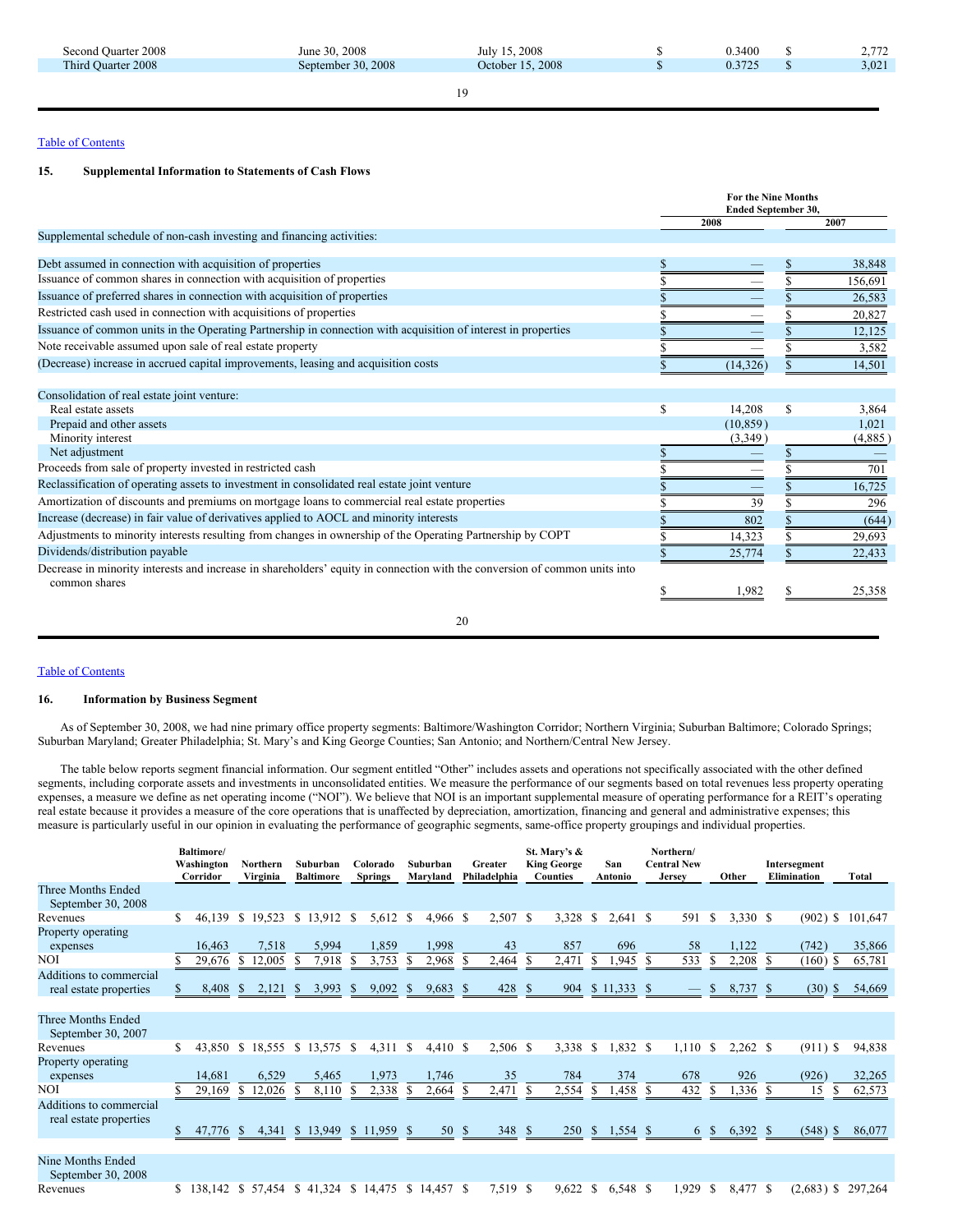| Property operating                                |    |           |                                       |              |                                  |                             |               |          |               |        |                           |               |        |                          |               |                          |                      |
|---------------------------------------------------|----|-----------|---------------------------------------|--------------|----------------------------------|-----------------------------|---------------|----------|---------------|--------|---------------------------|---------------|--------|--------------------------|---------------|--------------------------|----------------------|
| expenses                                          |    | 48,364    | 21,757                                | 18,008       | 5,179                            | 5,249                       |               | 147      |               | 2,346  | 1,572                     |               | 305    | 3,601                    |               | (1,965)                  | 104,563              |
| NOI                                               |    | 89,778    | 35,697<br>Ъ.                          | \$23,316     | 9,296                            | 9,208<br><sup>\$</sup>      | £.            | 7,372    |               | 7,276  | 4,976<br>S                | -8            | 1,624  | 4,876<br>ъ               |               | (718)                    | \$192,701            |
| Additions to commercial                           |    |           |                                       |              |                                  |                             |               |          |               |        |                           |               |        |                          |               |                          |                      |
| real estate properties                            | S. | 62,482    | 3,850                                 | \$11,730     | 62,538<br><sup>\$</sup>          | \$31,779                    | <sup>\$</sup> | 1,040    | <sup>\$</sup> | 2,140  | \$29,581                  | -S            | 43     | $$10,962$ \$             |               | (45)                     | \$216,100            |
| Segment assets at<br>September 30, 2008           |    |           | \$1,249,126 \$466,793                 | \$440,933    | \$244,309                        | \$169,913                   | S.            | 95,004   | <sup>\$</sup> | 95,124 | \$90,841                  | <sup>S</sup>  | 21,929 | $$226,738$ \$            |               | (982)                    | \$3,099,728          |
| Nine Months Ended<br>September 30, 2007           |    |           |                                       |              |                                  |                             |               |          |               |        |                           |               |        |                          |               |                          |                      |
| Revenues                                          | S. |           | 130,409 \$ 53,981 \$ 40,104 \$ 11,510 |              |                                  | $$12,320$ \$                |               | 7,519 \$ |               | 9,465  | 5,476 \$<br><sup>\$</sup> |               | 3,902  | $\mathbb{S}$<br>4,371 \$ |               | (2,654)<br><sup>\$</sup> | 276,403              |
| Property operating<br>expenses                    |    | 42,592    | 19,340                                | 16,212       | 4,455                            | 5,069                       |               | 101      |               | 2,303  | 1,121                     |               | 1,763  | 3,477                    |               | (2,686)                  | 93,747               |
| <b>NOI</b>                                        |    | 87,817    | 34,641<br>\$                          | 23,892<br>P. | 7,055<br>P.                      | 7,251<br>S                  |               | 7,418    | <sup>\$</sup> | 7,162  | 4,355<br><sup>2</sup>     | <sup>\$</sup> | 2,139  | 894<br>S                 |               | 32                       | 182,656              |
| Additions to commercial<br>real estate properties |    | \$146,904 | \$ 21,257                             |              | \$276,824 \$36,326               | <sup>\$</sup><br>$1,958$ \$ |               | 880 \$   |               | 533    | 1,560 \$<br>S             |               | 271    | \$50,127                 | <sup>\$</sup> |                          | $(1,493)$ \$ 535,147 |
| Segment assets at<br>September 30, 2007           |    |           | \$1,208,852 \$483,473                 |              | \$461,461 \$168,719 \$132,851 \$ |                             |               | 96,463   | <sup>S</sup>  |        | 95,828 \$58,023           | <sup>S</sup>  |        | 40,450 \$170,890 \$      |               |                          | $(987)$ \$2,916,023  |
|                                                   |    |           |                                       |              |                                  |                             | 21            |          |               |        |                           |               |        |                          |               |                          |                      |

# Table of [Contents](#page-0-0)

The following table reconciles our segment revenues to total revenues as reported on our Consolidated Statements of Operations:

|                                                                   |         | For the Three Months<br><b>Ended September 30.</b> |  |         |         | For the Nine Months<br><b>Ended September 30.</b> |         |  |  |
|-------------------------------------------------------------------|---------|----------------------------------------------------|--|---------|---------|---------------------------------------------------|---------|--|--|
|                                                                   |         | 2008                                               |  | 2007    | 2008    | 2007                                              |         |  |  |
| Segment revenues                                                  |         | 101.647                                            |  | 94,838  | 297.264 |                                                   | 276,403 |  |  |
| Construction contract revenues                                    |         | 89.653                                             |  | 10.047  | 121.688 |                                                   | 29.358  |  |  |
| Other service operations revenues                                 |         | 349                                                |  | 910     | 1,352   |                                                   | 3,369   |  |  |
| Less: Revenues from discontinued real estate operations (Note 19) |         |                                                    |  | (736)   | (358)   |                                                   | (3,059) |  |  |
| Total revenues                                                    | 191.646 |                                                    |  | 105,059 | 419,946 |                                                   | 306,071 |  |  |

The following table reconciles our segment property operating expenses to property operating expenses as reported on our Consolidated Statements of Operations:

|                                                                            |      | For the Three Months<br><b>Ended September 30,</b> |  |        |  | <b>For the Nine Months</b><br>Ended September 30, |  |         |
|----------------------------------------------------------------------------|------|----------------------------------------------------|--|--------|--|---------------------------------------------------|--|---------|
|                                                                            | 2008 |                                                    |  | 2007   |  | 2008                                              |  | 2007    |
| Segment property operating expenses                                        |      | 35,866                                             |  | 32,265 |  | 104.563                                           |  | 93,747  |
| Less: Property operating expenses from discontinued real estate operations |      |                                                    |  |        |  |                                                   |  |         |
| (Note 19)                                                                  |      | (12)                                               |  | (688)  |  | (210)                                             |  | (1,579) |
| Total property operating expenses                                          |      | 35.854                                             |  | 31.577 |  | 104.353                                           |  | 92.168  |

The following table reconciles our NOI for reportable segments to income from continuing operations as reported on our Consolidated Statements of Operations:

|                                                                            | <b>For the Three Months</b><br>Ended September 30, |  |           | <b>For the Nine Months</b><br>Ended September 30, |       |           |  |
|----------------------------------------------------------------------------|----------------------------------------------------|--|-----------|---------------------------------------------------|-------|-----------|--|
|                                                                            | 2008                                               |  | 2007      | 2008                                              |       | 2007      |  |
| NOI for reportable segments                                                | 65,781                                             |  | 62,573    | 192,701                                           |       | 182,656   |  |
| Construction contract revenues                                             | 89,653                                             |  | 10,047    | 121,688                                           |       | 29,358    |  |
| Other service operations revenues                                          | 349                                                |  | 910       | 1,352                                             |       | 3,369     |  |
| Equity in loss of unconsolidated entities                                  | (57)                                               |  | (46)      | (167)                                             |       | (197)     |  |
| Income tax expense                                                         | (97)                                               |  | (197)     | (102)                                             | (480) |           |  |
| Other adjustments:                                                         |                                                    |  |           |                                                   |       |           |  |
| Depreciation and other amortization associated with real estate operations | (25, 583)                                          |  | (26, 025) | (75, 430)                                         |       | (78, 811) |  |
| Construction contract expenses                                             | (87, 111)                                          |  | (9,507)   | (118, 488)                                        |       | (28, 126) |  |
| Other service operations expenses                                          | (546)                                              |  | (806)     | (1,602)                                           |       | (3,337)   |  |
| General and administrative expenses                                        | (6,103)                                            |  | (5,743)   | (18,072)                                          |       | (15,946)  |  |
| Interest expense on continuing operations                                  | (20, 506)                                          |  | (20,968)  | (60, 252)                                         |       | (61,181)  |  |
| Amortization of deferred financing costs                                   | (1,169)                                            |  | (901)     | (2,882)                                           |       | (2,706)   |  |
| Gain on sale of non-real estate investment                                 |                                                    |  |           | 52                                                |       | 1,033     |  |
| Minority interests in continuing operations                                | (1,668)                                            |  | (942)     | (4, 469)                                          |       | (2,282)   |  |
| NOI from discontinued operations                                           |                                                    |  | (48)      | (148)                                             |       | (1,480)   |  |
| Income from continuing operations                                          | 12,953                                             |  | 8,347     | 34,181                                            |       | 21,870    |  |

The accounting policies of the segments are the same as those previously disclosed for Corporate Office Properties Trust and subsidiaries, where applicable. We did not allocate interest expense,

# Table of [Contents](#page-0-0)

amortization of deferred financing costs and depreciation and other amortization to segments since they are not included in the measure of segment profit reviewed by management. We also did not allocate construction contract revenues, other service operations revenues, construction contract expenses, other service operations expenses, equity in loss of unconsolidated entities, general and administrative expense, gain on sale of non-real estate investment, income taxes and minority interests because these items represent general corporate items not attributable to segments.

### **17. Share-Based Compensation**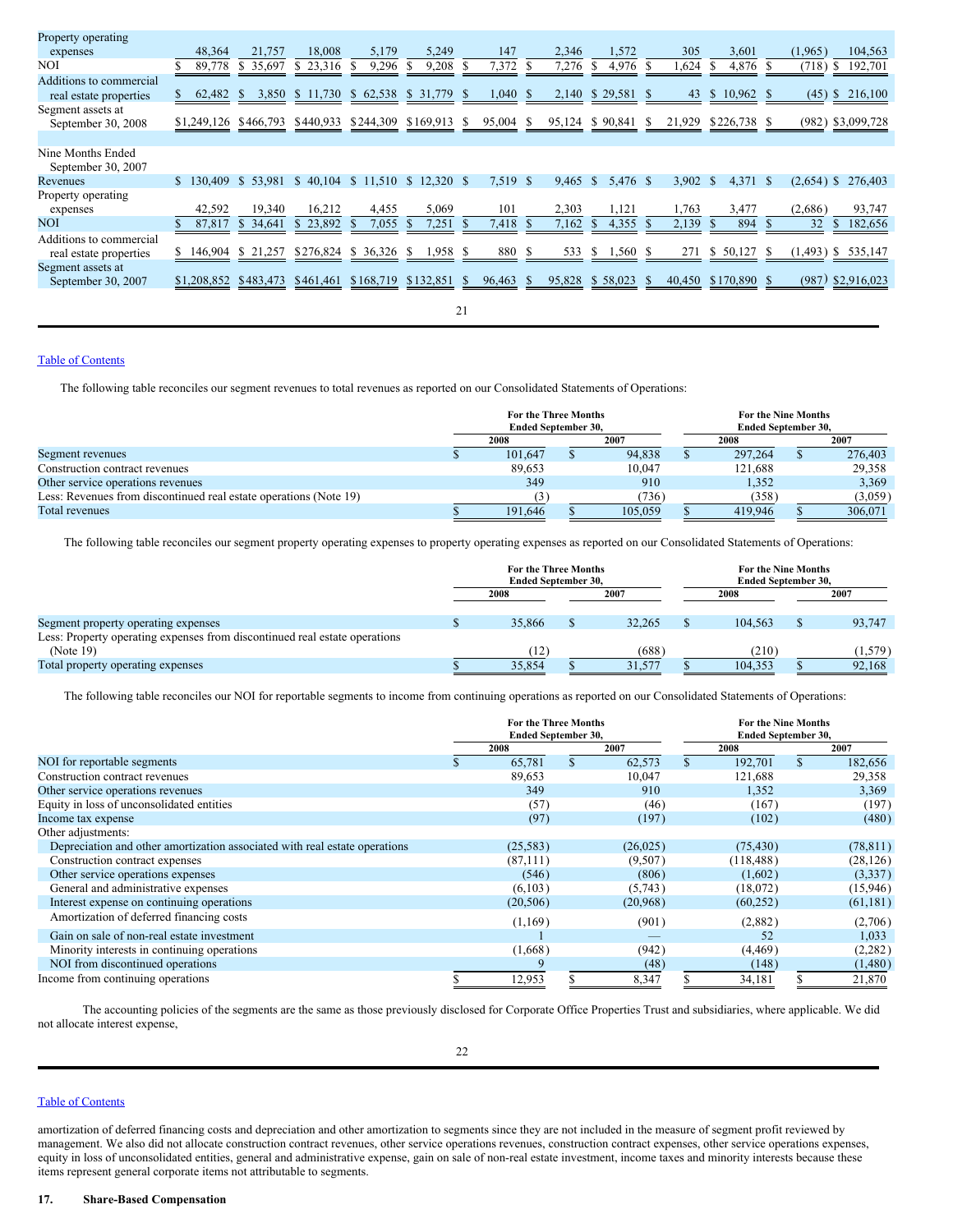During the nine months ended September 30, 2008, we granted 40,000 options to purchase common shares ("options") to members of our Board of Trustees. The exercise price of these option grants was \$37.81 per share. These options vest on the first anniversary of the grant date provided that the Trustees remain in their positions. These options expire ten years after the grant date. We computed share-based compensation expense for these options under the fair value method using the Black-Scholes optionpricing model; the assumptions we used in that model are set forth below:

| Fair value of grants on grant date | 8.00     |
|------------------------------------|----------|
| Risk-free interest rate            | $3.62\%$ |
| Expected life (in years)           | 6.52     |
| Expected volatility                | 24.22%   |
| Expected annual dividend yield     | $3.07\%$ |

During the nine months ended September 30, 2008, 145,059 options were exercised. The weighted average exercise price of these options was \$17.32 per share, and the total intrinsic value of options exercised was \$3,003.

During the nine months ended September 30, 2008, certain employees were granted a total of 291,319 restricted shares with a weighted average grant date fair value of \$32.32 per share. These shares are subject to forfeiture restrictions that lapse in equal increments annually over a three-year period (for most of the grants) or a five-year period, in each case beginning on the first anniversary of the grant date provided that the employees remain employed by us. During the nine months ended September 30, 2008, forfeiture restrictions lapsed on 141,395 common shares previously issued to employees. These shares had a weighted average grant date fair value of \$35.30 per share, and the total fair value of the shares on the vesting dates was \$4,541.

We realized a windfall tax benefit of \$1,053 in the nine months ended September 30, 2008 on options exercised and vesting restricted shares in connection with employees of our subsidiaries that are subject to income tax. We did not realize a windfall tax benefit in the nine months ended September 30, 2007 because COMI had a net operating loss carryforward for tax purposes; had COMI not had a net operating loss carryforward during the nine months ended September 30, 2007, we would have recognized a windfall tax benefit of \$1,687 in that period.

Expenses from share-based compensation are reflected in our Consolidated Statements of Operations as follows:

|                                                                         |      | <b>For the Three Months</b><br>Ended September 30, |  |       | <b>For the Nine Months</b><br><b>Ended September 30,</b> |       |
|-------------------------------------------------------------------------|------|----------------------------------------------------|--|-------|----------------------------------------------------------|-------|
|                                                                         |      | 2008                                               |  | 2007  | 2008                                                     | 2007  |
| Increase in general and administrative expenses                         |      | 1.621                                              |  | 1.202 | 4.724                                                    | 3,277 |
| Increase in construction contract and other service operations expenses |      | 428                                                |  | 483   | 1,526                                                    | 1,346 |
| Share-based compensation expense                                        |      | 2.049                                              |  | 1,685 | 6.250                                                    | 4,623 |
| Income tax expense                                                      |      | (8)                                                |  | (19)  | (37)                                                     | (120) |
| Minority interests                                                      |      | (309)                                              |  | (259) | (944)                                                    | (708) |
| Net share-based compensation expense                                    | .732 |                                                    |  | .407  | 5.269                                                    | 3.795 |
|                                                                         | 23   |                                                    |  |       |                                                          |       |

# Table of [Contents](#page-0-0)

### **18. Income Taxes**

The table below sets forth COMI's provision for income tax expense and its presentation on our Consolidated Statements of Operations:

|                                                             |                  | <b>For the Three Months</b><br>Ended September 30, |               |      |    | <b>For the Nine Months</b><br>Ended September 30, |               |      |  |  |
|-------------------------------------------------------------|------------------|----------------------------------------------------|---------------|------|----|---------------------------------------------------|---------------|------|--|--|
|                                                             |                  | 2008                                               |               | 2007 |    | 2008                                              |               | 2007 |  |  |
| Deferred                                                    |                  |                                                    |               |      |    |                                                   |               |      |  |  |
| Federal                                                     | э                | 60                                                 | <sup>\$</sup> | 161  | S  | 363                                               | S             | 395  |  |  |
| <b>State</b>                                                |                  | $\Omega$                                           |               | 36   |    | 80                                                |               | 88   |  |  |
|                                                             |                  | 69                                                 |               | 197  |    | 443                                               |               | 483  |  |  |
|                                                             |                  |                                                    |               |      |    |                                                   |               |      |  |  |
| Current                                                     |                  |                                                    |               |      |    |                                                   |               |      |  |  |
| Federal                                                     |                  | 24                                                 |               |      |    | 195                                               |               |      |  |  |
| State                                                       |                  |                                                    |               |      |    | 42                                                |               |      |  |  |
|                                                             |                  | 28                                                 |               |      |    | 237                                               |               |      |  |  |
| Total income tax expense                                    |                  | 97                                                 |               | 197  |    | 680                                               |               | 483  |  |  |
|                                                             |                  |                                                    |               |      |    |                                                   |               |      |  |  |
| Reported on line entitled income tax expense                | $\triangle$<br>ъ | 97                                                 | <sup>\$</sup> | 197  | \$ | 102                                               | <sup>\$</sup> | 480  |  |  |
| Reported on line entitled gain on sales of real estate, net |                  |                                                    |               |      |    | 578                                               |               |      |  |  |
| Total income tax expense                                    |                  | 97                                                 |               | 197  |    | 680                                               |               | 483  |  |  |

Items contributing to temporary differences that lead to deferred taxes include net operating losses that are not deductible until future periods, depreciation and amortization, certain accrued compensation and compensation paid in the form of contributions to a nonqualified deferred compensation plan.

COMI's combined Federal and state effective tax rate was 39% for the three and nine months ended September 30, 2008 and 2007.

### **19. Discontinued Operations**

Income from discontinued operations primarily includes revenues and expenses associated with the following:

- · 2 and 8 Centre Drive properties that were sold on September 7, 2007;
- 7321 Parkway property that was sold on September 7, 2007;
- · 429 Ridge Road property that was sold on January 31, 2008;
- · 47 Commerce Drive property that was sold on April 1, 2008; and
- · 7253 Ambassador Road property that was sold on June 2, 2008.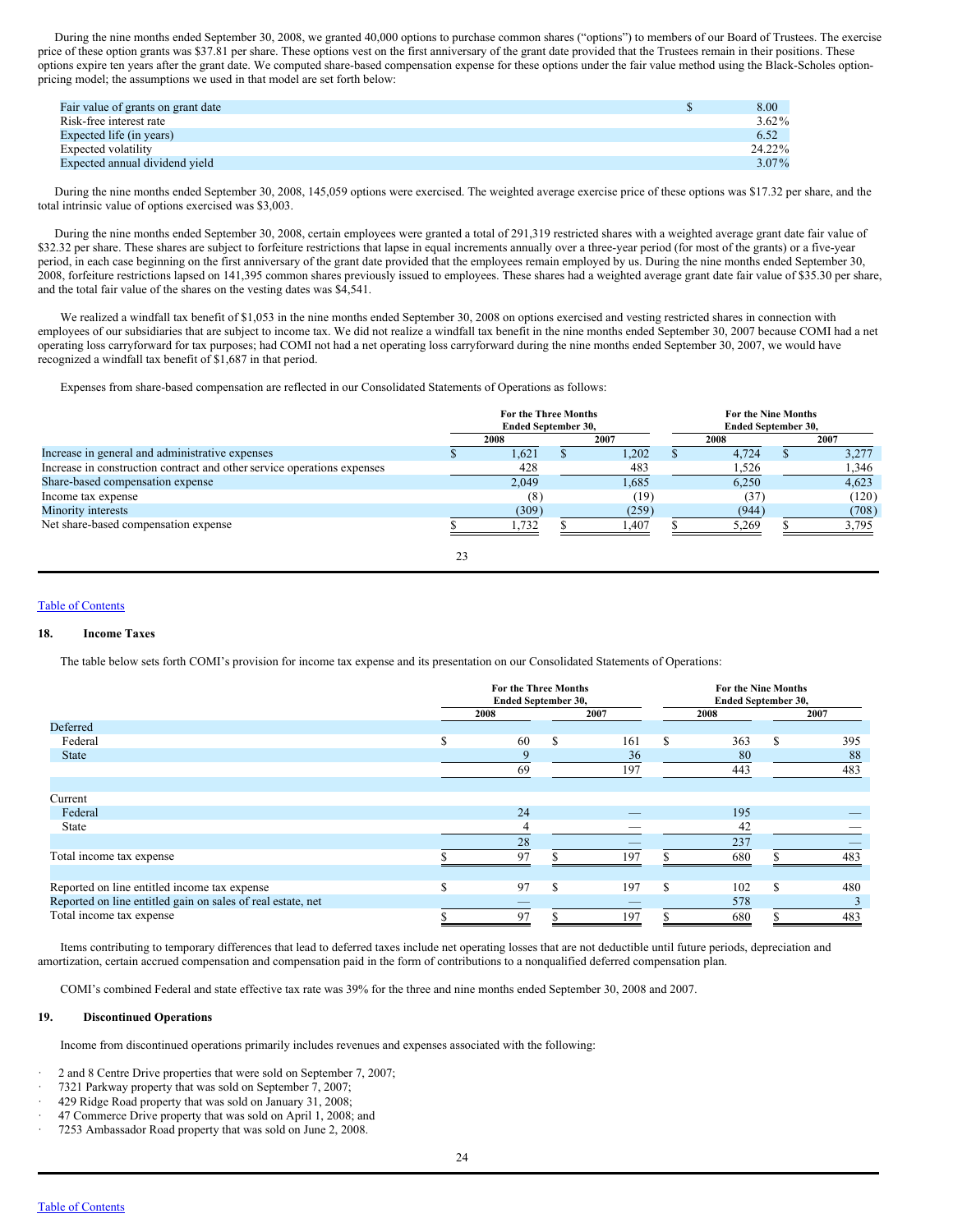The table below sets forth the components of income from discontinued operations:

|                                                                                    |  | <b>For the Three Months</b><br>Ended September 30, |  |       |  | <b>For the Nine Months</b><br>Ended September 30, |  |       |
|------------------------------------------------------------------------------------|--|----------------------------------------------------|--|-------|--|---------------------------------------------------|--|-------|
| Revenue from real estate operations                                                |  | 2008                                               |  | 2007  |  | 2008                                              |  | 2007  |
|                                                                                    |  |                                                    |  | 736   |  | 358                                               |  | 3,059 |
| Expenses from real estate operations:                                              |  |                                                    |  |       |  |                                                   |  |       |
| Property operating expenses                                                        |  | 12                                                 |  | 688   |  | 210                                               |  | 1,579 |
| Depreciation and amortization                                                      |  |                                                    |  | 241   |  | 52                                                |  | 842   |
| Interest expense                                                                   |  |                                                    |  | 177   |  | 51                                                |  | 1,302 |
| Expenses from real estate operations                                               |  |                                                    |  | 1,106 |  | 313                                               |  | 3,723 |
| (Loss) income from discontinued operations before gain on sales of real estate and |  |                                                    |  |       |  |                                                   |  |       |
| minority interests                                                                 |  | (9)                                                |  | (370) |  | 45                                                |  | (664) |
| Gain on sales of real estate                                                       |  |                                                    |  | 2,789 |  | 2,526                                             |  | 2,778 |
| Minority interests in discontinued operations                                      |  |                                                    |  | (373) |  | (392)                                             |  | (328) |
| (Loss) income from discontinued operations, net of minority interests              |  | (8)                                                |  | 2.046 |  | 2.179                                             |  | .786  |

### **20. Commitments and Contingencies**

In the normal course of business, we are involved in legal actions arising from our ownership and administration of properties. Management does not anticipate that any liabilities that may result will have a materially adverse effect on our financial position, operations or liquidity. We are subject to various Federal, state and local environmental regulations related to our property ownership and operation. We have performed environmental assessments of our properties, the results of which have not revealed any environmental liability that we believe would have a materially adverse effect on our financial position, operations or liquidity.

### **Joint Ventures**

As part of our obligations under the partnership agreement of Harrisburg Corporate Gateway Partners, LP, we agreed to indemnify the partnership's lender for 80% of losses under standard nonrecourse loan guarantees (environmental indemnifications and guarantees against fraud and misrepresentation) during the period of time in which we manage the partnership's properties; we do not expect to incur any losses under these loan guarantees.

We are party to a contribution agreement that formed a joint venture relationship with a limited partnership to develop up to 1.8 million square feet of office space on 63 acres of land located in Hanover, Maryland. Under the contribution agreement, we agreed to fund up to \$2,200 in pre-construction costs associated with the property. As we and the joint venture partner agree to proceed with the construction of buildings in the future, our joint venture partner would contribute land into newly-formed entities and we would make additional cash capital contributions into such entities to fund development and construction activities for which financing is not obtained. We owned a 50% interest in one such joint venture as of September 30, 2008.

We may be required to make our pro rata share of additional investments in our real estate joint ventures (generally based on our percentage ownership) in the event that additional funds are needed. In the event that the other members of these joint ventures do not pay their share of investments when additional funds are needed, we may then deem it appropriate to make even larger investments in these joint ventures.

25

#### Table of [Contents](#page-0-0)

# **Office Space Operating Leases**

We are obligated as lessee under five operating leases for office space. Future minimum rental payments due under the terms of these leases as of September 30, 2008 follow:

| Three months ended December 31, 2008 | 63  |
|--------------------------------------|-----|
| 2009                                 | 178 |
| 2010                                 |     |
| 2011                                 |     |
|                                      |     |

#### **Other Operating Leases**

We are obligated under various leases for vehicles and office equipment. Future minimum rental payments due under the terms of these leases as of September 30, 2008 follow:

| Three months ended December 31, 2008 | ъ | 127        |
|--------------------------------------|---|------------|
| 2009                                 |   | 382        |
| 2010                                 |   | 178        |
| 2011                                 |   | 47         |
| 2012                                 |   | $\sqrt{2}$ |
|                                      |   | 736        |

#### **Environmental Indemnity Agreement**

We agreed to provide certain environmental indemnifications in connection with a lease of three properties in our New Jersey region. The prior owner of the properties, a Fortune 100 company that is responsible for groundwater contamination at such properties, previously agreed to indemnify us for (1) direct losses incurred in connection with the contamination and (2) its failure to perform remediation activities required by the State of New Jersey, up to the point that the state declares the remediation to be complete. Under the lease agreement, we agreed to the following:

- to indemnify the tenant against losses covered under the prior owner's indemnity agreement if the prior owner fails to indemnify the tenant for such losses. This indemnification is capped at \$5,000 in perpetuity after the State of New Jersey declares the remediation to be complete;
- to indemnify the tenant for consequential damages (e.g., business interruption) at one of the buildings in perpetuity and another of the buildings for 15 years after the tenant's acquisition of the property from us. This indemnification is capped at \$12,500; and
- to pay 50% of additional costs related to construction and environmental regulatory activities incurred by the tenant as a result of the indemnified environmental condition of the properties. This indemnification is capped at \$300 annually and \$1,500 in the aggregate.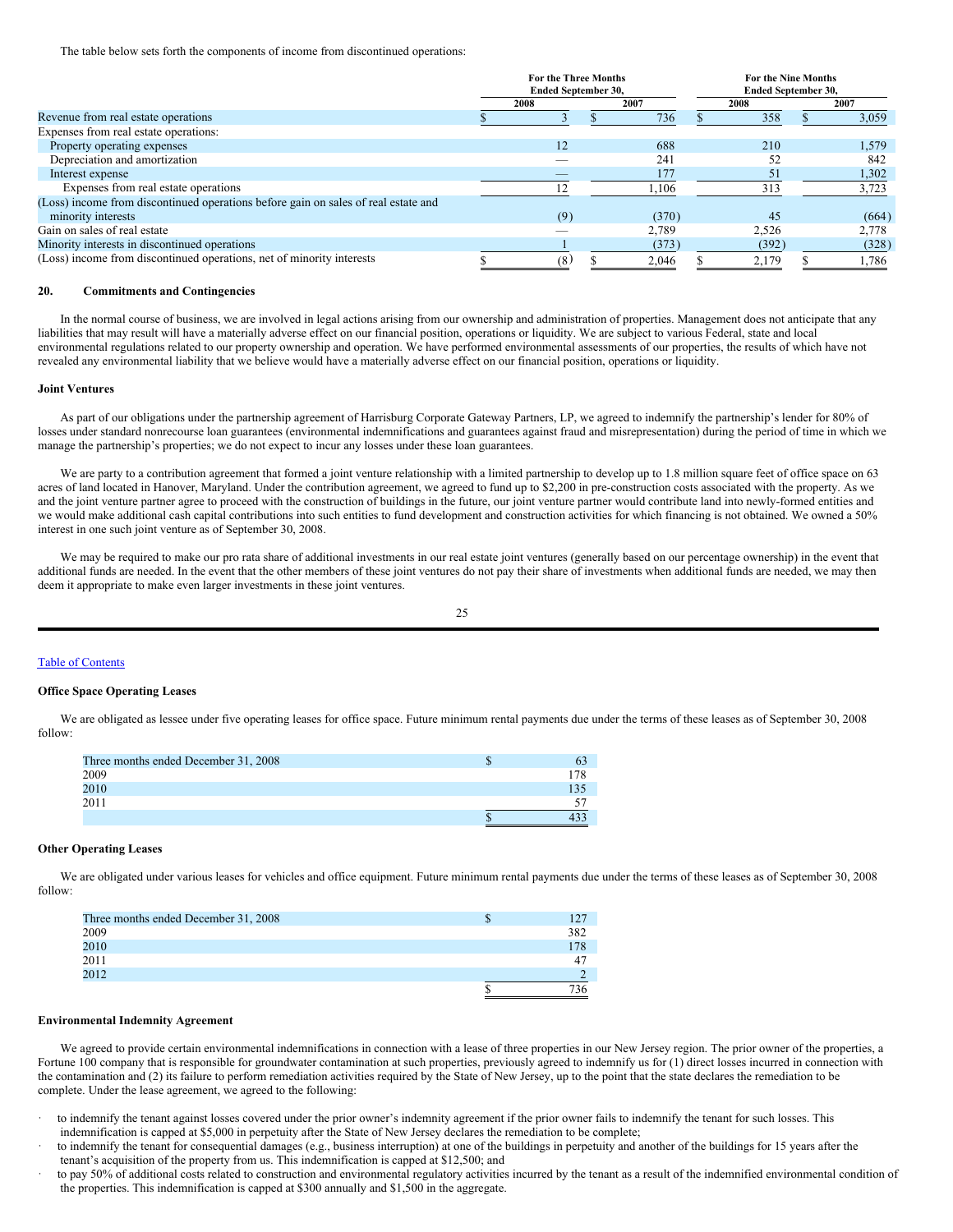### **21. Subsequent Event**

On October 24, 2008, we entered into an interest rate swap agreement that fixes the one-month LIBOR base rate at 2.51% on an aggregate notional amount of \$100.0 million. This swap agreement became effective on November 3, 2008 and expires on December 31, 2009.

<span id="page-16-0"></span>26

# Table of [Contents](#page-0-0)

#### **Item 2. Management's Discussion and Analysis of Financial Condition and Results of Operations**

### **Overview**

Corporate Office Properties Trust ("COPT") and subsidiaries (collectively, the "Company", "we" or "us") is a specialty office real estate investment trust ("REIT") that focuses on strategic customer relationships and specialized tenant requirements in the United States Government, defense information technology and data sectors. We acquire, develop, manage and lease properties that are typically concentrated in large office parks primarily located adjacent to government demand drivers and/or in demographically strong markets possessing growth opportunities. As of September 30, 2008, our investments in real estate included the following:

- 235 wholly owned operating properties totaling 18.3 million square feet;
- · 18 wholly owned properties under construction or development that we estimate will total approximately 1.9 million square feet upon completion;
- · wholly owned land parcels totaling 1,598 acres that we believe are potentially developable into approximately 13.5 million square feet; and
- partial ownership interests in a number of other real estate projects in operation, under development or redevelopment or held for future development.

During the nine months ended September 30, 2008, we:

- experienced growth in revenues from real estate operations and property operating expenses due primarily to the addition of properties through construction activities and acquisitions;
- finished the period with occupancy of our wholly owned portfolio of properties at 93.2%;
- acquired three office properties totaling 247,280 square feet (one located in Colorado Springs and two in San Antonio) for \$40.6 million;
- had five newly-constructed properties totaling 438,347 square feet (three located in Colorado Springs and two in the Baltimore/Washington Corridor) become fully operational. We also had 85,221 square feet placed into service in two partially operational properties (located in Colorado Springs and Suburban Maryland);
- sold three operating properties for a total of \$25.3 million, resulting in recognized gains before minority interests of \$2.6 million;
- sold six recently constructed office condominiums located in Northern Virginia for sale prices totaling \$8.4 million in the aggregate, resulting in a recognized gain before minority interests and taxes of \$1.4 million;
- entered into a construction loan agreement with a group of lenders that provides for an aggregate commitment by the lenders of \$225.0 million, with a right for us to further increase the aggregate commitment during the term to a maximum of \$325.0 million, subject to certain conditions. The construction loan agreement matures on May 2, 2011, and may be extended by one year at our option, subject to certain conditions;
- borrowed \$221.4 million under a mortgage loan requiring interest only payments for the term at a variable rate of LIBOR plus 225 basis points. This loan facility matures on August 1, 2012, and may be extended by one year at our option, subject to certain conditions; and
- · issued 3.7 million common shares at a public offering price of \$39 per share, for net proceeds of \$139.2 million after underwriting discounts but before offering expenses.

In this section, we discuss our financial condition and results of operations as of and for the three and nine months ended September 30, 2008. This section includes discussions on, among other things:

· our results of operations and why various components of our Consolidated Statements of Operations changed for the three and nine months ended September 30, 2008 compared to the same periods in 2007;

how we raised cash for acquisitions and other capital expenditures during the nine months ended September 30, 2008;

27

# Table of [Contents](#page-0-0)

- · changes in our cash flows for the nine months ended September 30, 2008 and 2007;
- how we expect to generate cash for short and long-term capital needs;
- our commitments and contingencies at September 30, 2008; and
- the computation of our Funds from Operations for the three and nine months ended September 30, 2008 and 2007.

You should refer to our Consolidated Financial Statements as you read this section.

This section contains "forward-looking" statements, as defined in the Private Securities Litigation Reform Act of 1995, that are based on our current expectations, estimates and projections about future events and financial trends affecting the financial condition and operations of our business. Forward-looking statements can be identified by the use of words such as "may," "will," "should," "expect," "estimate" or other comparable terminology. Forward-looking statements are inherently subject to risks and uncertainties, many of which we cannot predict with accuracy and some of which we might not even anticipate. Although we believe that the expectations, estimates and projections reflected in such forward-looking statements are based on reasonable assumptions at the time made, we can give no assurance that these expectations, estimates and projections will be achieved. Future events and actual results may differ materially from those discussed in the forward-looking statements. Important factors that may affect these expectations, estimates and projections include, but are not limited to:

- our ability to borrow on favorable terms;
- · general economic and business conditions, which will, among other things, affect office property demand and rents, tenant creditworthiness, interest rates and financing availability;
- adverse changes in the real estate markets, including, among other things, increased competition with other companies;
- · risks of real estate acquisition and development activities, including, among other things, risks that development projects may not be completed on schedule, that tenants may not take occupancy or pay rent or that development and operating costs may be greater than anticipated;
- · risks of investing through joint venture structures, including risks that our joint venture partners may not fulfill their financial obligations as investors or may take actions that are inconsistent with our objectives;
- our ability to satisfy and operate effectively under Federal income tax rules relating to real estate investment trusts and partnerships;
- · governmental actions and initiatives; and
- environmental requirements.

We undertake no obligation to update or supplement forward-looking statements.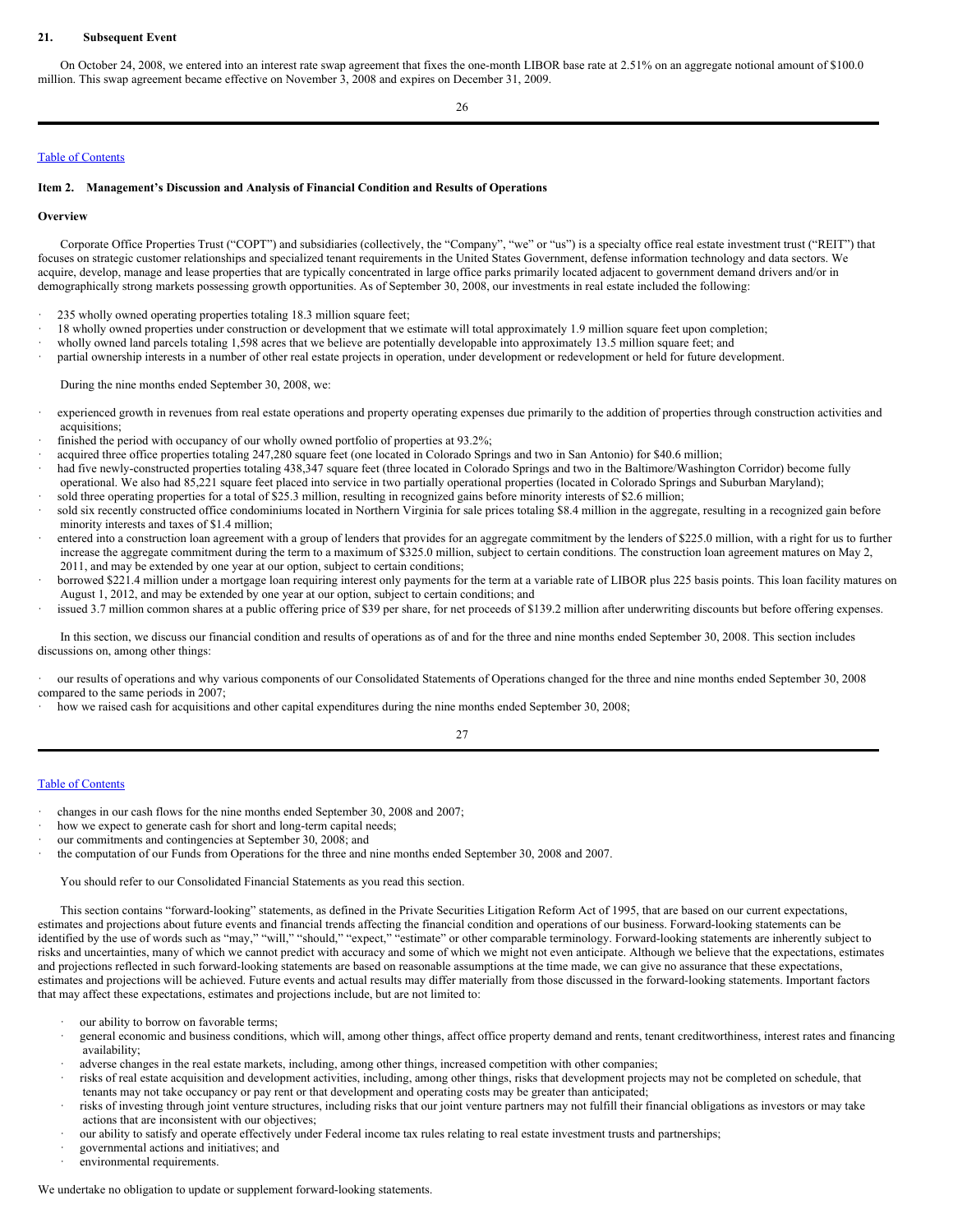# **Corporate Office Properties Trust and Subsidiaries Operating Data Variance Analysis (Dollars for this table are in thousands, except per share data)**

|                                                 |              |                | For the Three Months Ended September 30, |           |              |          |             |               | For the Nine Months Ended September 30, |                    |          |               |          |            |
|-------------------------------------------------|--------------|----------------|------------------------------------------|-----------|--------------|----------|-------------|---------------|-----------------------------------------|--------------------|----------|---------------|----------|------------|
|                                                 |              | 2008           |                                          | 2007      |              | Variance | % Change    |               | 2008                                    |                    | 2007     |               | Variance | % Change   |
| Revenues                                        |              |                |                                          |           |              |          |             |               |                                         |                    |          |               |          |            |
| Rental revenue                                  | \$.          | 85,060         | \$                                       | 80,038    | S            | 5,022    | $6.3\%$ \$  |               | 249,924                                 | \$                 | 233,650  | <sup>\$</sup> | 16,274   | 7.0%       |
| Tenant recoveries and other real estate         |              |                |                                          |           |              |          |             |               |                                         |                    |          |               |          |            |
| operations revenue                              |              | 16.584         |                                          | 14.064    |              | 2.520    | 17.9%       |               | 46.982                                  |                    | 39.694   |               | 7.288    | $18.4\%$   |
| Construction contract revenues                  |              | 89,653         |                                          | 10,047    |              | 79,606   | 792.3%      |               | 121,688                                 |                    | 29,358   |               | 92,330   | 314.5%     |
| Other service operations revenues               |              | 349            |                                          | 910       |              | (561)    | $(61.6)\%$  |               | 1,352                                   |                    | 3,369    |               | (2,017)  | $(59.9)\%$ |
| Total revenues                                  |              | 191,646        |                                          | 105,059   |              | 86,587   | 82.4%       |               | 419,946                                 |                    | 306,071  |               | 113,875  | 37.2%      |
| <b>Expenses</b>                                 |              |                |                                          |           |              |          |             |               |                                         |                    |          |               |          |            |
| Property operating expenses                     |              | 35,854         |                                          | 31,577    |              | 4,277    | 13.5%       |               | 104,353                                 |                    | 92,168   |               | 12,185   | 13.2%      |
| Depreciation and other amortization associated  |              |                |                                          |           |              |          |             |               |                                         |                    |          |               |          |            |
| with real estate operations                     |              | 25,583         |                                          | 26,025    |              | (442)    | (1.7)%      |               | 75,430                                  |                    | 78,811   |               | (3,381)  | $(4.3)\%$  |
| Construction contract expenses                  |              | 87,111         |                                          | 9,507     |              | 77,604   | 816.3%      |               | 118,488                                 |                    | 28,126   |               | 90,362   | 321.3%     |
| Other service operations expenses               |              | 546            |                                          | 806       |              | (260)    | $(32.3)\%$  |               | 1,602                                   |                    | 3,337    |               | (1,735)  | $(52.0)\%$ |
| General and administrative expenses             |              | 6,103          |                                          | 5,743     |              | 360      | 6.3%        |               | 18,072                                  |                    | 15,946   |               | 2,126    | 13.3%      |
| Total operating expenses                        |              | 155,197        |                                          | 73,658    |              | 81,539   | 110.7%      |               | 317,945                                 |                    | 218,388  |               | 99,557   | 45.6%      |
| Operating income                                |              | 36,449         |                                          | 31,401    |              | 5,048    | 16.1%       |               | 102,001                                 |                    | 87,683   |               | 14,318   | $16.3\%$   |
| Interest expense and amortization of deferred   |              |                |                                          |           |              |          |             |               |                                         |                    |          |               |          |            |
| financing costs                                 |              | (21,675)       |                                          | (21, 869) |              | 194      | (0.9)%      |               | (63, 134)                               |                    | (63,887) |               | 753      | $(1.2)\%$  |
| Gain on sale of non-real estate investment      |              | 1              |                                          |           |              | -1       | N/A         |               | 52                                      |                    | 1,033    |               | (981)    | $(95.0)\%$ |
| Equity in loss of unconsolidated entities       |              | (57)           |                                          | (46)      |              | (11)     | 23.9%       |               | (167)                                   |                    | (197)    |               | 30       | $(15.2)\%$ |
| Income tax expense                              |              | (97)           |                                          | (197)     |              | 100      | $(50.8)\%$  |               | (102)                                   |                    | (480)    |               | 378      | $(78.8)\%$ |
| Income from continuing operations before        |              |                |                                          |           |              |          |             |               |                                         |                    |          |               |          |            |
| minority interests                              |              | 14,621         |                                          | 9,289     |              | 5,332    | 57.4%       |               | 38,650                                  |                    | 24,152   |               | 14,498   | 60.0%      |
| Minority interests in income from continuing    |              |                |                                          |           |              |          |             |               |                                         |                    |          |               |          |            |
| operations                                      |              | (1,668)        |                                          | (942)     |              | (726)    | 77.1%       |               | (4, 469)                                |                    | (2,282)  |               | (2,187)  | 95.8%      |
| Income from continuing operations               |              | 12,953         |                                          | 8,347     |              | 4,606    | 55.2%       |               | 34,181                                  |                    | 21,870   |               | 12,311   | 56.3%      |
| (Loss) income from discontinued operations, net |              | (8)            |                                          | 2,046     |              | (2,054)  | $(100.4)\%$ |               | 2,179                                   |                    | 1,786    |               | 393      | 22.0%      |
| Gain on sales of real estate, net               |              | $\overline{A}$ |                                          | 1,038     |              | (1,034)  | $(99.6)\%$  |               | 837                                     |                    | 1,199    |               | (362)    | $(30.2)\%$ |
| Net income                                      |              | 12.949         |                                          | 11,431    |              | 1,518    | 13.3%       |               | 37.197                                  |                    | 24.855   |               | 12.342   | 49.7%      |
| Preferred share dividends                       |              | (4,025)        |                                          | (4,025)   |              |          | $0.0\%$     |               | (12,076)                                |                    | (12,043) |               | (33)     | $0.3\%$    |
|                                                 |              |                |                                          |           |              |          |             |               |                                         |                    |          |               |          |            |
| Net income available to common shareholders     | $\mathbb{S}$ | 8,924          | \$                                       | 7,406     | S            | 1,518    | 20.5%       | <sup>\$</sup> | 25,121                                  | \$                 | 12,812   | \$            | 12,309   | 96.1%      |
| Basic earnings per common share                 |              |                |                                          |           |              |          |             |               |                                         |                    |          |               |          |            |
| Income from continuing operations               | $\mathbf S$  | 0.19           | S                                        | 0.11      | S            | 0.08     | $72.7\%$ \$ |               | 0.49                                    | \$                 | 0.24     | \$            | 0.25     | 104.2%     |
| Net income available to common shareholders     | $\mathbf S$  | 0.19           | $\mathbf S$                              | 0.16      | $\mathbf S$  | 0.03     | 18.8% \$    |               | 0.53                                    | $\mathbf S$        | 0.28     | $\mathbf S$   | 0.25     | 89.3%      |
| Diluted earnings per common share               |              |                |                                          |           |              |          |             |               |                                         |                    |          |               |          |            |
| Income from continuing operations               | $\mathbb{S}$ | 0.19           | $\mathbb{S}$                             | 0.11      | $\mathbb{S}$ | 0.08     | $72.7\%$ \$ |               | 0.48                                    | $\mathsf{\$}$      | 0.23     | $\mathbf{s}$  | 0.25     | 108.7%     |
| Net income available to common shareholders     | $\mathbf S$  | 0.19           | <sup>\$</sup>                            | 0.15      | \$.          | 0.04     | $26.7\%$ \$ |               | 0.52                                    | $\mathbf{\hat{S}}$ | 0.27     | $\mathcal{S}$ | 0.25     | 92.6%      |
|                                                 |              |                |                                          |           |              |          |             |               |                                         |                    |          |               |          |            |
|                                                 |              |                |                                          |           |              | 29       |             |               |                                         |                    |          |               |          |            |

# Table of [Contents](#page-0-0)

# **Results of Operations**

While reviewing this section, you should refer to the "Operating Data Variance Analysis" table set forth on the preceding page, as it reflects the computation of the variances described in this section.

# Occupancy and Leasing

The table below sets forth leasing information pertaining to our portfolio of wholly owned operating properties:

|                                                                          | September 30,<br>2008 | December 31,<br>2007 |
|--------------------------------------------------------------------------|-----------------------|----------------------|
| Occupancy rates                                                          |                       |                      |
| Total                                                                    | 93.2%                 | 92.6%                |
| Baltimore/Washington Corridor                                            | $92.4\%$              | $92.6\%$             |
| Northern Virginia                                                        | 99.2%                 | 98.6%                |
| Suburban Baltimore                                                       | 84.3%                 | 84.8%                |
| Suburban Maryland                                                        | $97.2\%$              | 97.8%                |
| Colorado Springs, Colorado                                               | $95.3\%$              | $96.7\%$             |
| St. Mary's and King George Counties                                      | 93.5%                 | 91.6%                |
| Greater Philadelphia                                                     | $100.0\%$             | $100.0\%$            |
| San Antonio, Texas                                                       | $100.0\%$             | $100.0\%$            |
| Northern/Central New Jersey                                              | $100.0\%$             | 70.8%                |
| Other                                                                    | $100.0\%$             | $100.0\%$            |
|                                                                          |                       |                      |
| Average contractual annual rental rate per square foot at period end (1) | S<br>22.17            | 21.36                |

<sup>(1)</sup> Includes estimated expense reimbursements.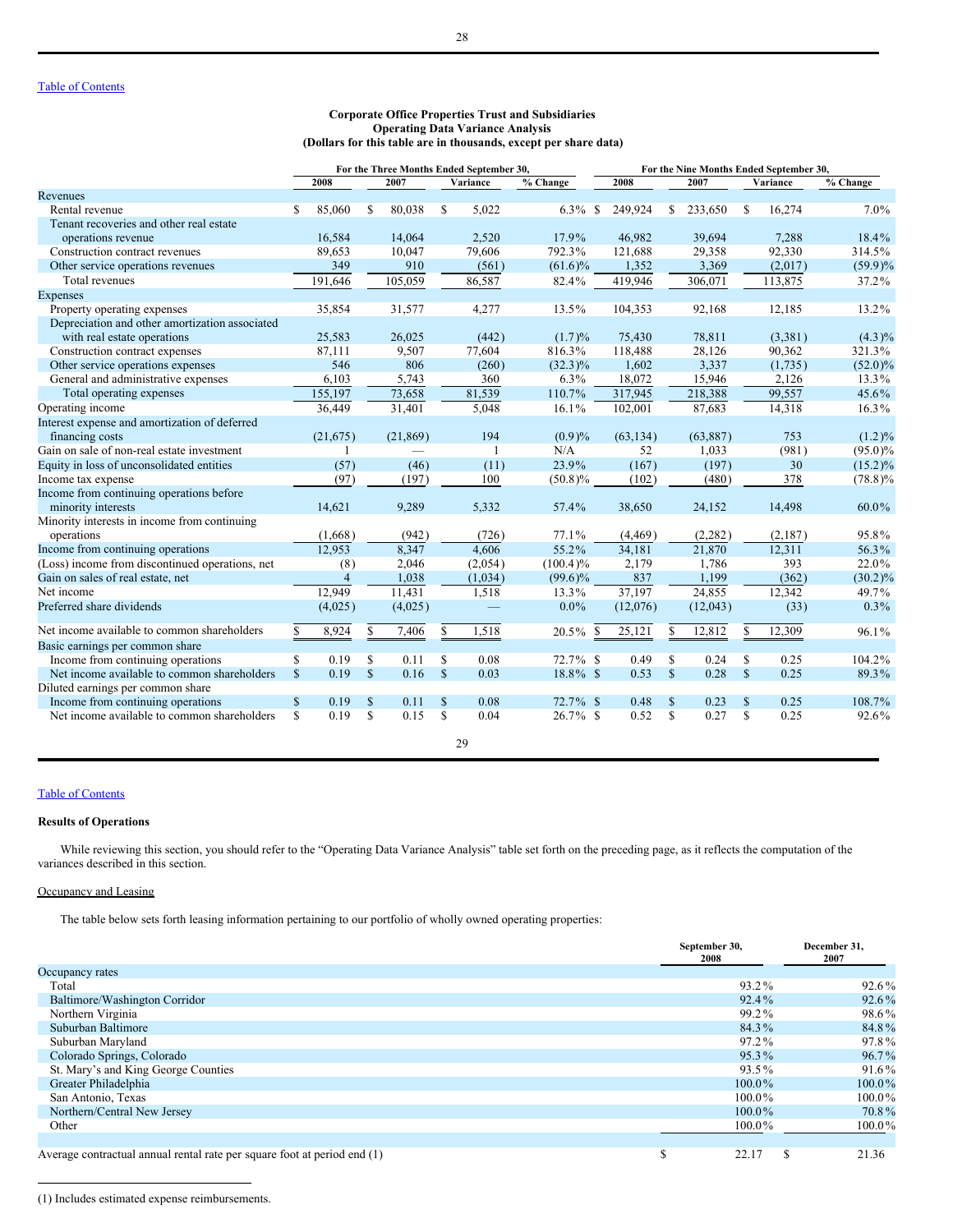The large increase in the occupancy rate of our Northern/Central New Jersey region reflected above was attributable to our sale of the 429 Ridge Road property, which was the only property in that region that was not fully occupied.

We renewed 77.9% of the square footage scheduled to expire in the nine months ended September 30, 2008 (including the effects of early renewals and early lease terminations). This renewal rate was positively impacted by the effect of a high number of early renewals during the period.

As we stated in the section entitled "Management's Discussion and Analysis of Financial Condition and Results of Operations" in our 2007 Annual Report on Form 10- K, we believe that there is a fair amount of uncertainty surrounding the outlook for leasing activity for our overall portfolio in 2009 and possibly beyond. The United States economy continues to show signs of a slowdown that may indicate it is in a recession, and capital markets have experienced high levels of volatility and uncertainty. Since economic downturns typically affect the office real estate sector on a lagging basis, we believe that we have not yet been fully impacted by these conditions. As a result, we expect to experience reduced renewal rates, minimal rental rate growth, additional tenant concessions, reduced occupancy and slower development leasing well into 2009 and possibly beyond. As noted in the table above, the occupancy rate of our wholly-owned properties at September 30, 2008 was 93.2%, and we expect it to remain stable through the end of 2008 but then likely decrease in early 2009 due to known lease expirations and the anticipated challenging market and leasing conditions.

We believe that our overall portfolio from a leasing and occupancy perspective may not be affected to the same extent as some other companies in the office real estate sector due in large part to: (1) the quality of our tenant base from a credit risk standpoint and our ability to retain such tenants; (2) our concentration of tenants in the United States defense industry, particularly in the area of defense information technology,

30

### Table of [Contents](#page-0-0)

the need for which we do not believe will diminish in the foreseeable future; and (3) higher than average likelihood for stability in our markets and submarkets due to their proximity to large demand drivers (such as government installations), strong demographics and attractiveness to high quality tenants. We also believe that we are somewhat protected in the short run from a slow down in leasing activity since the weighted average lease term for our wholly owned properties at September 30, 2008 was 4.8 years and our lease expirations are not highly concentrated in any one year.

The table below sets forth occupancy information pertaining to operating properties in which we have a partial ownership interest:

|                          |                       | <b>Occupancy Rates at</b> |                      |
|--------------------------|-----------------------|---------------------------|----------------------|
| <b>Geographic Region</b> | Ownership<br>Interest | September 30,<br>2008     | December 31,<br>2007 |
| Greater Harrisburg (1)   | $20.0\%$              | 89.9%                     | $90.5\%$             |
| Suburban Maryland (2)    | (2)                   | 90.7%                     | 76.2%                |
| Northern Virginia (3)    | 92.5%                 | 100.0%                    | 100.0%               |

<sup>(1)</sup> Includes 16 properties totaling 671,759 operational square feet.

(2) Includes two properties with 97,366 operational square feet at September 30, 2008 (we had a 50% ownership interest in 55,866 square feet and a 45% ownership interest in 41,500 square feet). Includes one property with 55,866 operational square feet at December 31, 2007 in which we had a 50% ownership interest.

#### Revenues from real estate operations and property operating expenses

We view our changes in revenues from real estate operations and property operating expenses as being comprised of the following main components:

- · Changes attributable to the operations of properties owned and 100% operational throughout the two periods being compared. We define these as changes from "Same-Office Properties." For example, when comparing the nine months ended September 30, 2007 and 2008, Same-Office Properties would be properties owned and 100% operational from January 1, 2007 through September 30, 2008.
- · Changes attributable to operating properties acquired during the two periods being compared and newly-constructed properties that were placed into service and not 100% operational throughout the two periods being compared. We define these as changes from "Property Additions."

The tables below set forth the components of our changes in revenues from real estate operations and property operating expenses (dollars in thousands). The tables and the discussion that follows in this section pertain to properties included in continuing operations:

### 31

# Table of [Contents](#page-0-0)

|                                                               | Changes From the Three Months Ended September 30, 2007 to 2008 |                                                             |    |                                                          |                      |  |                                      |    |                           |
|---------------------------------------------------------------|----------------------------------------------------------------|-------------------------------------------------------------|----|----------------------------------------------------------|----------------------|--|--------------------------------------|----|---------------------------|
|                                                               |                                                                | <b>Property</b><br><b>Additions</b><br>Dollar<br>Change (1) |    | <b>Same-Office Properties</b><br><b>Dollar</b><br>Change | Percentage<br>Change |  | Other<br><b>Dollar</b><br>Change (2) |    | Total<br>Dollar<br>Change |
| Revenues from real estate operations                          |                                                                |                                                             |    |                                                          |                      |  |                                      |    |                           |
| Rental revenue                                                | S                                                              | 4,347                                                       | \$ | 1,410                                                    | $1.8\%$ \$           |  | (735)                                | -S | 5,022                     |
| Tenant recoveries and other real estate                       |                                                                |                                                             |    |                                                          |                      |  |                                      |    |                           |
| operations revenue                                            |                                                                | 764                                                         |    | 1,712                                                    | 12.8%                |  | 44                                   |    | 2,520                     |
| Total                                                         |                                                                | 5,111                                                       |    | 3,122                                                    | $3.4\%$              |  | (691)                                |    | 7,542                     |
|                                                               |                                                                |                                                             |    |                                                          |                      |  |                                      |    |                           |
| Property operating expenses                                   |                                                                | 1,388                                                       |    | 2,707                                                    | $8.8\%$              |  | 182                                  |    | 4,277                     |
|                                                               |                                                                |                                                             |    |                                                          |                      |  |                                      |    |                           |
| Straight-line rental revenue adjustments included in rental   |                                                                |                                                             |    |                                                          |                      |  |                                      |    |                           |
| revenue                                                       |                                                                | 412                                                         |    | (815)                                                    | N/A                  |  |                                      |    | (403)                     |
|                                                               |                                                                |                                                             |    |                                                          |                      |  |                                      |    |                           |
| Amortization of deferred market rental revenue                |                                                                | 95                                                          | \$ | (125)                                                    | N/A                  |  |                                      |    | (30)                      |
|                                                               |                                                                |                                                             |    |                                                          |                      |  |                                      |    |                           |
| Number of operating properties included in component category |                                                                | 20                                                          |    | 218                                                      | N/A                  |  |                                      |    | 238                       |
|                                                               |                                                                |                                                             |    |                                                          |                      |  |                                      |    |                           |

<sup>(3)</sup> Includes one property with 78,171 operational square feet.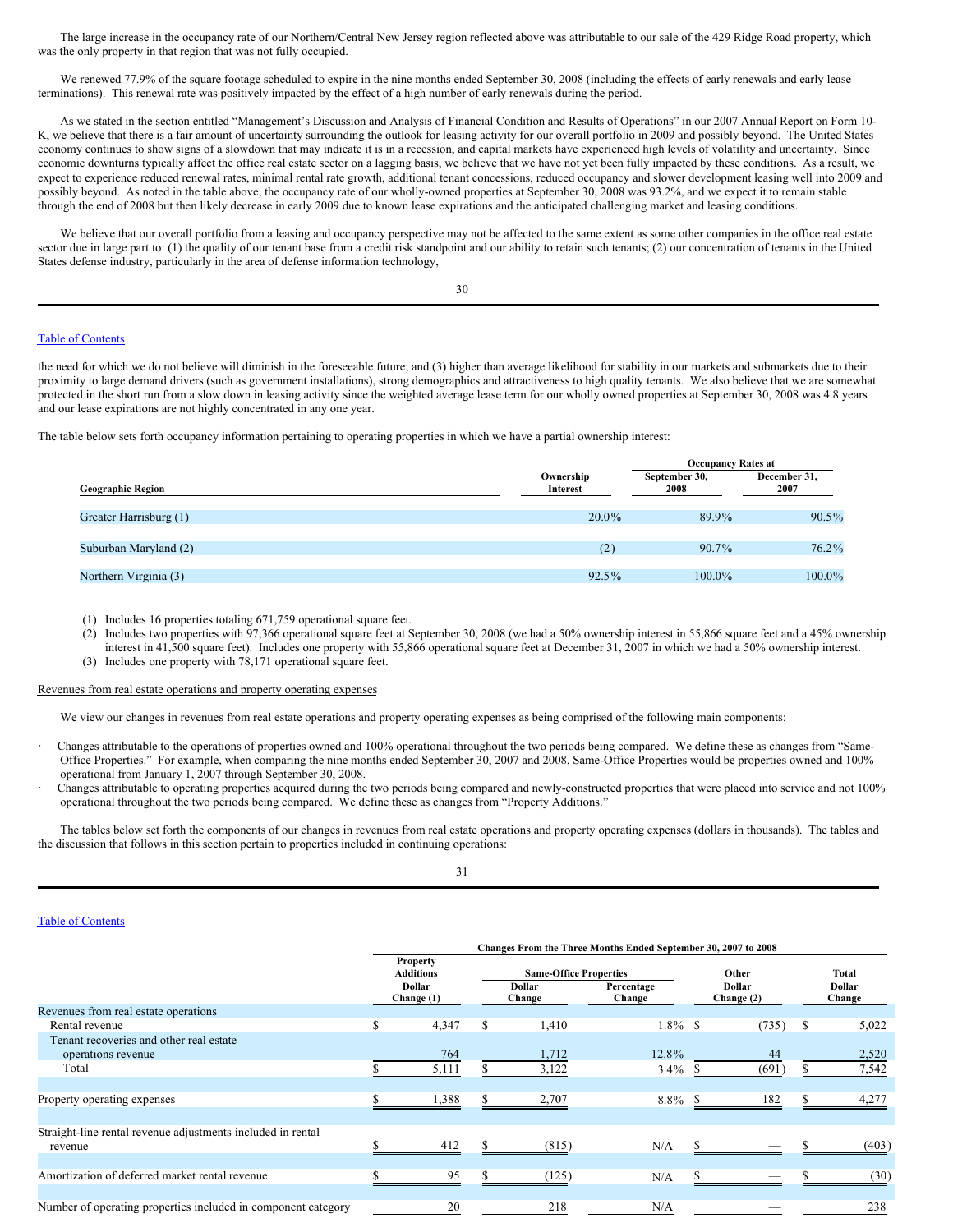(1) Includes four acquired properties, 14 construction/development properties and two redevelopment properties placed into service.

(2) Includes, among other things, the effects of amounts eliminated in consolidation. Certain amounts eliminated in consolidation are attributable to the Property Additions and Same-Office Properties.

|                                                                        | Changes From the Nine Months Ended September 30, 2007 to 2008 |                                     |                  |                               |                      |  |                             |   |                         |  |
|------------------------------------------------------------------------|---------------------------------------------------------------|-------------------------------------|------------------|-------------------------------|----------------------|--|-----------------------------|---|-------------------------|--|
|                                                                        |                                                               | <b>Property</b><br><b>Additions</b> |                  | <b>Same-Office Properties</b> |                      |  | Other                       |   | Total                   |  |
|                                                                        |                                                               | <b>Dollar</b><br>Change (1)         | Dollar<br>Change |                               | Percentage<br>Change |  | <b>Dollar</b><br>Change (2) |   | <b>Dollar</b><br>Change |  |
| Revenues from real estate operations                                   |                                                               |                                     |                  |                               |                      |  |                             |   |                         |  |
| Rental revenue                                                         | S                                                             | 13,742                              | \$               | 3,394                         | $1.6\%$ \$           |  | (862)                       | ъ | 16,274                  |  |
| Tenant recoveries and other real estate operations revenue             |                                                               | 3,186                               |                  | 4,783                         | $14.0\%$             |  | (681)                       |   | 7,288                   |  |
| Total                                                                  |                                                               | 16,928                              |                  | 8,177                         | 3.4%                 |  | (1, 543)                    |   | 23,562                  |  |
| Property operating expenses                                            |                                                               | 5,327                               |                  | 6,733                         | $8.4\%$              |  | 125                         |   | 12,185                  |  |
| Straight-line rental revenue adjustments included in rental<br>revenue |                                                               | 1,098                               |                  | (1,898)                       | N/A                  |  |                             |   | (800)                   |  |
| Amortization of deferred market rental revenue                         |                                                               | 275                                 |                  | (386)                         | N/A                  |  |                             |   | (111)                   |  |
| Number of operating properties included in component category          |                                                               | 74                                  |                  | 164                           | N/A                  |  |                             |   | 238                     |  |

(1) Includes 57 acquired properties, 15 construction/development properties and two redevelopment properties placed into service.

(2) Includes, among other things, the effects of amounts eliminated in consolidation. Certain amounts eliminated in consolidation are attributable to the Property Additions and Same-Office Properties.

With regard to changes in the Property Additions' revenues from real estate operations, the increase attributable to construction, development and redevelopment properties placed into service totaled \$3.8 million for the three month periods and \$13.0 million for the nine month periods; the remainder of the

|         | v |
|---------|---|
| I       |   |
| ÷<br>۰. |   |

# Table of [Contents](#page-0-0)

increase was attributable to acquisitions. With regard to changes in the Property Additions' property operating expenses, the increase attributable to construction, development and redevelopment properties placed into service totaled \$988,000 for the three month periods and \$3.0 million for the nine month periods; the remainder of the increase was attributable to acquisitions.

The increase in rental revenue from real estate operations for the Same-Office Properties for the three month periods included the following:

- an increase of \$1.8 million, or 2.4%, in rental revenue from the Same-Office Properties attributable primarily to changes in rental rates and occupancy between the two periods; offset in part by
- a decrease of \$431,000, or 69.6%, in net revenue from the early termination of leases. To explain further the term net revenue from the early termination of leases, when tenants terminate their lease obligations prior to the end of the agreed lease terms, they typically pay fees to break these obligations. We recognize such fees as revenue and write off against such revenue any (1) deferred rents receivable and (2) deferred revenue and deferred assets that are amortizable into rental revenue associated with the leases; the resulting net amount is the net revenue from the early termination of the leases.

The increase in rental revenue from real estate operations for the Same-Office Properties for the nine month periods included the following:

- an increase of \$5.8 million, or 2.9%, in rental revenue from the Same-Office Properties attributable primarily to changes in rental rates and occupancy between the two periods; offset in part by
- a decrease of \$2.4 million, or 89.1%, in net revenue from the early termination of leases.

Tenant recoveries and other revenue from the Same-Office Properties increased for the three month and nine month periods due primarily to the increase in property operating expenses described below.

The increase in operating expenses for the Same-Office Properties for the three month periods included the following:

- an increase of \$540,000 attributable to miscellaneous direct reimbursable expenses;
- an increase of \$379,000, or 218.4%, in exterior repairs and maintenance due in large part to additional projects undertaken for roof repairs and building caulking and sealing in the current period;
- an increase of \$269,000, or 10.9%, in management fees attributable primarily to an increase in revenue billed by the properties (management fees are generally computed based on a percentage of revenue billed by properties). The increase also was attributable in part to a change in the basis for computing management fees for a number of properties in the portfolio from being based on a percentage of property operating expenses to being based on a percentage of revenue;
- an increase of \$226,000, or 2.9%, in electric utilities expense, which included the effects of: (1) increased usage at certain properties due to increased occupancy; (2) our assumption of responsibility for payment of utilities at certain properties due to changes in lease structures; and (3) rate increases that we believe are the result of (a) increased oil prices and (b) energy deregulation in Maryland;
- an increase of \$221,000, or 6.9%, in cleaning services and related supplies due to in large part to increased contract rates and increased occupancy at certain properties;
- an increase of \$198,000, or 3.2%, in real estate taxes, which included the effect of increased property value assessments in our portfolio, most notably an increase of \$312,000, or 19.5%, attributable to our Northern Virginia portfolio. The effect of these increases was offset in part by a decrease of \$451,000 attributable to our Colorado Springs portfolio, which had increased property value assessments completed retroactive to the beginning of 2007 recognized in the prior period;
- an increase of \$187,000, or 253.4%, in bad debt expense due to additional reserves on tenant receivables; and
- an increase of \$132,000, or 19.4%, in corporate overhead allocated to property operating expense due in large part to increased costs for corporate employees supporting the property operations, much of which is attributable to compensation costs for such employees.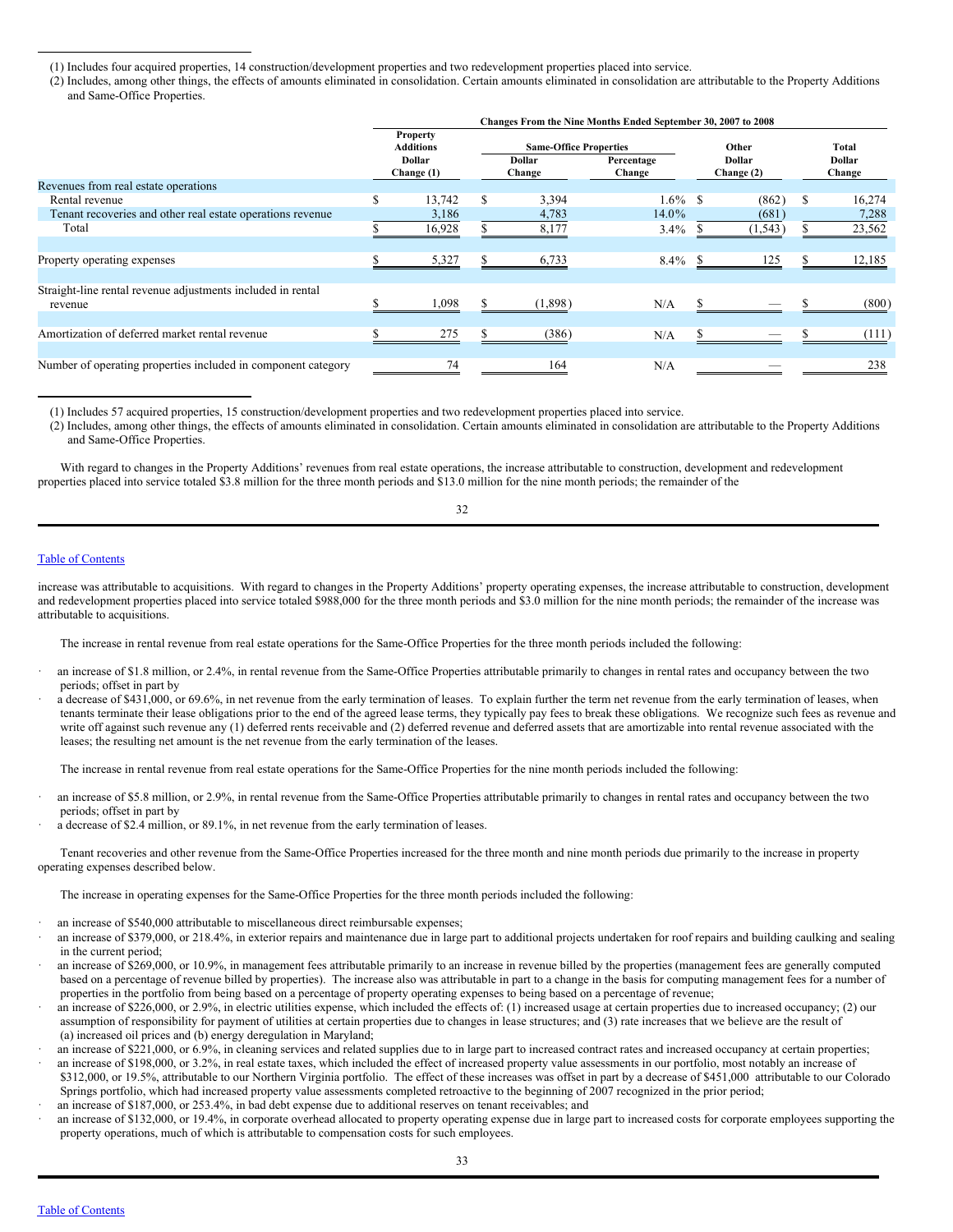The increase in operating expenses for the Same-Office Properties for the nine month periods included the following:

- an increase of \$2.2 million attributable to miscellaneous direct reimbursable expenses;
- an increase of \$1.3 million, or 8.4%, in real estate taxes, which included the effect of increased property value assessments in our portfolio, most notably an increase of \$945,000, or 19.8%, attributable to our Northern Virginia portfolio;
- an increase of \$698,000, or 10.9%, in management fees due primarily to the reasons discussed above for the variance in the three month periods;
- an increase of \$608,000, or 14.8%, in heating and air conditioning repairs and maintenance due primarily to an increase in general repair activity and the commencement of new service arrangements at certain properties;
- an increase of \$534,000, or 2.8%, in electric utilities expense due primarily to the reasons discussed above for the variance in the three month periods;
- an increases of \$462,000, or 5.1%, in cleaning services and related supplies due primarily to the reasons discussed above for the variance in the three month periods;
- an increase of \$449,000, or 27.1%, in corporate overhead allocated to property operating expense due primarily to the reasons discussed above for the variance in the three month periods;
- an increase of \$408,000, or 320.0%, in bad debt expense due to additional reserves on tenant receivables;
- an increase of \$345,000, or 59.3%, in exterior repairs and maintenance due primarily to the reasons discussed above for the variance in the three month periods; and
- a decrease of \$1.2 million, or 54.3%, in snow removal due to decreased snow and ice in most of our regions.

### Other service revenues and expenses

The table below sets forth changes in our construction contract and other service revenues and expenses (dollars in thousands):

|                                | <b>Changes Between the Three Month Periods</b><br>Ended September 30, 2008 and 2007 |  |                                                                  |  |                               |  |                                                     | <b>Changes Between the Nine Month Periods</b><br>Ended September 30, 2008 and 2007 |                               |
|--------------------------------|-------------------------------------------------------------------------------------|--|------------------------------------------------------------------|--|-------------------------------|--|-----------------------------------------------------|------------------------------------------------------------------------------------|-------------------------------|
|                                | Construction<br>Contract<br><b>Dollar</b><br>Change                                 |  | Other<br><b>Service</b><br><b>Operations</b><br>Dollar<br>Change |  | <b>Total Dollar</b><br>Change |  | Construction<br>Contract<br><b>Dollar</b><br>Change | Other<br><b>Service</b><br><b>Operations</b><br>Dollar<br>Change                   | <b>Total Dollar</b><br>Change |
| Service operations             |                                                                                     |  |                                                                  |  |                               |  |                                                     |                                                                                    |                               |
| Revenues                       | 79.606                                                                              |  | (561)                                                            |  | 79.045                        |  | 92.330                                              | (2,017)                                                                            | 90,313                        |
| Expenses                       | 77,604                                                                              |  | (260)                                                            |  | 77,344                        |  | 90,362                                              | (1,735)                                                                            | 88,627                        |
| Income from service operations | 2.002                                                                               |  | (301)                                                            |  | 1,701                         |  | 1,968                                               | (282,                                                                              | 1,686                         |

The gross revenues and costs associated with these services generally bear little relationship to the level of activity from these operations since a substantial portion of the costs are subcontracted costs that are reimbursed to us by the customer at no mark up. As a result, the operating margins from these operations are small relative to the revenue. We use the net of service operations revenues and expenses to evaluate performance. The increase in income from service operations attributable to construction contracts is due primarily to a large volume of activity recognized in the current periods in connection with three large construction contracts, all of which are with one customer.

# Depreciation and amortization

When we acquire operating properties, a portion of the acquisition value of such properties is generally allocated to assets with depreciable lives that are based on the lives of the underlying leases. The decreases

34

### Table of [Contents](#page-0-0)

in depreciation and other amortization expense for the three month and nine month periods were attributable primarily to a number of these shorter lived assets becoming fully amortized during or prior to the current periods. The effect of these decreases more than offset additional depreciation and amortization associated with new assets placed into service.

### General and administrative expenses

The increase in general and administrative expense for the three month periods included the following:

- · a \$1.2 million, or 24.8%, increase in compensation expense due in large part to: (1) the increased number of employees in response to the continued growth of the Company; (2) increased salaries and bonuses for existing employees; and (3) a \$419,000, or 34.9%, increase in expense associated with share-based compensation due primarily to the effects of awards issued in 2007 and 2008; and
- a \$1.0 million, or 54.1%, decrease attributable to an increased allocation of corporate overhead primarily to our service companies. Although our overall general and administrative expenses increased, this \$1.0 million decrease was caused by the combined effect of: (1) the increase in allocable general and administrative expenses; and (2) a larger percentage of general and administrative expenses being allocated to the service companies due in large part to the increased number of employees in the service companies.

The increase in general and administrative expense for the nine month periods included the following:

- · a \$4.4 million, or 32.4%, increase in compensation expense due in large part to: (1) the increased number of employees in response to the continued growth of the Company; (2) increased salaries and bonuses for existing employees; and (3) a \$1.4 million, or 44.2%, increase in expense associated with share-based compensation due primarily to the effects of awards issued in 2007 and 2008; and
- a \$3.0 million, or 52.5%, decrease attributable to an increased allocation of corporate overhead primarily to our service companies due in large part to the reasons discussed above for the variance in the three month periods.

#### Interest expense and amortization of deferred financing costs

The decreases in interest expense and amortization of deferred financing costs included in continuing operations included the effects of the following:

- a decrease in the weighted average interest rates of our debt from 5.9% to 5.1% for the three month periods and from 5.9% to 5.2% for the nine month periods; partially offset by
- · an increase in our average outstanding debt balance by 9.8% for the three month periods and by 8.7% for the nine month periods due primarily to our 2007 and 2008 construction activities.

# Gain on sale of non-real estate investment

Included as income for the three and nine months ended September 30, 2007 was a \$1.0 million gain recognized on the disposition of most of our investment in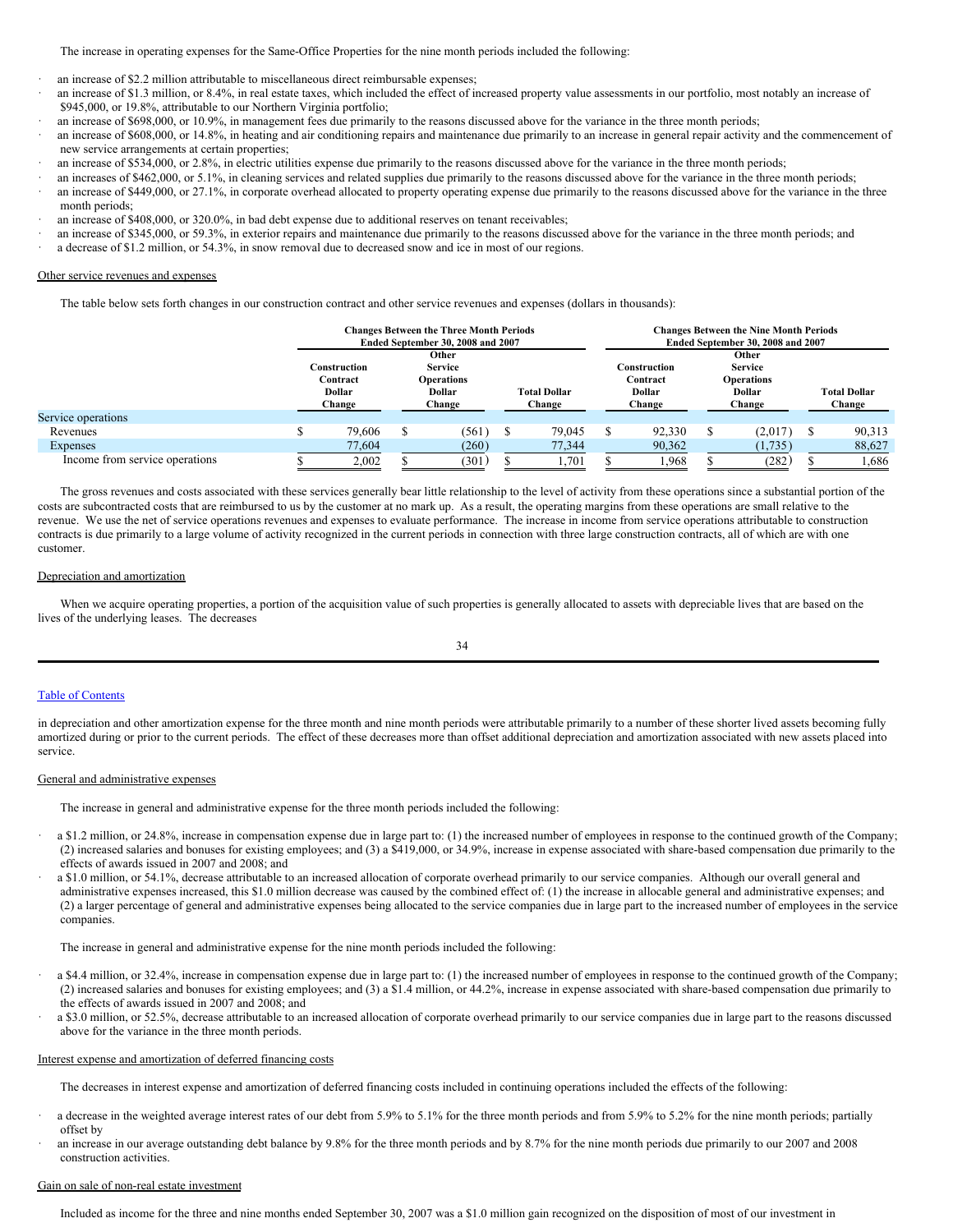TractManager, Inc., an investment that we account for using the cost method of accounting. TractManager, Inc. is an entity that developed an Internet-based contract imaging system for sale to real estate owners and healthcare providers.

#### **Minority interests**

Interests in our Operating Partnership are in the form of preferred and common units. The line entitled "minority interests in income from continuing operations" includes primarily income from continuing operations allocated to preferred and common units not owned by us. Income is allocated to minority interest preferred unitholders in an amount equal to the priority return from the Operating Partnership to which they are entitled. Income is allocated to minority interest common unitholders based on the income earned by the Operating Partnership, after allocation to preferred unitholders, multiplied by the percentage of the common units in the Operating Partnership owned by those common unitholders.

### Table of [Contents](#page-0-0)

As of September 30, 2008, we owned 85.9% of the outstanding common units and 95.8% of the outstanding preferred units. The percentage of the Operating Partnership owned by minority interests during the last year decreased in the aggregate due primarily to the effect of the following transactions:

- the issuance of additional units to us as we issued new preferred shares and common shares during 2007 and 2008 due to the fact that we receive preferred units and common units in the Operating Partnership each time we issue preferred shares and common shares;
- the exchange of common units for our common shares by certain minority interest holders of common units; offset in part by
- our issuance of common units to third parties totaling 262,165 in 2007 in connection with an acquisition.

Our income from continuing operations allocated to minority interests increased due primarily to: (1) an increase in the income available to allocate to minority interests holders of common units attributable primarily to the reasons set forth above for changes in revenue and expense items; offset in part by the effect of (2) our increasing ownership of common units.

#### Income from discontinued operations, net of minority interests

Our changes in income from discontinued operations for the three and nine month periods are due primarily to sales of properties included in discontinued operations. See Note 19 to the Consolidated Financial Statements for a summary of the components of income from discontinued operations.

#### Gain on sales of real estate, net of minority interests

Our gain on sales of real estate decreased due primarily to a \$1.1 million gain recognized on the sale of a land parcel in the prior periods, which was offset in part for the nine month periods by gains recognized on the sale of six recently constructed office condominiums located in Northern Virginia in the current period.

#### Diluted earnings per common share

Diluted earnings per common share on net income available to common shareholders increased for the three month and nine month periods due primarily to increases in net income available to common shareholders attributable primarily to the reasons set forth above, the effect of which was offset in part by a larger number of common shares outstanding due to share issuances since January 1, 2007.

### **Liquidity and Capital Resources**

### Cash and cash equivalents

Our cash and cash equivalents balance totaled \$21.3 million as of September 30, 2008, a 13.5% decrease from the balance at December 31, 2007. The cash and cash equivalents balances that we carry as of a point in time can vary significantly due in part to the inherent variability of the cash needs of our acquisition and development activities. We maintain sufficient cash and cash equivalents to meet our operating cash requirements and short term investing and financing cash requirements. When we determine that the amount of cash and cash equivalents on hand is more than we need to meet such requirements, we may pay down our Revolving Credit Facility or forgo borrowing under construction loan credit facilities to fund construction activities.

# Operating Activities

We generated most of our cash from the operations of our properties. Most of the amount by which our revenues from real estate operations exceeded property operating expenses was cash flow; we applied most of this cash flow towards interest expense, scheduled principal amortization of debt, dividends to our

### Table of [Contents](#page-0-0)

shareholders, distributions to minority interest holders of preferred and common units in the Operating Partnership, capital improvements and leasing costs for our operating properties and general and administrative expenses.

Our cash flow from operations increased \$29.9 million, or 31.3%, when comparing the nine months ended September 30, 2008 and 2007; this increase is attributable in large part to: (1) the additional cash flow from operations generated by our property additions; and (2) the timing of cash flow associated with third-party construction projects in the current period. We expect to continue to use cash flow provided by operations to meet our short-term capital needs, including all property operating expenses, general and administrative expenses, interest expense, scheduled principal amortization on debt, dividends to our shareholders, distributions to our minority interest holders of preferred and common units in the Operating Partnership and capital improvements and leasing costs. We do not anticipate borrowing to meet these requirements.

### Investing and Financing Activities During the Nine Months Ended September 30, 2008

During the nine months ended September 30, 2008, we acquired three office properties totaling 247,280 square feet and two parcels of land that we believe can support 1.5 million developable square feet for \$57.4 million. These acquisitions were financed using primarily borrowings from our Revolving Credit Facility.

We had five newly-constructed properties totaling 438,347 square feet (three located in Colorado Springs and two in the Baltimore/Washington Corridor) become fully operational during the nine months ended September 30, 2008 (89,497 of these square feet were placed into service in 2007). These properties were 82.5% leased or committed as of September 30, 2008. Costs incurred on these properties through September 30, 2008 totaled \$77.3 million, \$6.2 million of which was incurred in the nine months ended September 30, 2008. We financed the 2008 costs using primarily borrowings from our Revolving Credit Facility.

At September 30, 2008, we had construction activities underway on 12 office properties totaling 1.3 million square feet that were 40.5% leased, or considered committed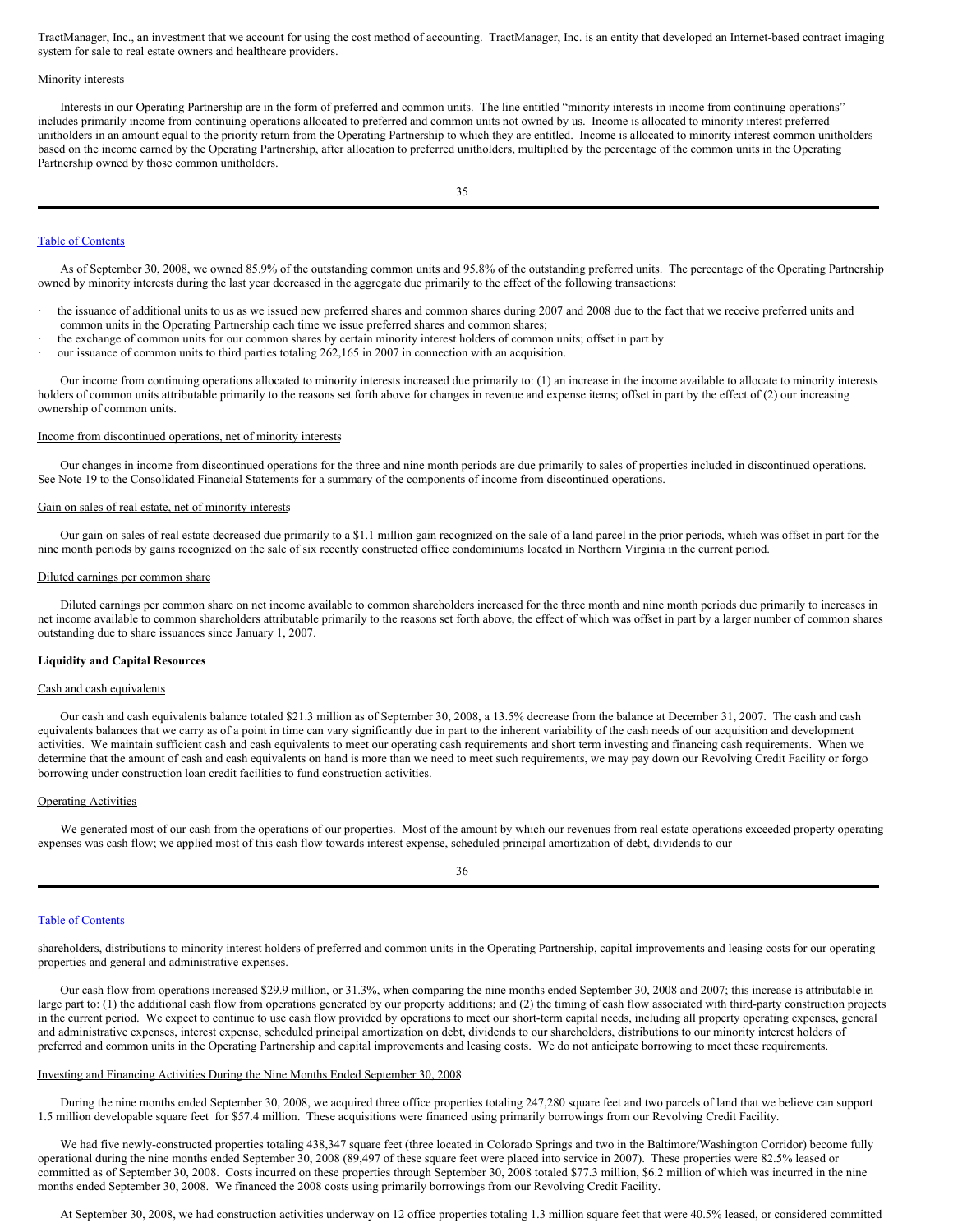to lease. Three of these properties are owned through consolidated joint ventures. Costs incurred on these properties through September 30, 2008 totaled approximately \$153.1 million, of which approximately \$100.5 million was incurred in the nine months ended September 30, 2008. The costs incurred in the nine months ended September 30, 2008 were funded using borrowings from our Revolving Credit Facility and Revolving Construction Facility and cash reserves.

On January 29, 2008, we completed the formation of M Square, a consolidated joint venture in which we hold a 50% equity interest through Enterprise Campus Developer, LLC, another consolidated joint venture in which we own a 90% interest. M Square was formed to develop and own office properties, approved for up to approximately 750,000 square feet, located in M Square Research Park in College Park, Maryland.

The table below sets forth the major components of our additions to the line entitled "Total Commercial Real Estate Properties" on our Consolidated Balance Sheet for the nine months ended September 30, 2008 (in thousands):

| 141,779   |
|-----------|
| 52,620    |
| 14.874(1) |
| 6.827     |
| 216,100   |
|           |

(1) Tenant improvement costs incurred on newly-constructed properties are classified in this table as construction, development and redevelopment.

# 37

### Table of [Contents](#page-0-0)

During the nine months ended September 30, 2008, we sold three operating properties totaling 222,713 square feet for \$25.3 million, resulting in a gain of \$2.6 million. The net proceeds from these sales after transaction costs totaled approximately \$25.0 million. Our approximate application of the proceeds from these sales follows: \$16.9 million to pay down borrowings under our Revolving Credit Facility; \$5.1 million to fund an escrow that was used to fund a subsequent acquisition; and \$3.0 million to fund cash reserves.

During the nine months ended September 30, 2008, we also completed the sale of six recently constructed office condominiums located in Northern Virginia for sale prices totaling \$8.4 million in the aggregate, resulting in net proceeds of \$7.8 million, which was primarily applied to our cash reserves.

On August 26, 2008, we loaned \$24.8 million to the owner of a 17-story Class A+ rental office property containing 470,603 square feet in Baltimore, Maryland. We have a secured interest in the ownership of the entity that owns the property and adjacent land parcels that is subordinate to that of a first mortgage on the property. The loan, which matures on August 26, 2011, carries a primary interest rate of 16.0%, although certain fundings available under the loan agreement totaling up to \$1.6 million carry an interest rate of 20%. While interest is payable to us under the loan on a monthly basis, to the extent that the borrower does not have sufficient net operating cash flow (as defined in the agreement) to pay all or a portion of the interest due under the loan in a given month, such unpaid portion of the interest shall be added to the loan principal amount used to compute interest in the following month. We are obligated to fund an aggregate of up to \$26.6 million under this loan, excluding any future compounding of unpaid interest. The balance of this mortgage loan receivable was \$24.8 million at September 30, 2008. The first mortgage loan, which had a balance of \$75.0 million at August 26, 2008, matures on August 9, 2009 and may be extended for two six-month periods, subject to certain conditions. If a default occurs under the terms of the loan with us or under the first mortgage loan, in order to protect our investment, we may need either to (1) purchase the first mortgage loan on the property or (2) foreclose on the ownership interest in the property and repay the first mortgage loan.

On May 2, 2008, we entered into a construction loan agreement with a group of lenders for which KeyBanc Capital Markets, Inc. acted as arranger, KeyBank National Association acted as administrative agent, Bank of America, N.A. acted as syndication agent and Manufacturers and Traders Trust Company acted as documentation agent; we refer to this loan as the "Revolving Construction Facility." The construction loan agreement provides for an aggregate commitment by the lenders of \$225.0 million, with a right for us to further increase the lenders' aggregate commitment during the term to a maximum of \$325.0 million, subject to certain conditions. Ownership interests in the properties for which construction costs are being financed through loans under the agreement are pledged as collateral. Borrowings are generally available for properties included in this construction loan agreement based on 85% of the total budgeted costs of construction of the applicable improvements for such properties as set forth in the properties' construction budgets, subject to certain other loan-to-value and debt coverage requirements. As loans for properties under the construction loan agreement are repaid in full and the ownership interests in such properties are no longer pledged as collateral, capacity under the construction loan agreement's aggregate commitment will be restored, giving us the ability to obtain new loans for other construction properties in which we pledge the ownership interests as collateral. The construction loan agreement matures on May 2, 2011 and may be extended by one year at our option, subject to certain conditions. The variable interest rate on each loan is based on one of the following, to be selected by us: (1) subject to certain conditions, the LIBOR rate for the interest period designated by us (customarily the 30-day rate) plus 1.6% to 2.0%, as determined by our leverage levels at different points in time; or (2) the greater of (a) the prime rate of the lender then acting as agent or (b) the Federal Funds Rate, as defined in the construction loan agreement, plus 0.50%. Interest is payable at the end of each interest period (as defined in the agreement), and principal outstanding under each loan under the agreement is payable on the maturity date. The construction loan agreement also carries a quarterly fee that is based on the unused amount of the commitment multiplied by a per annum rate of 0.125% to 0.20%. As of October 29, 2008, the maximum amount of borrowing capacity under this agreement totaled \$140.6 million, and we expect to further increase this capacity level during the remainder of 2008 and 2009 by obtaining loans under the agreement

# 38

# Table of [Contents](#page-0-0)

for additional construction properties. As of October 29, 2008, \$54.8 million had been borrowed under this agreement, the proceeds of which were used to pay down borrowings under our Revolving Credit Facility.

On July 18, 2008, we borrowed \$221.4 million under a mortgage loan requiring interest only payments for the term at a variable rate of LIBOR plus 225 basis points. This loan facility has a four-year term with an option to extend by an additional year. We used \$63.5 million of the proceeds from this loan to repay construction loan facilities that were due to mature in 2008, \$11.8 million to repay borrowings under the Revolving Construction Facility, \$142.0 million to repay borrowings under our Revolving Credit Facility and the balance to fund transaction costs.

In September 2008, we issued 3.7 million common shares at a public offering price of \$39.0 per share, for net proceeds of \$139.2 million after underwriting discounts but before offering expenses. We contributed these net proceeds to our Operating Partnership in exchange for 3.7 million common units. The proceeds were then used to pay down our Revolving Credit Facility.

Certain of our mortgage loans require that we comply with a number of restrictive financial covenants, including leverage ratio, minimum net worth, minimum fixed charge coverage, minimum debt service and maximum secured indebtedness. As of September 30, 2008, we were in compliance with these financial covenants.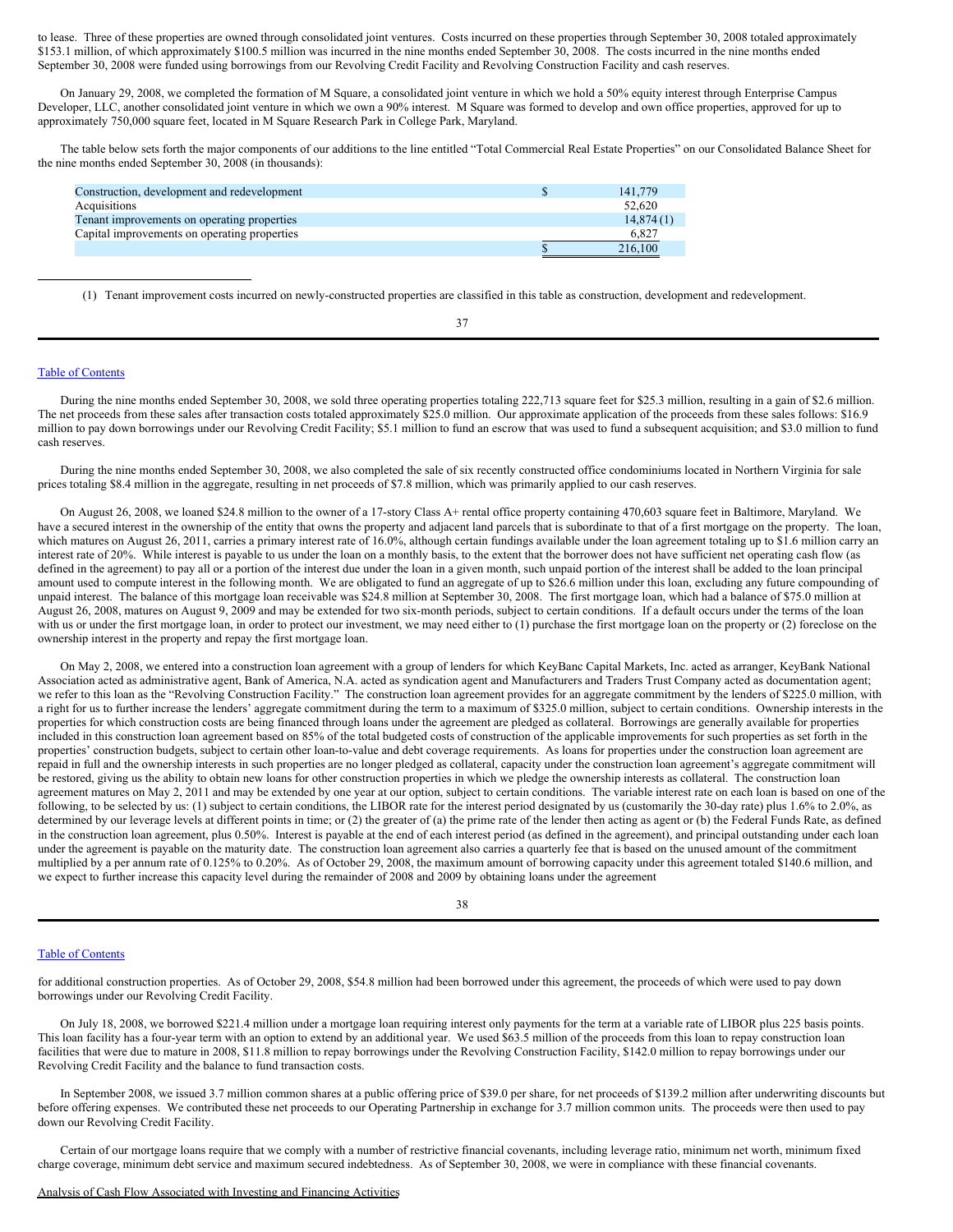Our net cash flow used in investing activities decreased \$63.0 million, or 21.9%, when comparing the nine months ended September 30, 2008 and 2007. This decrease was due primarily to the following:

- · a \$80.7 million, or 26.8%, decrease in purchases of and additions to commercial real estate due primarily to the completion of a series of transactions on January 9 and 10, 2007 that resulted in the acquisition of 56 operating properties totaling 2.4 million square feet and land parcels totaling 187 acres (a transaction that we refer to collectively as the Nottingham Acquisition); and
- a \$24.6 million increase in proceeds from sales of properties, offset in part by
- a \$24.8 million mortgage loan receivable funded in August 2008.

Our cash flow provided by financing activities decreased \$110.1 million, or 53.6%, when comparing the nine months ended September 30, 2008 and 2007. This decrease was due primarily to the following:

- a \$410.3 million, or 168.2%, increase in repayments of mortgage and other loans payable due in large part to: (1) a higher level of debt refinancing activity in the current period; and (2) additional debt paid down using \$139.2 million in proceeds from our issuance of common shares in September 2008; offset in part by;
- a \$178.2 million, or 35.2%, increase in proceeds from mortgage and other loans payable due primarily to a higher level of debt refinancing activity in the current period; and · a \$134.4 million increase in net proceeds from our issuance of common shares in September 2008.

### Off-Balance Sheet Arrangements

We had no significant changes in our off-balance sheet arrangements from those described in the section entitled "Off-Balance Sheet Arrangements" in our 2007 Annual Report on Form 10-K.

### Investing and Financing Activities Subsequent to September 30, 2008

On October 24, 2008, we entered into an interest rate swap agreement that fixes the one-month LIBOR base rate at 2.51% on an aggregate notional amount of \$100.0 million. This swap agreement became effective on November 3, 2008 and expires on December 31, 2009.

39

### Table of [Contents](#page-0-0)

### Other Future Cash Requirements for Investing and Financing Activities

As previously discussed, as of September 30, 2008, we had construction activities underway on 12 office properties totaling 1.3 million square feet that were 40.5% leased, or considered committed to lease (including three properties owned through joint ventures). We estimate remaining costs to be incurred will total approximately \$112.7 million upon completion of these properties; we expect to incur these costs through 2010. We expect to fund these costs using primarily borrowings from our Revolving Construction Facility and Revolving Credit Facility.

As of September 30, 2008, we had development activities underway on nine new office properties estimated to total 977,000 square feet. We estimate that costs for these properties will total approximately \$203.8 million. As of September 30, 2008, costs incurred on these properties totaled \$20.4 million and the balance is expected to be incurred from 2008 through 2011. We expect to fund most of these costs using borrowings from our Revolving Construction Facility.

As of September 30, 2008, we had redevelopment activities underway on two properties totaling 493,000 square feet (these properties are owned through a consolidated joint venture in which we own a 92.5% interest). We estimate that the remaining costs of the redevelopment activities will total approximately \$13.0 million. We expect to fund most of these costs using borrowings from our Revolving Credit Facility.

In September 2007, the City of Colorado Springs announced that it had selected us to be the master developer for the 286-acre site located in the Colorado Springs Airport Business Park, known as Cresterra, which is located at the entrance of the Colorado Springs Airport and adjacent to Peterson Air Force Base. We are currently in the process of negotiating the long-term ground lease and development agreement with the City of Colorado Springs regarding the details of this arrangement; we expect that the terms of these agreements will be finalized in 2008. We expect that this business park can support potential development of approximately 3.5 million square feet, including office, retail, industrial and flex space. We anticipate that this project could cost approximately \$800.0 million, which we expect to be funded over the next 10 to 20 years. For this project, we expect to oversee development, construction, leasing and management and have a leasehold interest in buildings.

During the remainder of 2008 and beyond, we could complete acquisitions of properties and commence construction and development activities in addition to the ones previously described. We expect to finance these activities as we have in the past, using mostly a combination of borrowings from new debt, borrowings under our Revolving Credit Facility and construction loan facilities, proceeds from sales of existing properties and additional equity issuances of common and/or preferred shares or units.

As previously discussed, the United States financial markets have recently experienced extreme volatility, and credit markets have tightened considerably. As a result, the level of risk that we may not be able to obtain new financing for acquisitions, development activities or other capital requirements at reasonable terms, if at all, in the near future has increased. Actions taken by us to reduce this level of risk include the following:

- we entered into the \$225.0 million Revolving Construction Facility in May 2008, which we expect to use in funding much of our future development activities;
- we managed our debt to avoid significant concentrations of maturities in any particular year, including paying off all debt maturing in 2008 (except for scheduled principal amortization on existing debt) and having what we believe to be limited and manageable maturities in the next two years; and
- · we raised \$139.2 million in net proceeds from the issuance of common shares in September 2008, which we used to pay down our Revolving Credit Facility in order to create borrowing capacity to allow us to respond to future development and acquisition opportunities in a potentially difficult financing environment.

Given the volatile condition of the financial markets, we recognize the possibility that one or more lenders under our Revolving Credit Facility or Revolving Construction Facility could be in a position where they

### Table of [Contents](#page-0-0)

are not able or willing to fund a borrowing request. If this were to occur, it would adversely affect our ability to access borrowing capacity under these facilities, which would in turn adversely affect our financial condition.

As of October 29, 2008, the maximum principal amount on our Revolving Credit Facility was \$600.0 million, with a right to further increase the maximum principal amount in the future to \$800.0 million, subject to certain conditions. As of October 29, 2008, the borrowing capacity under the Revolving Credit Facility was \$600.0 million, of which \$190.6 million was available.

### **Funds From Operations**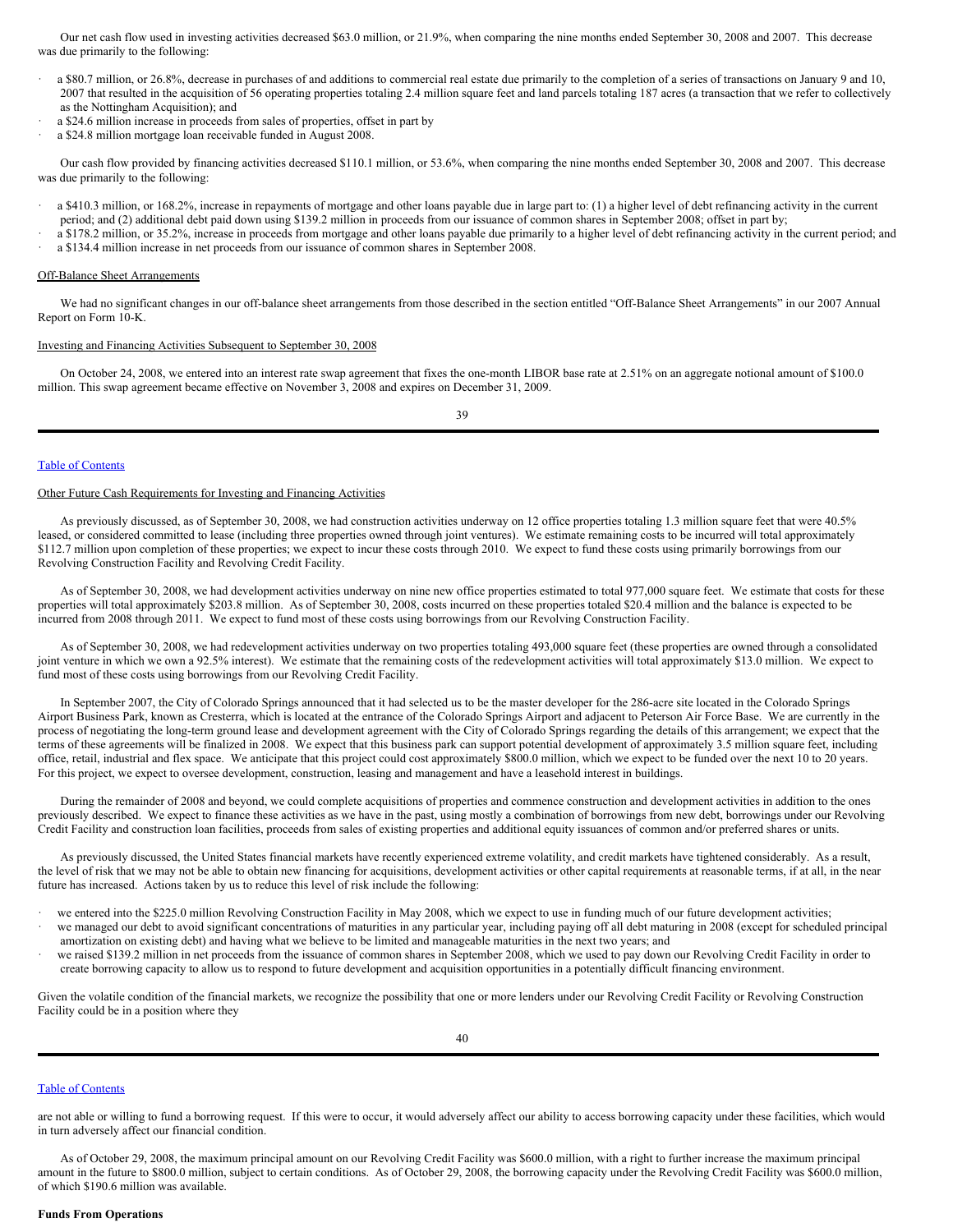Funds from operations ("FFO") is defined as net income computed using GAAP, excluding gains (or losses) from sales of real estate, plus real estate-related depreciation and amortization, and after adjustments for unconsolidated partnerships and joint ventures. Gains from sales of newly-developed properties less accumulated depreciation, if any, required under GAAP are included in FFO on the basis that development services are the primary revenue generating activity; we believe that inclusion of these development gains is in accordance with the National Association of Real Estate Investment Trusts ("NAREIT") definition of FFO, although others may interpret the definition differently.

Accounting for real estate assets using historical cost accounting under GAAP assumes that the value of real estate assets diminishes predictably over time. NAREIT stated in its April 2002 White Paper on Funds from Operations that "since real estate asset values have historically risen or fallen with market conditions, many industry investors have considered presentations of operating results for real estate companies that use historical cost accounting to be insufficient by themselves." As a result, the concept of FFO was created by NAREIT for the REIT industry to "address this problem." We agree with the concept of FFO and believe that FFO is useful to management and investors as a supplemental measure of operating performance because, by excluding gains and losses related to sales of previously depreciated operating real estate properties and excluding real estate-related depreciation and amortization, FFO can help one compare our operating performance between periods. In addition, since most equity REITs provide FFO information to the investment community, we believe that FFO is useful to investors as a supplemental measure for comparing our results to those of other equity REITs. We believe that net income is the most directly comparable GAAP measure to FFO.

Since FFO excludes certain items includable in net income, reliance on the measure has limitations; management compensates for these limitations by using the measure simply as a supplemental measure that is weighed in the balance with other GAAP and non GAAP measures. FFO is not necessarily an indication of our cash flow available to fund cash needs. Additionally, it should not be used as an alternative to net income when evaluating our financial performance or to cash flow from operating, investing and financing activities when evaluating our liquidity or ability to make cash distributions or pay debt service. The FFO we present may not be comparable to the FFO presented by other REITs since they may interpret the current NAREIT definition of FFO differently or they may not use the current NAREIT definition of FFO.

Basic funds from operations ("Basic FFO") is FFO adjusted to (1) subtract preferred share dividends and (2) add back GAAP net income allocated to common units in the Operating Partnership not owned by us. With these adjustments, Basic FFO represents FFO available to common shareholders and common unitholders. Common units in the Operating Partnership are substantially similar to our common shares and are exchangeable into common shares, subject to certain conditions. We believe that Basic FFO is useful to investors due to the close correlation of common units to common shares. We believe that net income is the most directly comparable GAAP measure to Basic FFO. Basic FFO has essentially the same limitations as FFO; management compensates for these limitations in essentially the same manner as described above for FFO.

Diluted funds from operations ("Diluted FFO") is Basic FFO adjusted to add back any changes in Basic FFO that would result from the assumed conversion of securities that are convertible or exchangeable into common shares. However, the computation of Diluted FFO does not assume conversion of securities other than common units in the Operating Partnership that are convertible into common shares if the

41

## Table of [Contents](#page-0-0)

conversion of those securities would increase Diluted FFO per share in a given period. We believe that Diluted FFO is useful to investors because it is the numerator used to compute Diluted FFO per share, discussed below. In addition, since most equity REITs provide Diluted FFO information to the investment community, we believe Diluted FFO is a useful supplemental measure for comparing us to other equity REITs. We believe that the numerator for diluted EPS is the most directly comparable GAAP measure to Diluted FFO. Since Diluted FFO excludes certain items includable in the numerator to diluted EPS, reliance on the measure has limitations; management compensates for these limitations by using the measure simply as a supplemental measure that is weighed in the balance with other GAAP and non-GAAP measures. Diluted FFO is not necessarily an indication of our cash flow available to fund cash needs. Additionally, it should not be used as an alternative to net income when evaluating our financial performance or to cash flow from operating, investing and financing activities when evaluating our liquidity or ability to make cash distributions or pay debt service. The Diluted FFO that we present may not be comparable to the Diluted FFO presented by other REITs.

Diluted funds from operations per share ("Diluted FFO per share") is (1) Diluted FFO divided by (2) the sum of the (a) weighted average common shares outstanding during a period, (b) weighted average common units outstanding during a period and (c) weighted average number of potential additional common shares that would have been outstanding during a period if other securities that are convertible or exchangeable into common shares were converted or exchanged. However, the computation of Diluted FFO per share does not assume conversion of securities other than common units in the Operating Partnership that are convertible into common shares if the conversion of those securities would increase Diluted FFO per share in a given period. We believe that Diluted FFO per share is useful to investors because it provides investors with a further context for evaluating our FFO results in the same manner that investors use earnings per share ("EPS") in evaluating net income available to common shareholders. In addition, since most equity REITs provide Diluted FFO per share information to the investment community, we believe Diluted FFO per share is a useful supplemental measure for comparing us to other equity REITs. We believe that diluted EPS is the most directly comparable GAAP measure to Diluted FFO per share. Diluted FFO per share has most of the same limitations as Diluted FFO (described above); management compensates for these limitations in essentially the same manner as described above for Diluted FFO.

Our Basic FFO, Diluted FFO and Diluted FFO per share for the three and nine months ended September 30, 2008 and 2007 and reconciliations of (1) net income to FFO, (2) the numerator for diluted EPS to diluted FFO and (3) the denominator for diluted EPS to the denominator for diluted FFO per share are set forth in the following table (dollars and shares in thousands, except per share data):

## Table of [Contents](#page-0-0)

|                                                                                                       |    | <b>For the Three Months</b><br>Ended September 30, |               |         |    | <b>For the Nine Months</b><br>Ended September 30, |    |          |  |
|-------------------------------------------------------------------------------------------------------|----|----------------------------------------------------|---------------|---------|----|---------------------------------------------------|----|----------|--|
|                                                                                                       |    | 2008                                               |               | 2007    |    | 2008                                              |    | 2007     |  |
| Net income                                                                                            | S. | 12.949                                             | $\mathcal{S}$ | 11.431  | S. | 37,197                                            | S. | 24,855   |  |
| Add: Real estate-related depreciation and amortization                                                |    | 25,583                                             |               | 26,266  |    | 75,482                                            |    | 79,653   |  |
| Add: Depreciation and amortization on unconsolidated real estate entities                             |    | 162                                                |               | 166     |    | 489                                               |    | 503      |  |
| Less: Depreciation and amortization allocable to minority interests in other<br>consolidated entities |    | (74)                                               |               | (48)    |    | (198)                                             |    | (137)    |  |
| Gain on sales of real estate, excluding development portion (1)                                       |    |                                                    |               | (2,789) |    | (2,630)                                           |    | (2,778)  |  |
| Funds from operations ("FFO")                                                                         |    | 38,620                                             |               | 35,026  |    | 110,340                                           |    | 102,096  |  |
| Add: Minority interests-common units in the Operating Partnership                                     |    | 1,592                                              |               | 1,351   |    | 4,501                                             |    | 2,424    |  |
| Less: Preferred share dividends                                                                       |    | (4,025)                                            |               | (4,025) |    | (12,076)                                          |    | (12,043) |  |
| Funds from Operations - basic and diluted ("Basic and Diluted FFO")                                   |    | 36,187                                             |               | 32,352  |    | 102,765                                           |    | 92,477   |  |
| Weighted average common shares                                                                        |    | 47.273                                             |               | 46.781  |    | 47.128                                            |    | 46.386   |  |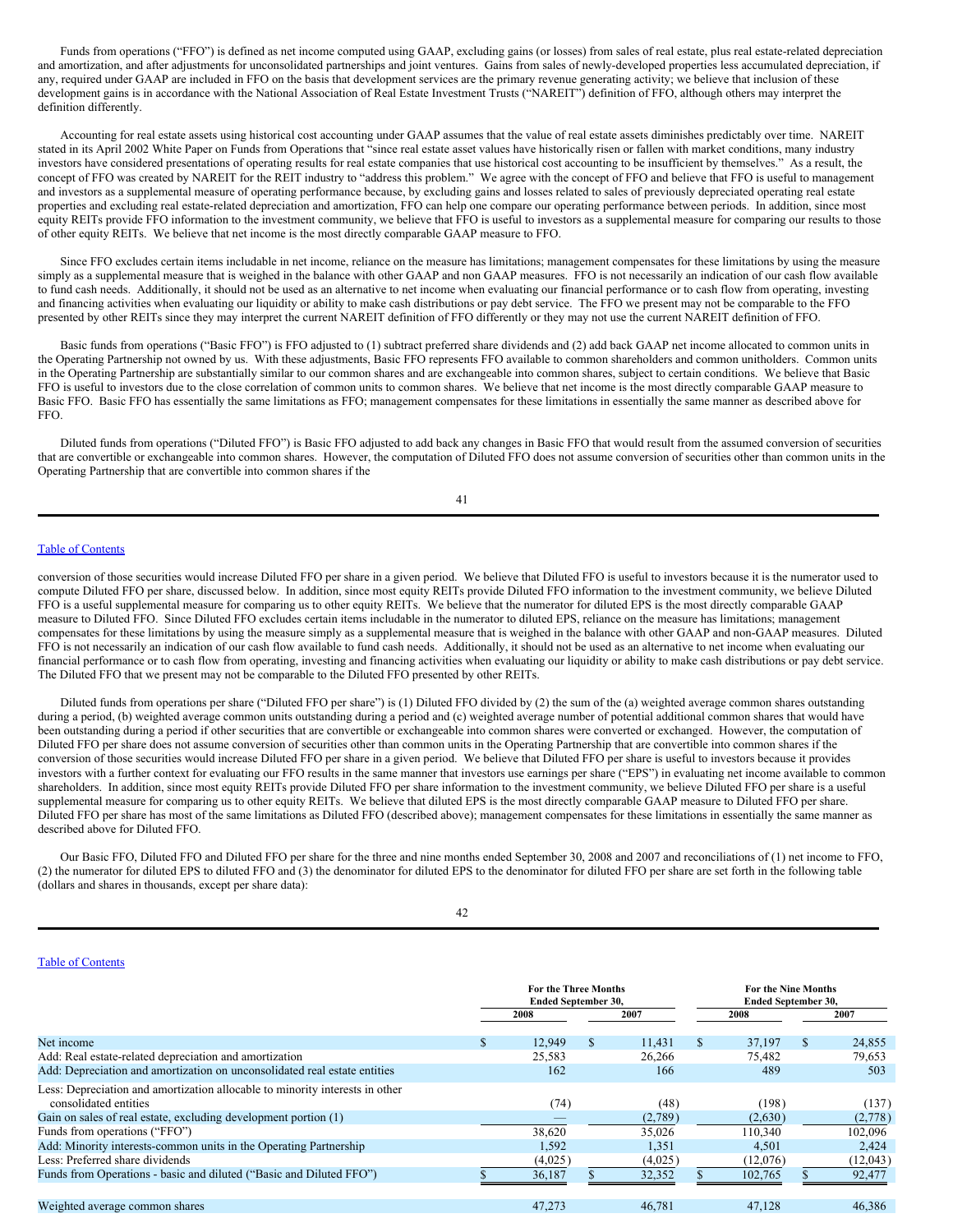| Conversion of weighted average common units                                  | 8,130  |              | 8,297   |              | 8,145   |    | 8,339   |
|------------------------------------------------------------------------------|--------|--------------|---------|--------------|---------|----|---------|
| Weighted average common shares/units - Basic FFO                             | 55,403 |              | 55,078  |              | 55,273  |    | 54,725  |
| Dilutive effect of share-based compensation awards                           | 916    |              | 1,005   |              | 820     |    | 1,180   |
| Weighted average common shares/units - Diluted FFO                           | 56,319 |              | 56,083  |              | 56,093  |    | 55,905  |
|                                                                              | 0.64   |              | 0.58    |              | 1.83    |    | 1.65    |
| Diluted FFO per common share                                                 |        |              |         |              |         |    |         |
| Numerator for diluted EPS                                                    | 8,924  | $\mathbb{S}$ | 7,406   | <sup>S</sup> | 25,121  | S. | 12,812  |
| Add: Minority interests-common units in the Operating Partnership            | 1,592  |              | 1,351   |              | 4,501   |    | 2,424   |
| Add: Real estate-related depreciation and amortization                       | 25,583 |              | 26,266  |              | 75,482  |    | 79,653  |
| Add: Depreciation and amortization on unconsolidated real estate             |        |              |         |              |         |    |         |
| entities                                                                     | 162    |              | 166     |              | 489     |    | 503     |
| Less: Depreciation and amortization allocable to minority interests in other |        |              |         |              |         |    |         |
| consolidated entities                                                        | (74)   |              | (48)    |              | (198)   |    | (137)   |
| Less: Gain on sales of real estate, excluding development portion (1)        |        |              | (2,789) |              | (2,630) |    | (2,778) |
| Diluted FFO                                                                  | 36,187 |              | 32,352  |              | 102,765 |    | 92,477  |
| Denominator for diluted EPS                                                  | 48,189 |              | 47,786  |              | 47,948  |    | 47,566  |
| Weighted average common units.                                               | 8,130  |              | 8,297   |              | 8,145   |    | 8,339   |
| Denominator for Diluted FFO per share                                        | 56,319 |              | 56,083  |              | 56,093  |    | 55,905  |

(1) Gains from the sale of real estate that are attributable to sales of non-operating properties are included in FFO. Gains from newly-developed or re-developed properties less accumulated depreciation, if any, required under GAAP are also included in FFO on the basis that development services are the primary revenue generating activity; we believe that inclusion of these development gains is in compliance with the NAREIT definition of FFO, although others may interpret the definition differently.

### **Inflation**

Most of our tenants are obligated to pay their share of a building's operating expenses to the extent such expenses exceed amounts established in their leases, based on historical expense levels. Some of our tenants are obligated to pay their full share of a building's operating expenses. These arrangements somewhat reduce our exposure to increases in such costs resulting from inflation. In addition, since our average lease life is approximately five years, we generally expect to be able to compensate for increased operating expenses through increased rental rates upon lease renewal or expiration.

Our costs associated with constructing buildings and completing renovation and tenant improvement work have increased due to higher cost of materials. We expect to recover a portion of these costs through higher tenant rents and reimbursements for tenant improvements. The additional costs that we do not recover increase depreciation expense as projects are completed and placed into service.

<span id="page-25-0"></span>

# Table of [Contents](#page-0-0)

### **Item 3. Quantitative and Qualitative Disclosures about Market Risk**

We are exposed to certain market risks, the most predominant of which is change in interest rates. Increases in interest rates can result in increased interest expense under our Revolving Credit Facility and our other debt carrying variable interest rate terms. Increases in interest rates can also result in increased interest expense when our debt carrying fixed interest rate terms mature and need to be refinanced. Our debt strategy favors long-term, fixed-rate, secured debt over variable-rate debt to minimize the risk of short-term increases in interest rates. As of September 30, 2008, 94.3% of our fixed-rate debt was scheduled to mature after 2009. As of September 30, 2008, 28.8% of our total debt had variable interest rates, including the effect of interest rate swaps. As of September 30, 2008, the percentage of variable-rate debt, including the effect of interest rate swaps, relative to total assets was 17.2%.

The following table sets forth as of September 30, 2008 our long-term debt obligations and weighted average interest rates for fixed rate debt by expected maturity date (dollars in thousands):

| For the Periods Ended December 31. |  |        |  |                          |  |         |  |         |          |                   |          |
|------------------------------------|--|--------|--|--------------------------|--|---------|--|---------|----------|-------------------|----------|
| 2008                               |  | 2009   |  | 2010                     |  | 2011    |  | 2012    |          |                   | Total    |
|                                    |  |        |  |                          |  |         |  |         |          |                   |          |
| 4.608                              |  | 62.643 |  | 74.033                   |  | 309.814 |  | 42.199  | 678.427  |                   | ,171,724 |
| 4.80%                              |  |        |  |                          |  |         |  |         |          |                   | $5.34\%$ |
|                                    |  |        |  |                          |  |         |  |         |          |                   |          |
| $\qquad \qquad - \qquad$           |  | 40.589 |  | $\qquad \qquad - \qquad$ |  | 422,032 |  | 221,400 | $-$      |                   | 684,021  |
|                                    |  |        |  | $6.90\%$                 |  | 5.98%   |  | 4.21%   | $6.32\%$ | <b>Thereafter</b> | 5.58%    |

(1) Represents scheduled principal amortization and maturities only and therefore excludes a net premium of \$535.

(2) The interest rates on our variable-rate debt primarily were indexed to LIBOR plus spreads of 0.75% to 2.00% at September 30, 2008.

The fair market value of our debt was \$1.86 billion at September 30, 2008. If interest rates on our fixed-rate debt had been 1% lower, the fair value of this debt would have increased by \$48.1 million at September 30, 2008.

The following table sets forth information pertaining to interest rate swap contracts in place as of September 30, 2008, and their respective fair values (dollars in thousands):

| Notional<br>Amount |        | One-Month<br><b>LIBOR</b> base | <b>Effective</b><br>Date | <b>Expiration</b><br>Date | <b>Fair Value at</b><br>September 30,<br>2008 |
|--------------------|--------|--------------------------------|--------------------------|---------------------------|-----------------------------------------------|
| \$                 | 50,000 | $4.3300\%$                     | 10/23/2007               | 10/23/2009                | (625)                                         |
|                    | 50,000 | $5.0360\%$                     | 3/28/2006                | 3/30/2009                 | (376)                                         |
|                    | 25,000 | 5.2320 %                       | 5/1/2006                 | 5/1/2009                  | (265)                                         |
|                    | 25,000 | 5.2320 %                       | 5/1/2006                 | 5/1/2009                  | (265)                                         |
|                    |        |                                |                          |                           | (1, 531)                                      |

Based on our variable-rate debt balances, our interest expense would have increased by \$3.4 million in the nine months ended September 30, 2008 if short-term interest rates were 1% higher.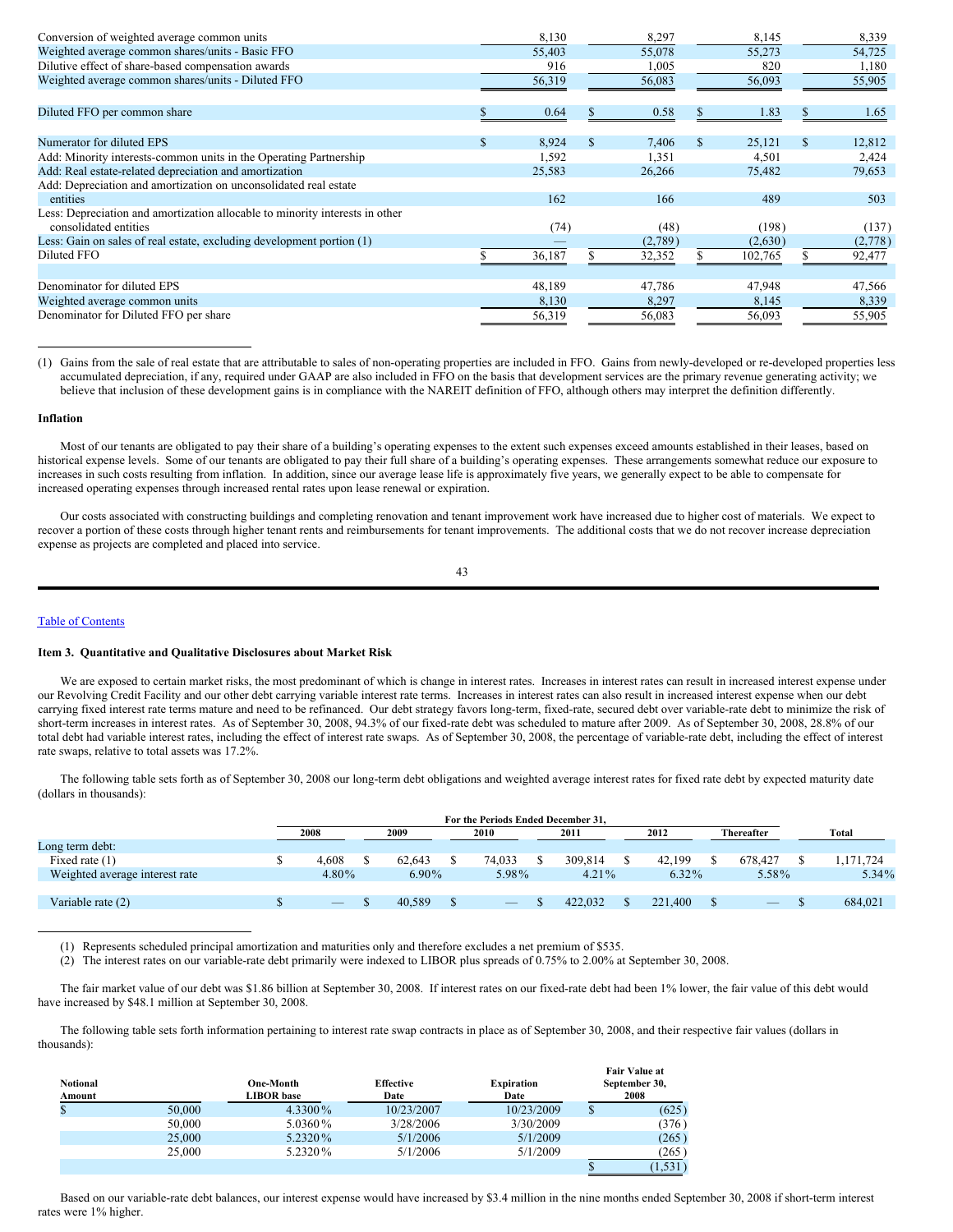### <span id="page-26-0"></span>**Item 4. Controls and Procedures**

#### (a) Evaluation of Disclosure Controls and Procedures

Our management, with the participation of our Chief Executive Officer and Chief Financial Officer, evaluated the effectiveness of our disclosure controls and procedures (as defined in Rule 13a-15(e) under the Exchange Act) as of September 30, 2008. Based on this evaluation, our Chief Executive Officer and Chief Financial Officer concluded that our disclosure controls and procedures as of September 30, 2008

# Table of [Contents](#page-0-0)

were functioning effectively to provide reasonable assurance that the information required to be disclosed by us in reports filed or submitted under the Securities Exchange Act of 1934 is (i) recorded, processed, summarized and reported within the time periods specified in the SEC's rules and forms, and (ii) accumulated and communicated to our management, including our principal executive and principal financial officers, or persons performing similar functions, as appropriate to allow timely decisions regarding required disclosure.

### (b) Change in Internal Control over Financial Reporting

During the first quarter of 2008, we commenced the implementation of an Enterprise Resource Planning (ERP) suite of integrated operational and financial modules (the "ERP System") that supports our current and future operational needs and enhances our internal control over financial reporting. The implementation of this ERP System has affected our internal controls over financial reporting by, among other things, improving user access security and automating a number of accounting, back office, and reporting processes and activities. Other than the implementation of the ERP System, there have been no changes in internal control over financial reporting during the most recent fiscal quarter that have materially affected, or are reasonably likely to materially affect, our internal control over financial reporting.

#### <span id="page-26-1"></span>**PART II**

### <span id="page-26-2"></span>**Item 1. Legal Proceedings**

We are not aware of any material developments during the most recent fiscal quarter regarding the litigation described in our 2007 Annual Report on Form 10-K and our Quarterly Reports on Form 10-Q for the quarters ended March 31, 2008 and June 30, 2008. We are not currently involved in any other material litigation nor, to our knowledge, is any material litigation currently threatened against the Company (other than routine litigation arising in the ordinary course of business, substantially all of which is expected to be covered by liability insurance).

#### **Item 1A. Risk Factors**

<span id="page-26-3"></span>There have been no material changes to the risk factors included in our 2007 Annual Report on Form 10-K.

### **Item 2. Unregistered Sales of Equity Securities and Use of Proceeds**

(a) During the three months ended September 30, 2008, 40,000 of the Operating Partnership's common units were exchanged for 40,000 common shares in accordance with the Operating Partnership's Second Amended and Restated Limited Partnership Agreement, as amended. The issuance of these common shares was effected in reliance upon the exemption from registration under Section 4(2) of the Securities Act of 1933, as amended.

(b) Not applicable

(c) Not applicable

<span id="page-26-5"></span>**Item 3. Defaults Upon Senior Securities**

(a) Not applicable

(b) Not applicable

<span id="page-26-6"></span><span id="page-26-4"></span>45

# Table of [Contents](#page-0-0)

## **Item 4. Submission of Matters to a Vote of Security Holders**

<span id="page-26-7"></span>Not applicable

# **Item 5. Other Information**

<span id="page-26-8"></span>Not applicable

# **Item 6. Exhibits**

(a) Exhibits:

| <b>EXHIBIT NO.</b> | <b>DESCRIPTION</b>                                                                                                                                                                      |
|--------------------|-----------------------------------------------------------------------------------------------------------------------------------------------------------------------------------------|
| 31.1               | Certification of the Chief Executive Officer of Corporate Office Properties Trust required by Rule 13a-14(a) under the Securities Exchange Act of 1934,<br>as amended (filed herewith). |
| 31.2               | Certification of the Chief Financial Officer of Corporate Office Properties Trust required by Rule 13a-14(a) under the Securities Exchange Act of 1934,<br>as amended (filed herewith). |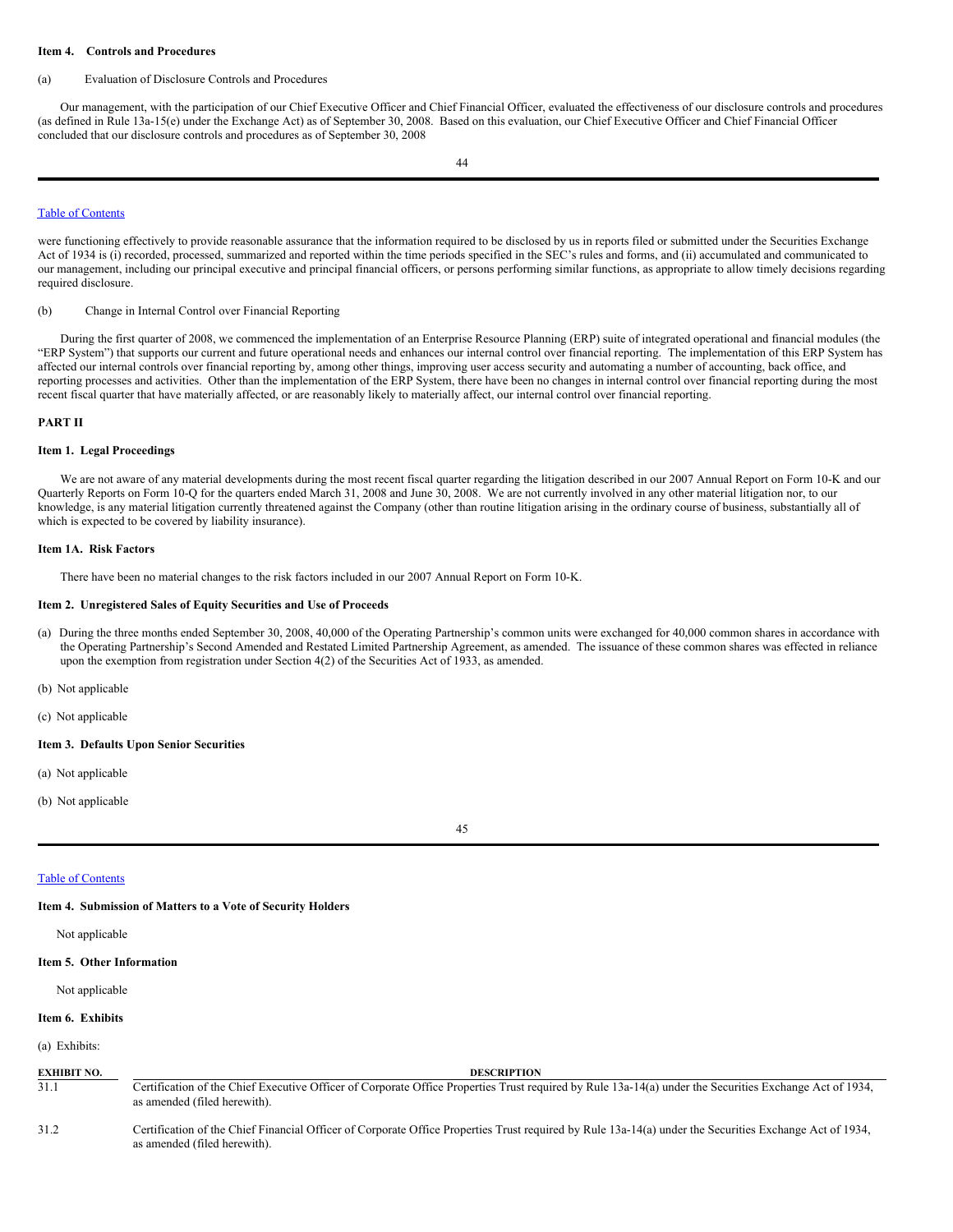32.1 Certification of the Chief Executive Officer of Corporate Office Properties Trust required by Rule 13a-14(b) under the Securities Exchange Act of 1934, as amended. (This exhibit shall not be deemed "filed" for purposes of Section 18 of the Securities Exchange Act of 1934, as amended, or otherwise subject to the liability of that section. Further, this exhibit shall not be deemed to be incorporated by reference into any filing under the Securities Exchange Act of 1933, as amended, or the Securities Exchange Act of 1934, as amended.) (Furnished herewith.)

32.2 Certification of the Chief Financial Officer of Corporate Office Properties Trust required by Rule 13a-14(b) under the Securities Exchange Act of 1934, as amended. (This exhibit shall not be deemed "filed" for purposes of Section 18 of the Securities Exchange Act of 1934, as amended, or otherwise subject to the liability of that section. Further, this exhibit shall not be deemed to be incorporated by reference into any filing under the Securities Exchange Act of 1933, as amended, or the Securities Exchange Act of 1934, as amended.) (Furnished herewith.)

### Table of [Contents](#page-0-0)

# **SIGNATURES**

Pursuant to the requirements of the Securities Exchange Act of 1934, the Registrant has duly caused this report to be signed on its behalf by the undersigned, thereunto duly authorized.

> <span id="page-27-0"></span>CORPORATE OFFICE PROPERTIES TRUST

Date: November 10, 2008 By: /s/ Stephen E. Riffee

- Date: November 10, 2008 By: /s/ Randall M. Griffin Randall M. Griffin President and Chief Executive Officer
	- Stephen E. Riffee Executive Vice President and Chief Financial Officer

47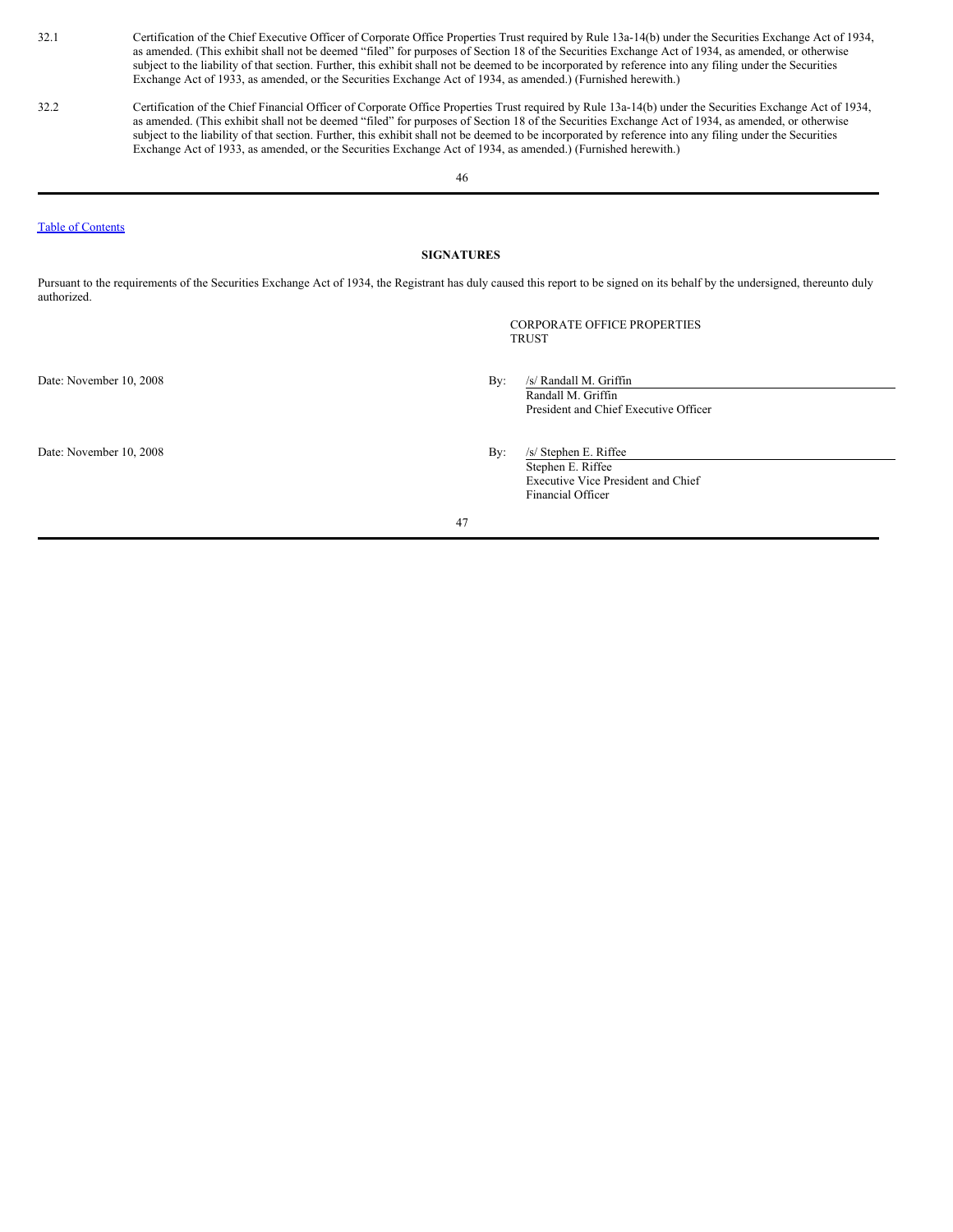# CERTIFICATIONS REQUIRED BY RULE 13a-14(a) UNDER THE SECURITIES EXCHANGE ACT OF 1934

### **CERTIFICATIONS**

I, Randall M. Griffin, certify that:

1. I have reviewed this quarterly report on Form 10-Q of Corporate Office Properties Trust;

2. Based on my knowledge, this report does not contain any untrue statement of a material fact or omit to state a material fact necessary to make the statements made, in light of the circumstances under which such statements were made, not misleading with respect to the period covered by this report;

3. Based on my knowledge, the financial statements, and other financial information included in this report, fairly present in all material respects the financial condition, results of operations and cash flows of the registrant as of, and for, the periods presented in this report;

4. The registrant's other certifying officer(s) and I are responsible for establishing and maintaining disclosure controls and procedures (as defined in Exchange Act Rules 13a-15(e) and 15d-15(e)) and internal control over financial reporting (as defined in Exchange Act Rules 13a-15(f) and 15d-15(f)) for the registrant and have:

- a) Designed such disclosure controls and procedures, or caused such disclosure controls and procedures to be designed under our supervision, to ensure that material information relating to the registrant, including its consolidated subsidiaries, is made known to us by others within those entities, particularly during the period in which this report is being prepared;
- b) Designed such internal control over financial reporting, or caused such internal control over financial reporting to be designed under our supervision, to provide reasonable assurance regarding the reliability of financial reporting and the preparation of financial statements for external purposes in accordance with generally accepted accounting principles;
- c) Evaluated the effectiveness of the registrant's disclosure controls and procedures and presented in this report our conclusions about the effectiveness of the disclosure controls and procedures, as of the end of the period covered by this report based on such evaluation; and
- d) Disclosed in this report any change in the registrant's internal control over financial reporting that occurred during the registrant's most recent fiscal quarter (the registrant's fourth fiscal quarter in the case of an annual report) that has materially affected, or is reasonably likely to materially affect, the registrant's internal control over financial reporting; and

5. The registrant's other certifying officer(s) and I have disclosed, based on our most recent evaluation of internal control over financial reporting, to the registrant's auditors and the audit committee of the registrant's board of directors (or persons performing the equivalent functions):

- a) All significant deficiencies and material weaknesses in the design or operation of internal control over financial reporting which are reasonably likely to adversely affect the registrant's ability to record, process, summarize and report financial information; and
- b) Any fraud, whether or not material, that involves management or other employees who have a significant role in the registrant's internal control over financial reporting.

Date: November 10, 2008 /s/ Randall M. Griffin

Randall M. Griffin Chief Executive Officer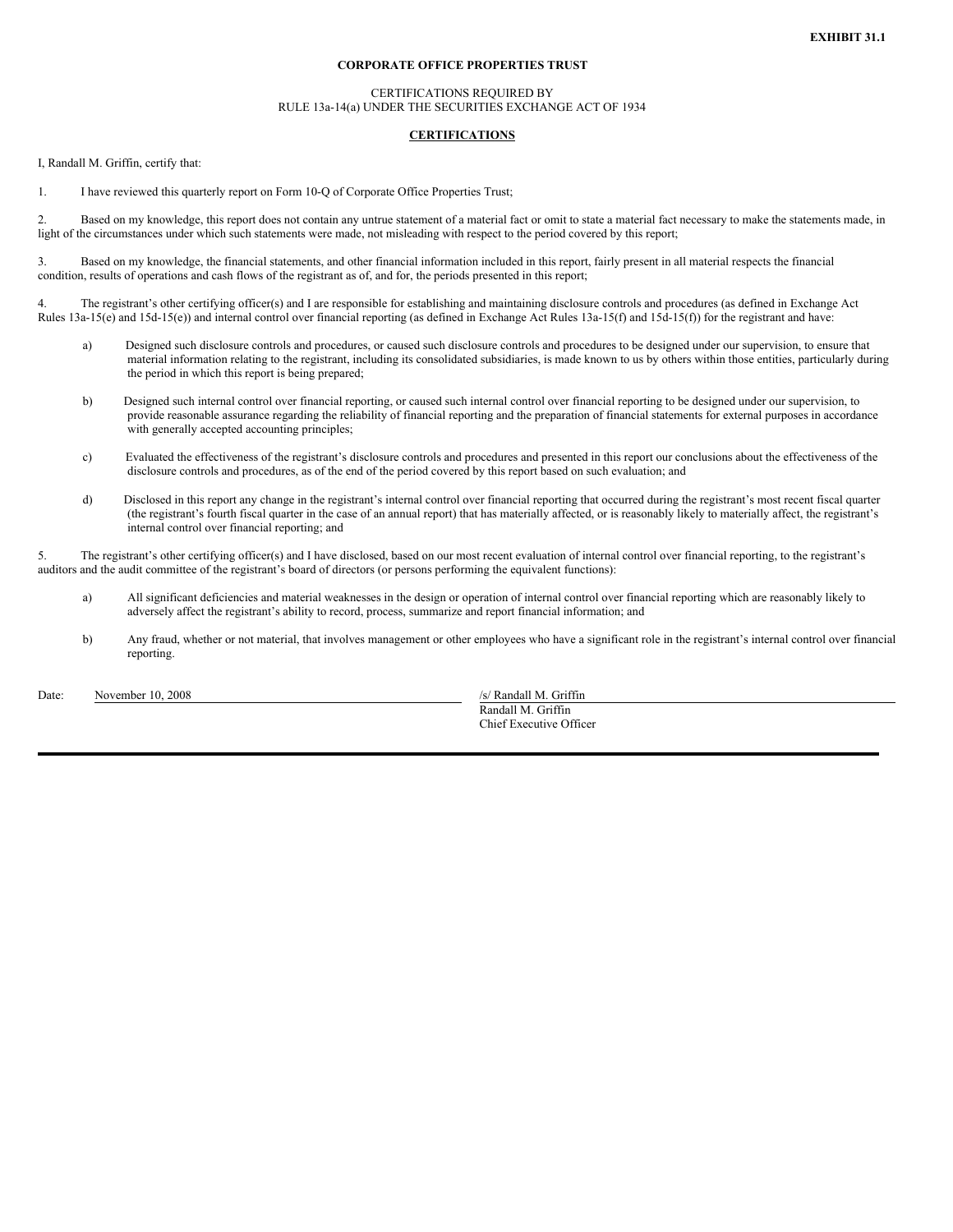# CERTIFICATIONS REQUIRED BY RULE 13a-14(a) UNDER THE SECURITIES EXCHANGE ACT OF 1934

### **CERTIFICATIONS**

I, Stephen E. Riffee, certify that:

1. I have reviewed this quarterly report on Form 10-Q of Corporate Office Properties Trust;

2. Based on my knowledge, this report does not contain any untrue statement of a material fact or omit to state a material fact necessary to make the statements made, in light of the circumstances under which such statements were made, not misleading with respect to the period covered by this report;

3. Based on my knowledge, the financial statements, and other financial information included in this report, fairly present in all material respects the financial condition, results of operations and cash flows of the registrant as of, and for, the periods presented in this report;

4. The registrant's other certifying officer(s) and I are responsible for establishing and maintaining disclosure controls and procedures (as defined in Exchange Act Rules 13a-15(e) and 15d-15(e)) and internal control over financial reporting (as defined in Exchange Act Rules 13a-15(f) and 15d-15(f)) for the registrant and have:

- a) Designed such disclosure controls and procedures, or caused such disclosure controls and procedures to be designed under our supervision, to ensure that material information relating to the registrant, including its consolidated subsidiaries, is made known to us by others within those entities, particularly during the period in which this report is being prepared;
- b) Designed such internal control over financial reporting, or caused such internal control over financial reporting to be designed under our supervision, to provide reasonable assurance regarding the reliability of financial reporting and the preparation of financial statements for external purposes in accordance with generally accepted accounting principles;
- c) Evaluated the effectiveness of the registrant's disclosure controls and procedures and presented in this report our conclusions about the effectiveness of the disclosure controls and procedures, as of the end of the period covered by this report based on such evaluation; and
- d) Disclosed in this report any change in the registrant's internal control over financial reporting that occurred during the registrant's most recent fiscal quarter (the registrant's fourth fiscal quarter in the case of an annual report) that has materially affected, or is reasonably likely to materially affect, the registrant's internal control over financial reporting; and

5. The registrant's other certifying officer(s) and I have disclosed, based on our most recent evaluation of internal control over financial reporting, to the registrant's auditors and the audit committee of the registrant's board of directors (or persons performing the equivalent functions):

- a) All significant deficiencies and material weaknesses in the design or operation of internal control over financial reporting which are reasonably likely to adversely affect the registrant's ability to record, process, summarize and report financial information; and
- b) Any fraud, whether or not material, that involves management or other employees who have a significant role in the registrant's internal control over financial reporting.

Date: November 10, 2008 /s/ Stephen E. Riffee

Stephen E. Riffee Chief Financial Officer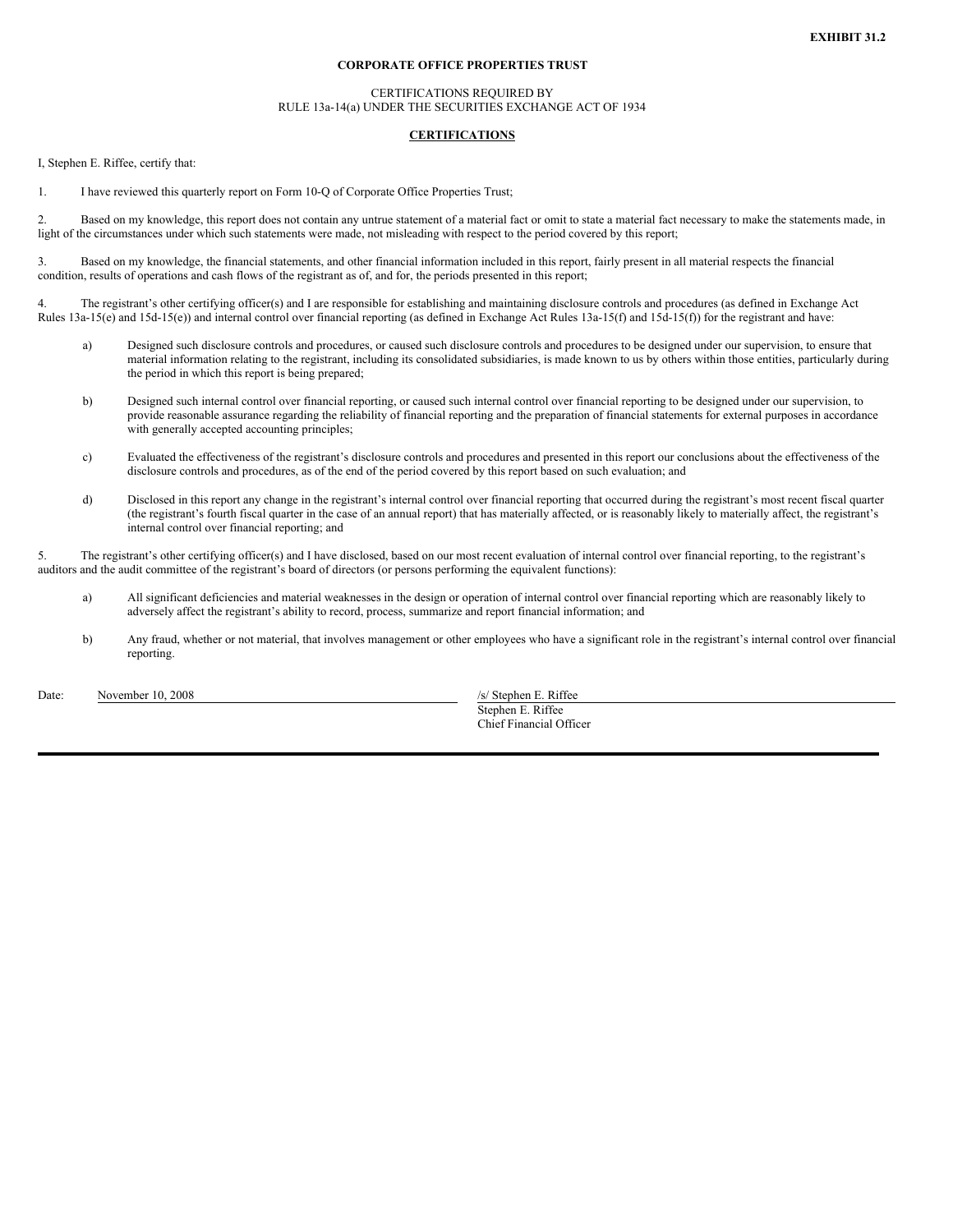# CERTIFICATIONS REQUIRED BY RULE 13a-14(b) UNDER THE SECURITIES EXCHANGE ACT OF 1934

In connection with the Quarterly Report on Form 10-Q of Corporate Office Properties Trust (the "Company") for the quarterly period ended September 30, 2008, as filed with the Securities and Exchange Commission on the date hereof (the "Report"), I, Randall M. Griffin, Chief Executive Officer of the Company, certify that to my knowledge:

- (1) The Report fully complies with the requirements of section 13(a) or 15(d) of the Securities Exchange Act of 1934; and
- (2) The information contained in the Report fairly presents, in all material respects, the financial condition and result of operations of the Company.

/s/ Randall M. Griffin Randall M. Griffin Chief Executive Officer

Date: November 10, 2008